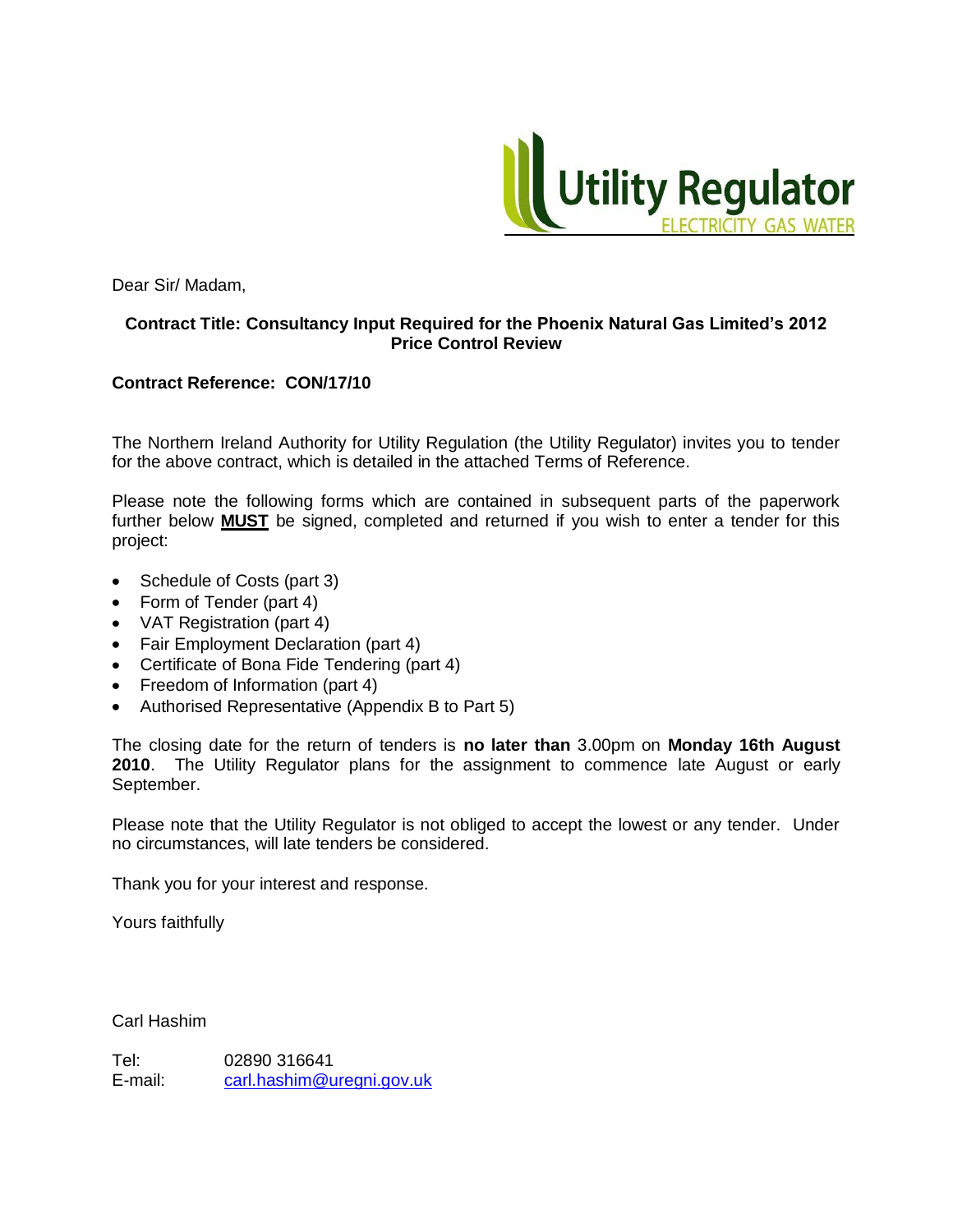# **Part 1 Instructions to Tenderers**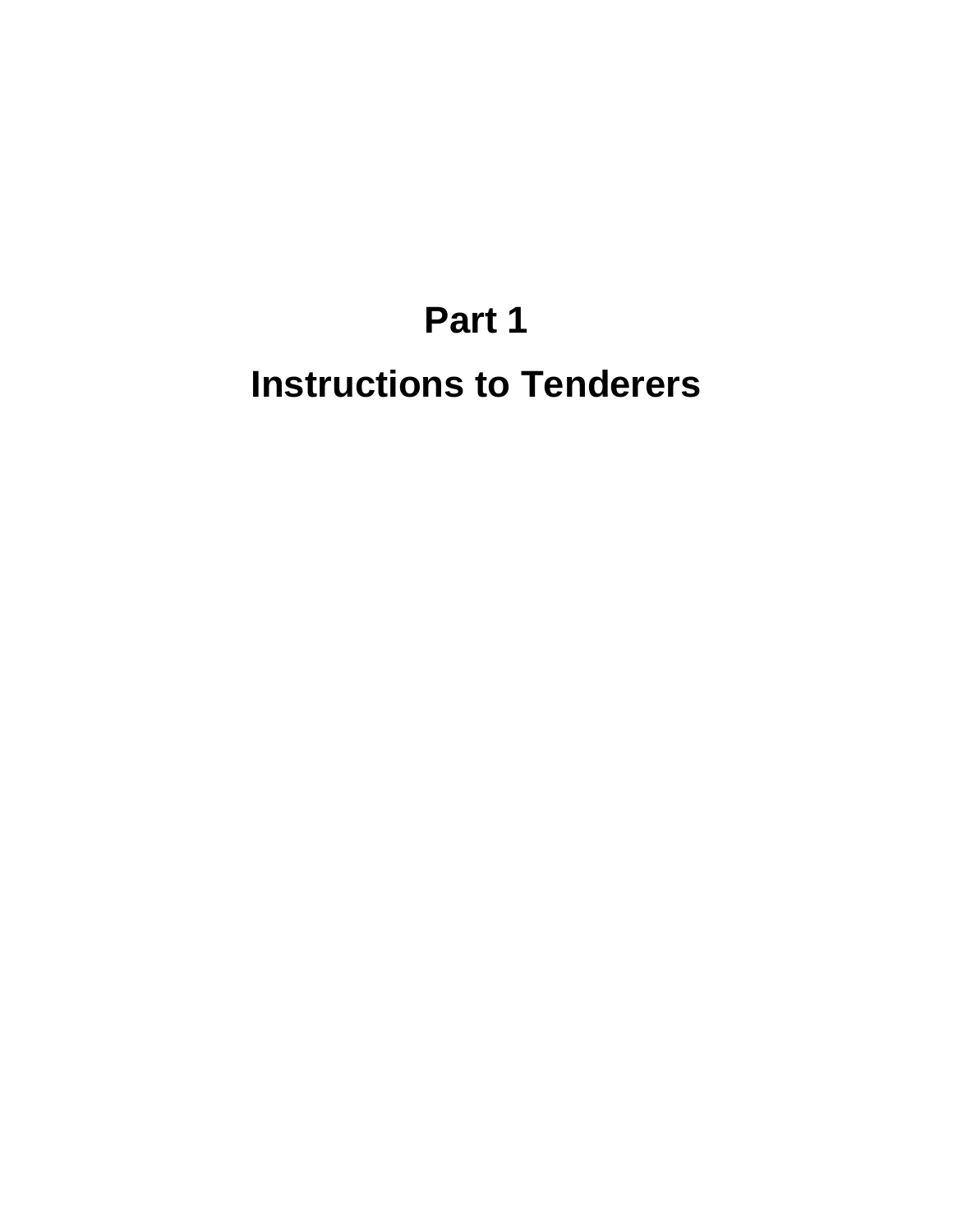

#### **INSTRUCTIONS TO TENDERERS**

#### **Completion and Submission of Tender Documentation**

Responses, completed as directed, should be returned by post to:

Carl Hashim The Utility Regulator 3<sup>rd</sup> Floor Reception Queens House 14 Queen Street Belfast BT1 6ED

Proposals must be received at the Utility Regulator by 3.00pm on Monday 16 August 2010.

Tenderers should include one original hard copy and 2 photocopies of the tender to be delivered to the address above before 3.00pm on the closing date.

Tenders will not be accepted by fax or e-mail.

If returning by post, where documentation is bulky, suppliers must ensure that the packaging is strong enough to secure the documents. Envelopes or packages should bear no marks indicating the identity of the supplier, but should clearly identify the tender reference.

Tenders sent by post should be registered or sent by Recorded Delivery or Datapost. The enveloped containing tender documents shall be clearly marked "TENDER SUBMISSION – Contract Number CON/17/10.

Each copy of the tender documentation must be either heat sealed or spiral bound and there should be no amendments to the original documentation save for the elements that the tenderer has to sign.

Tenderers are advised that manually delivered tenders can only be accepted during normal office hours, which are between 9.00am and 5.00pm (Monday to Friday) and that a receipt stamped with the date and the time of acceptance should be requested. Tenders sent by special delivery or delivered by hand will not be accepted on either weekends or on Northern Ireland Public and Statutory Holidays.

The Utility Regulator cannot accept responsibility for postal or delivery delays.

Late tenders will not be considered.

All submissions must be in the English language.

Tenders must be fully compliant with the requirements detailed in the tender documentation.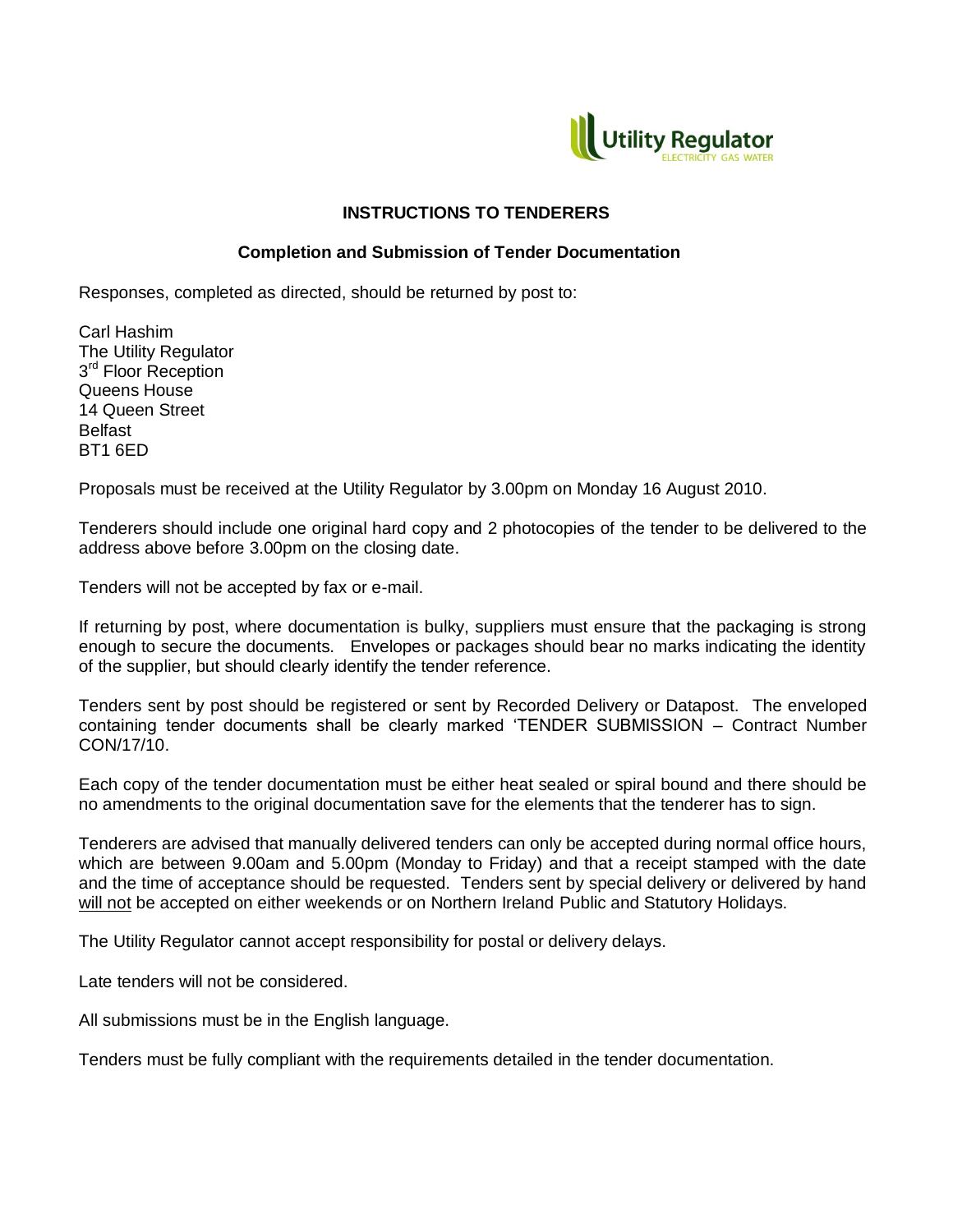All prices entered in the pricing schedule or other documents must be exclusive of VAT and in pounds sterling.

Tenders may be rejected if the required information is not given at the time of tendering.

#### **Economic and Financial Standing**

Tenderers may be required to furnish information as to economic and financial standing for assessment by the Utility Regulator prior to the acceptance of any tender.

#### **Costs and Expenses**

Tenderers will not be entitled to claim from the Utility Regulator any costs or expenses which may be incurred in preparing their tender whether or not it is successful.

#### **Period of Validity**

Tenderers are required to keep their tenders valid for acceptance for a period of ninety days from the closing date.

#### **Confidentiality**

Tenderers should treat the tender documents as private and confidential between the tenderer and the Utility Regulator. Tenderers should note that Utility Regulator shall use the tender documents for the purposes of evaluation.

#### **Official Amendments**

If it is necessary for the Utility Regulator to amend the tender documentation in any way, prior to receipt of tenders, all tenderers in receipt of documents will be notified simultaneously. If deemed appropriate, the deadline for receipt of tenders will be extended.

#### **Canvassing**

Any tenderer who directly or indirectly canvasses any official of the Utility Regulator concerning the award of contract or who directly or indirectly obtains or attempts to obtain information from such official concerning the proposed or any other tender will be disqualified. This should not, however deter any supplier seeking clarification in relation to the tender.

#### **Assumptions**

Tenderers must not make assumptions that the Utility Regulator has experience of their organisation or their service provision even if on a current or previous contract. Tenderers will only be evaluated on the information provided in their response.

#### **Compliance**

Tenders must be submitted in accordance with these instructions. Failure to comply may result in a tender being rejected by the Utility Regulator.

#### **Freedom of Information Act (FOIA)**

The tenderer should treat the tender documents as private and confidential between themselves and the Utility Regulator. Tenderers are advised that as a public body, the Utility Regulator must ensure full compliance with the Freedom of Information Act. Please note that unless an exemption provided for under the Act is applicable in relation to any particular information, a public authority will be obliged to disclose that information in response to a request regardless of the terms of any contract.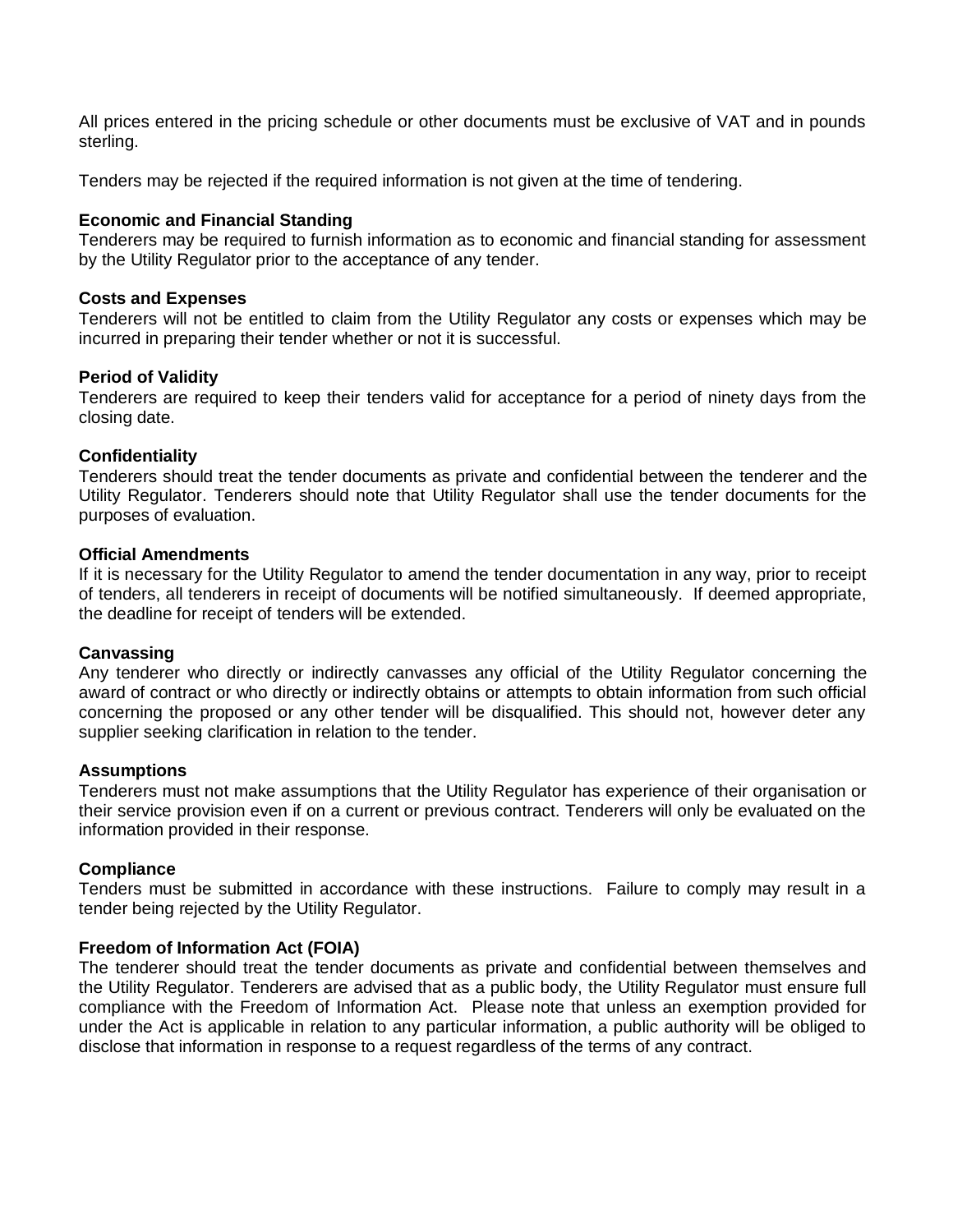Tenderers are asked to consider if any of the information supplied in the course of this tender competition should not be disclosed because of its sensitivity. Tenderers must complete the "Freedom of Information Statement contained at Part 4 (e) "Forms and Certificates: Freedom of Information Statement" identifying which information is considered commercially sensitive and specify the reasons for its sensitivity. The Utility Regulator will consult with you about sensitive information before making a decision on any Freedom of Information requests received.

#### **Evaluation Process**

#### **Stage 1 - Selection Criteria**

Tenderers must demonstrate that they have the required minimum level of experience of administering and delivering a programme of a similar nature as detailed in the **Format of Response**.

Failure to comply with this element of the tender requirement will result in the tender being rejected and it will not proceed to the second stage as this is assessed on a pass or fail basis.

#### **Format of Response**

#### **Experience**

In order to progress to the evaluation stage of the process, tenderers must clearly demonstrate experience in the following areas.

Company Experience – The principal contractor and not sub-contracting parties, must have 3 years experience in the completion of technical, economical and regulatory studies in relation to significant projects in the energy field and in particular the natural gas industry.

The principal contractor must provide details of at least 5 projects satisfactorily carried out over the last 3 years involving the provision of gas engineering advice for gas distribution systems in terrain similar to that of Northern Ireland. Examples must be included (max 1 page per project to include, type of client, nature of project, size, value, reporting outputs, timeframe, dates and relevance to this project).

Key Personnel – The contractor must supply CVs of key personnel, each of whom must have 3 years relevant experience in providing engineering and regulatory consultancy advice on relevant projects within the energy or natural gas industry. Key personnel must include the Project Manager/ leader of the team, principal/ senior engineering staff and others engaged in this project. Examples must be included (max 1 page per project to include, type of client, nature of project, size, value, reporting outputs, timeframe, dates, relevance to this project and each individual"s role).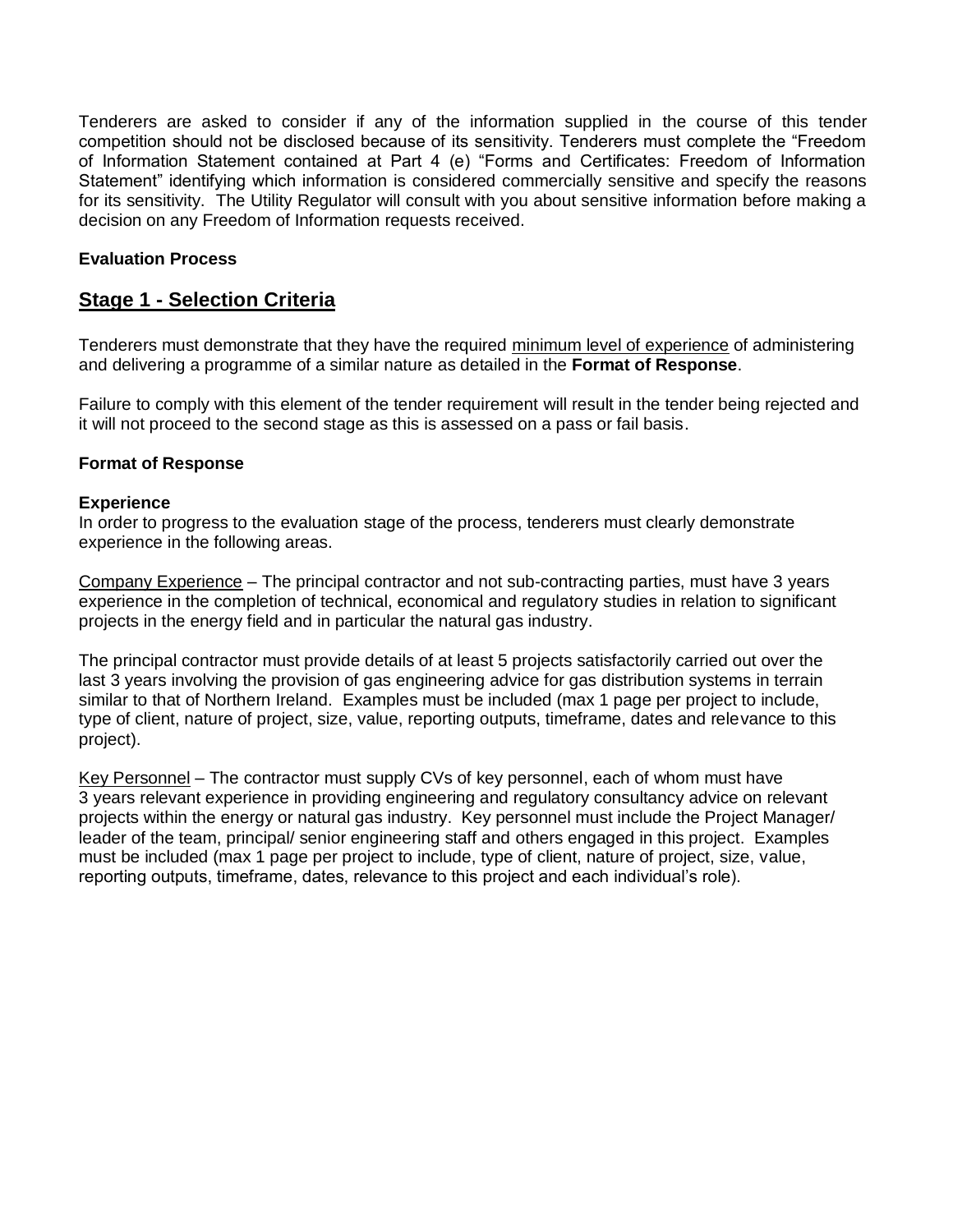#### **Stage 2 - Award Criteria**

Tenders that meet the selection criteria in *stage 1* will go forward to the tender evaluation *stage 2* and will be assessed using the following criteria:

| <b>Criterion</b>                                                                                                                                                         | Weighting  |     |
|--------------------------------------------------------------------------------------------------------------------------------------------------------------------------|------------|-----|
| Methodology                                                                                                                                                              |            | 80% |
| Approach/ methodology in delivering the services                                                                                                                         | <b>30%</b> |     |
| Engineering skills and qualities which enable you to understand and<br>deliver the requirements                                                                          | 40%        |     |
| Envisaged ways of working with the Utility Regulator (including frequency<br>of contacts, update services)                                                               | 5%         |     |
| Project management arrangements                                                                                                                                          | 5%         |     |
| Cost<br>Tenderers must demonstrate value for money and stipulate the number<br>and the Grade of key personnel proposed for this contract and their daily<br>fixed rates. | 20%        | 20% |

Tenderers must also complete the pricing schedule in Part 3 of this Service Pack. All prices quoted must be exclusive of VAT.

Costs for carrying out and delivering services by the provider, according to the Terms of Reference must be clearly set out according to the form required in the pricing schedule (part 3 to this documentation). Please note that this includes likely out of pocket expenses incurred in delivering the service. The Utility Regulator will require that value for money is achieved in all aspects of this project including the payment of reasonable expenses. Where travel is necessary (the office has video conference facilities which may be used as an alternative wherever possible) the most economical means of travel MUST be booked and the type of flight etc that you propose to book must be specified in the expenses section of the tender. In the event that the winning bidder fails to comply without good reason, the Utility Regulator reserves the right to cut the expenses that will be paid.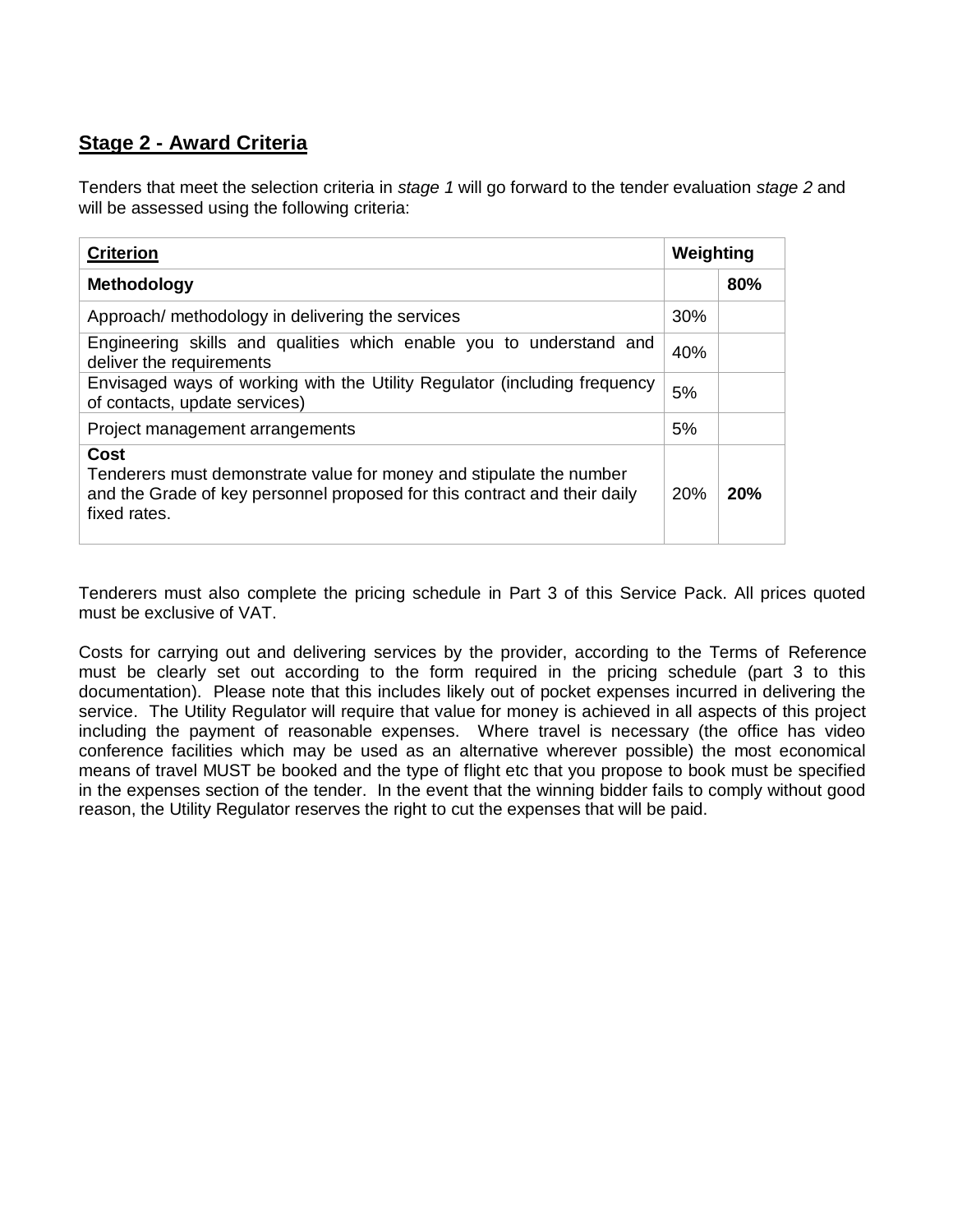#### **Conflict of Interest**

Tenderers must confirm in their proposals that there would be no conflict or perceived conflict of interest in relation to their servicing this contract. A statement to confirm this should be made in the covering letter sent with the completed tender documentation.

#### **Liability**

No variances have been made regarding the standard condition 28 of the contract below.

#### **Contact Details**

If tenderers require further information or wish to clarify any points of doubt or difficulty relating to the tender documentation before submitting their tender. For the purposes of this contract the contact point is: -

Carl Hashim The Utility Regulator Queens House 14 Queen Street Belfast BT1 6ED

Tel: 02890 316641 Email: [carl.hashim@uregni.gov.uk](mailto:carl.hashim@uregni.gov.uk)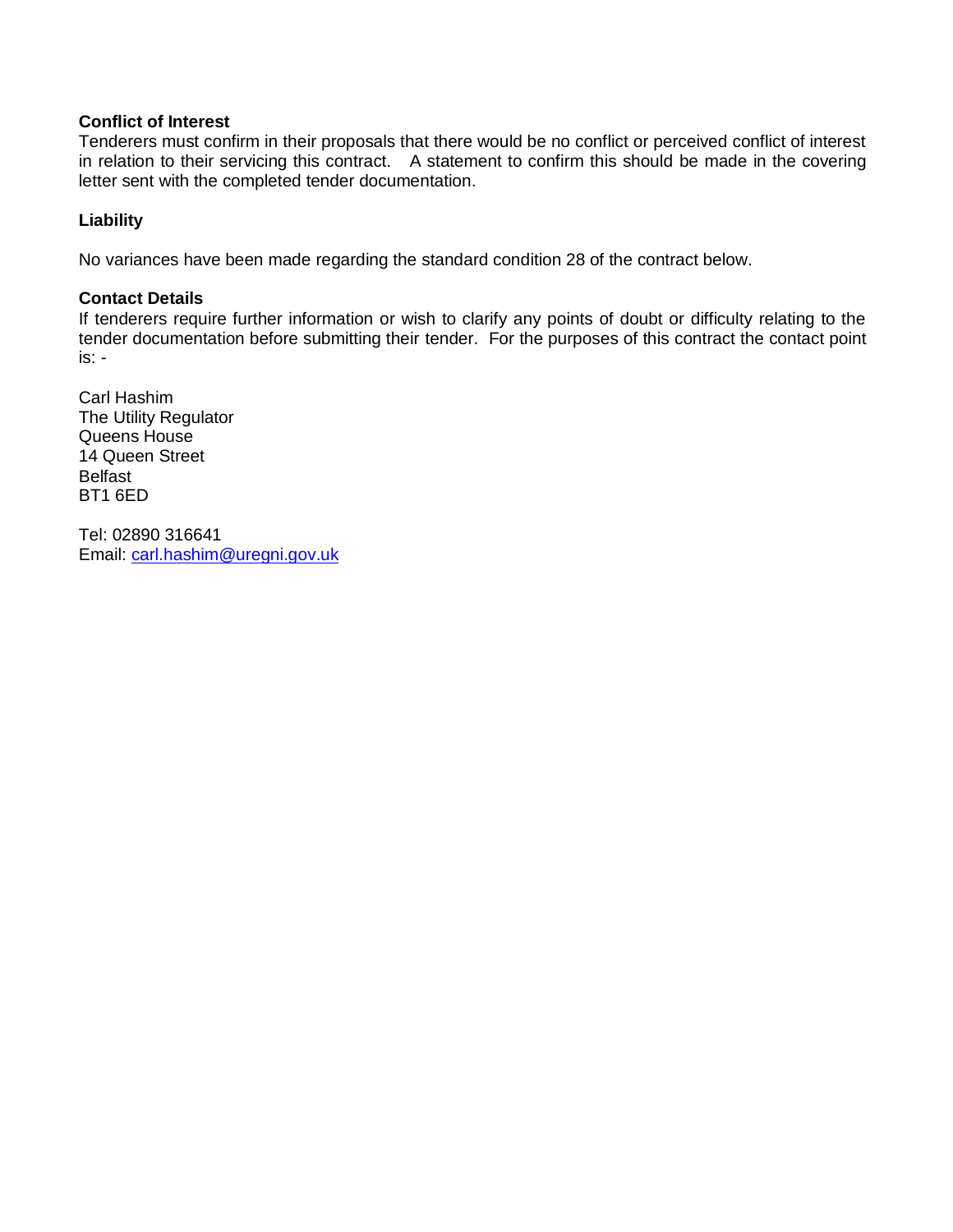## **Part 2**

## **Terms of Reference and Consultancy Brief**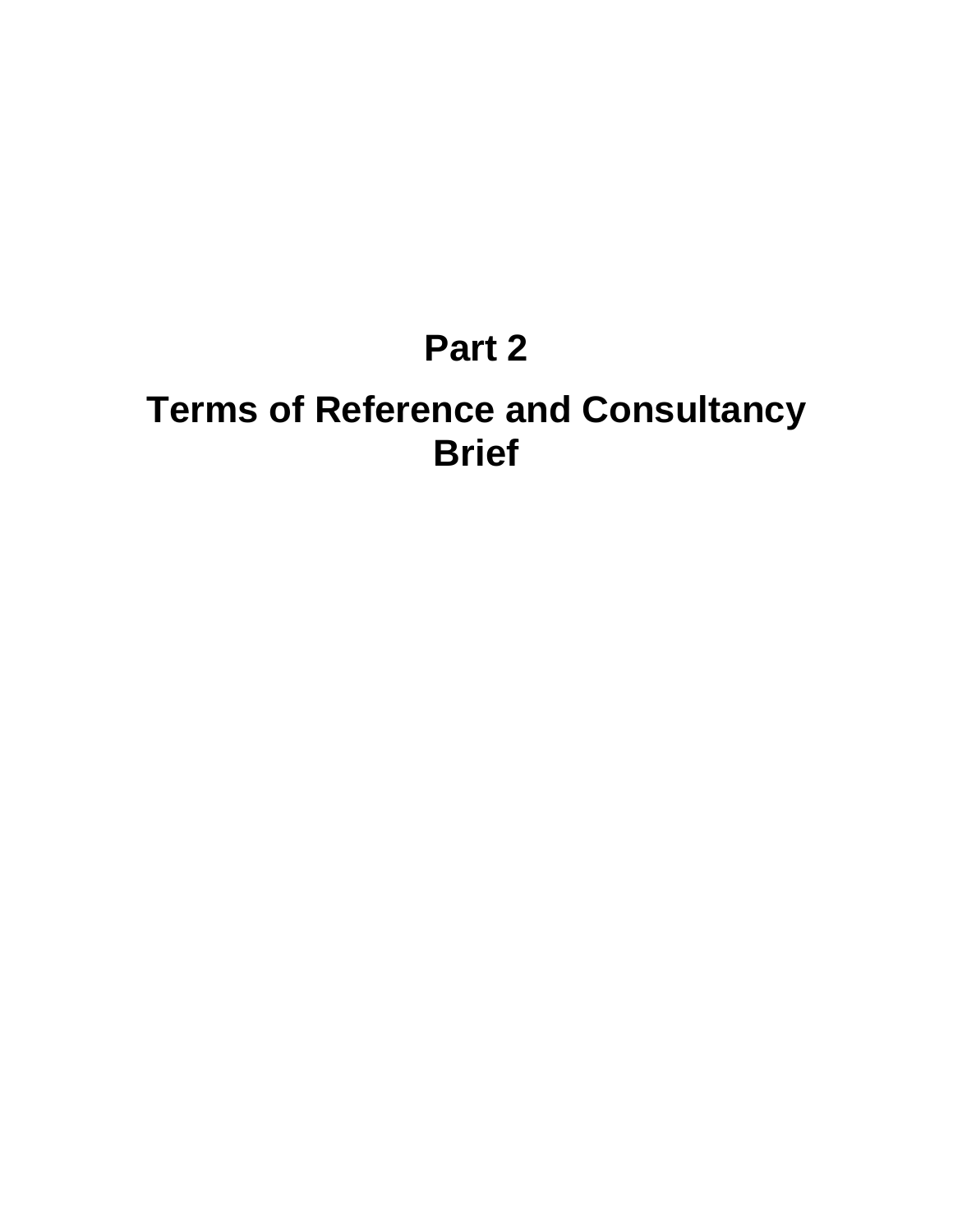#### **Detailed Terms of Reference**

#### **Background**

- 1) The Northern Ireland Authority for Utility Regulation (Utility Regulator) is a Non-Ministerial Government Department. It is headed by a Board of Directors, comprising seven nonexecutive Directors and one executive Director – the Utility Regulator"s Chief Executive. The Chairman is Peter Matthews. It is not a policy-making department of government and its role is to ensure that the utility industries in Northern Ireland are regulated and developed within the strategic policy parameters determined by Ministers. Within the office, the Utility Regulator currently has approximately 70 staff. The Utility Regulator"s annual budget is around £7m this year.
- 2) In March 2009, the Utility Regulator published its Forward Work Programme for 2009-10. The Programme, together with further information about the work of the Authority, may be viewed at www.uregni.gov.uk. Also available from the website, is our five year Corporate Strategy document.

#### **Electricity**

- 3) The main statutory framework for the Utility Regulator"s work in electricity is set out in the Electricity (Northern Ireland) Order 1992, the Energy (Northern Ireland) Order 2003 and the Electricity (Single Wholesale Market) (Northern Ireland) Order 2007. Our principal objective is to protect consumers" interests, wherever appropriate by promoting effective competition, and we have a series of further objectives relating to universal service, financeability, sustainability and vulnerable customers.
- 4) Northern Ireland has around 805,000 electricity consumers with load split around 92% / 8% between domestic and non-domestic customers. This electricity is generated by three main power stations, plus a large number of smaller and renewable stations. Significant volumes are imported from Scotland through the 450MW Moyle interconnector, and there is a 500MW transmission line to the Republic of Ireland. Electricity generation on the island of Ireland is around 60% gas-fired, with peat, coal and wind also being significant fuels.
- 5) Northern Ireland belongs to the all-island Single Electricity Market (SEM). This is the only regional market in Europe with fully integrated arrangements for regulation, scheduling, and dispatch, as well as a high level of harmonisation in system operation and network tariff arrangements. The SEM is regulated by the SEM Committee which consists of three members from the North, three from the Irish Republic"s Commission for Energy Regulation (CER) and an independent member.

#### **Gas**

6) Northern Ireland"s gas infrastructure is still under construction. With power generation as anchor-load, transmission lines have been constructed from Belfast to the North-West and from the border to the Belfast area.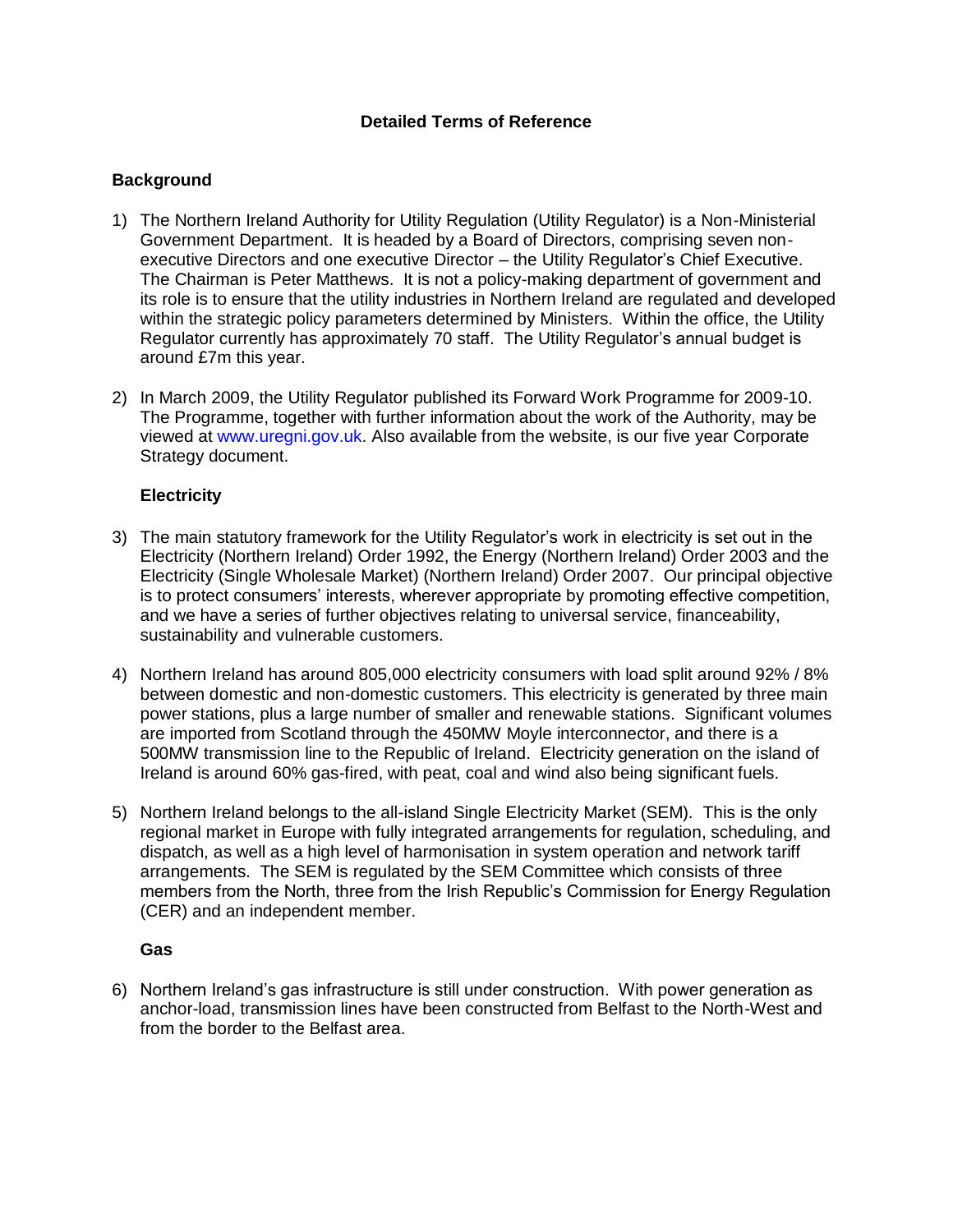- 7) There are around 120,000 gas customers in Northern Ireland. These are mostly in the Greater Belfast area, on the Phoenix network that has been under construction since 1996. In recent years 10 towns near the two main transmission lines have also seen the construction of gas distribution networks, by firmus Energy.
- 8) The fragmentation of our gas industry is mirrored across the island. The regulators are now engaged in a programme of work to design common arrangements for gas (CAG). These should simplify system operation, strengthen supply security and provide a sound basis for future investments in gas infrastructure.

#### **Water**

- 9) The Water Directorate was established on 1 April 2007 with the specific responsibility for the economic regulation of the water and sewerage industries in Northern Ireland. Our principal role is to regulate Northern Ireland Water Ltd (NIW) in a way that provides incentives and encourages the company to achieve the highest possible service for customers in terms of both quality and value.
- 10) The Utility Regulator"s duties with respect to water and sewerage are broadly in line with the role currently discharged by Ofwat in England and Wales; although somewhat wider in one or two instances (e.g. we have wider functions in relation to treatment of land disposals).

#### **Other Work Streams**

- 11) The Utility Regulator holds concurrent competition law powers and is Northern Ireland"s competition authority for the industries it regulates.
- 12) We are uniquely placed as the UK"s only cross-utility regulator, and Northern Ireland"s only non-ministerial government department. These facts create challenges and opportunities in equal measure which the Utility Regulator is keen to address over the coming years.
- 13) The Utility Regulator is also responsible for certain aspects of the Government's "green" agenda and works daily on administrative and monitoring aspects of Northern Ireland"s Renewables Obligation (with assistance from Ofgem on an agency basis), via the issuance of Renewables Obligation Certificates. It also has a guiding role to play with the Northern Ireland"s Energy Efficiency Levy. The Utility Regulator also has a role in working with the regulated companies to deliver Social Action Plans.
- 14) The Utility Regulator has quasi-judicial powers to determine certain complaints, disputes and appeals.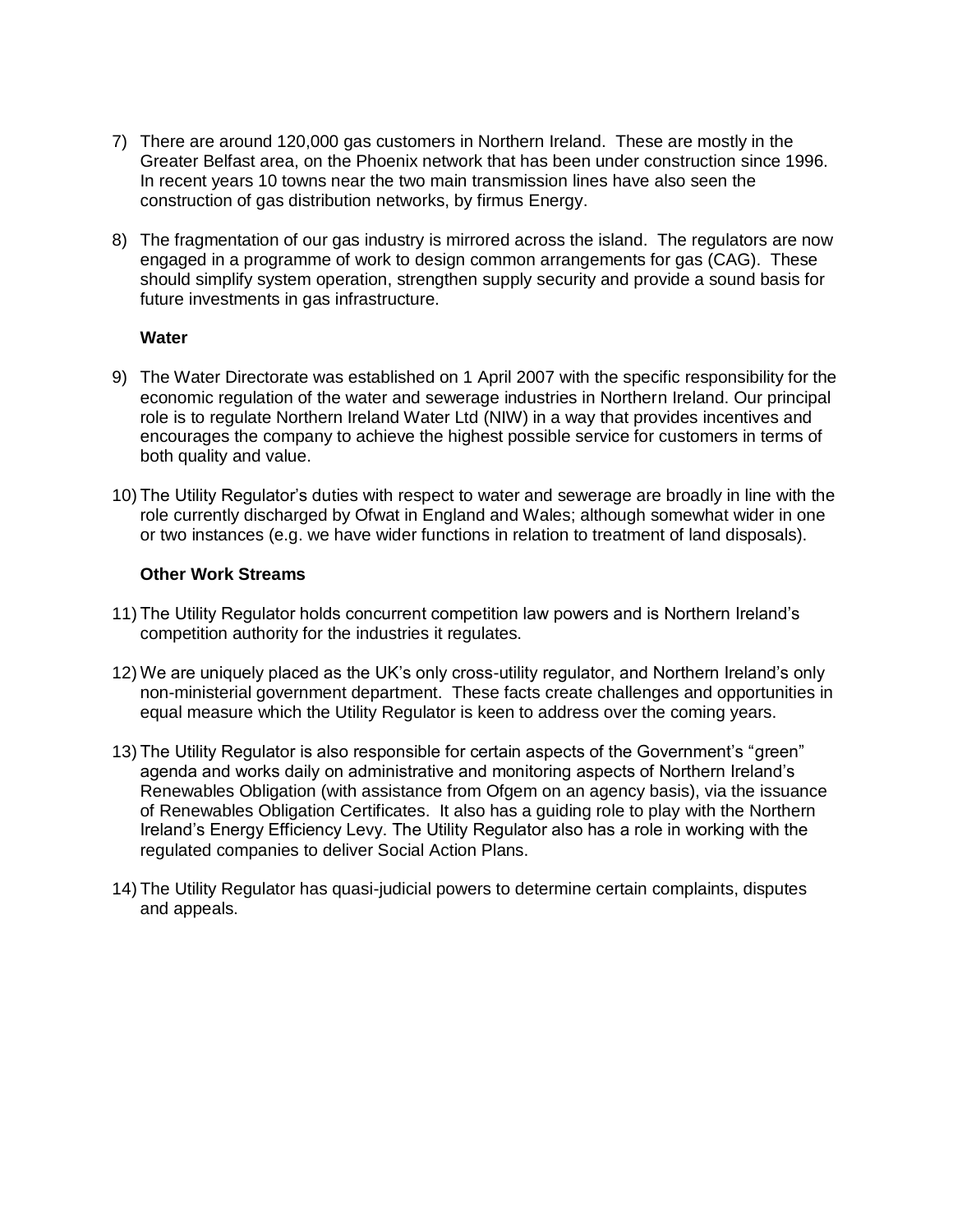#### **Terms of Reference for the Consultancy Project**

#### *Background*

- 15) The current price control review for Phoenix Natural Gas Limited (PNGL) ends on 31 December 2011, requiring the Utility Regulator to have developed and issued a final determination for the next review in advance of this date. We are currently in the early stages of developing the review (we are planning and scoping the project), and PNGL are preparing an information submission which is due by the end of September.
- 16) The submission from PNGL will set out the company"s intended forward work programme and their best estimate of how much it will cost to deliver the programme. (By "programme" we mean the activities necessary to maintain and continue to grow the network, as well as the day-to-day administration and running of the business.)
- 17) When we receive the information submission from PNGL, work will begin on determining appropriate allowances for operating expenditure (opex) and capital expenditure (capex) for PNGL over the period of the review<sup>1</sup>.

#### *Our Requirements*

 $\overline{a}$ 

<span id="page-10-0"></span>18) **We require engineering consultants to assist with our review of PNGL's information submission, in order that we can set appropriate allowances over the control period**. The focus of the assignment will be capex, although there are also a number of opex cost items that we will require advice from the successful consultants.

<span id="page-10-1"></span>19) In particular, we will require on the successful consultants to:

- Advise on the design efficiency of future capital projects;
- Advise on the cost efficiency of indicative capex unit rates, including an appropriate uplift for management resource (either explicitly cited as a separate cost item, or embedded within the unit rates);
- Advise on the appropriate amount of material required to deliver unit outputs (e.g. how much piping and of what size is typically required to make a gas connection);
- Advise on the appropriateness of the level of staff resource required to deliver the capital programme, both from the perspective of PNGL and PNGL"s capex contractor;
- Suggest appropriate methods that could be used to ensure a symmetrical sharing of risks and rewards between PNGL and their capex contractor; and
- Advise on appropriate allowances for Network Maintenance and Emergency Costs associated with running the PNGL network.

We would expect the successful consultants to deliver the above using a range of methodologies including, **but not limited**, to: (1) reviewing a sample of previous capital projects undertaken by PNGL; (2) where appropriate, benchmarking inputs/outputs/drivers/costs against suitable comparators e.g. the gas distribution networks (GDNs) in GB.

 $1$  Note that this price control review will set allowances for a two year period only i.e. for 2012 and 2013. We are carrying out a shortened two year review in order to align PNGL's next control period with that of Northern Ireland's other gas distribution network, firmus energy, whose next control period commences in 2014.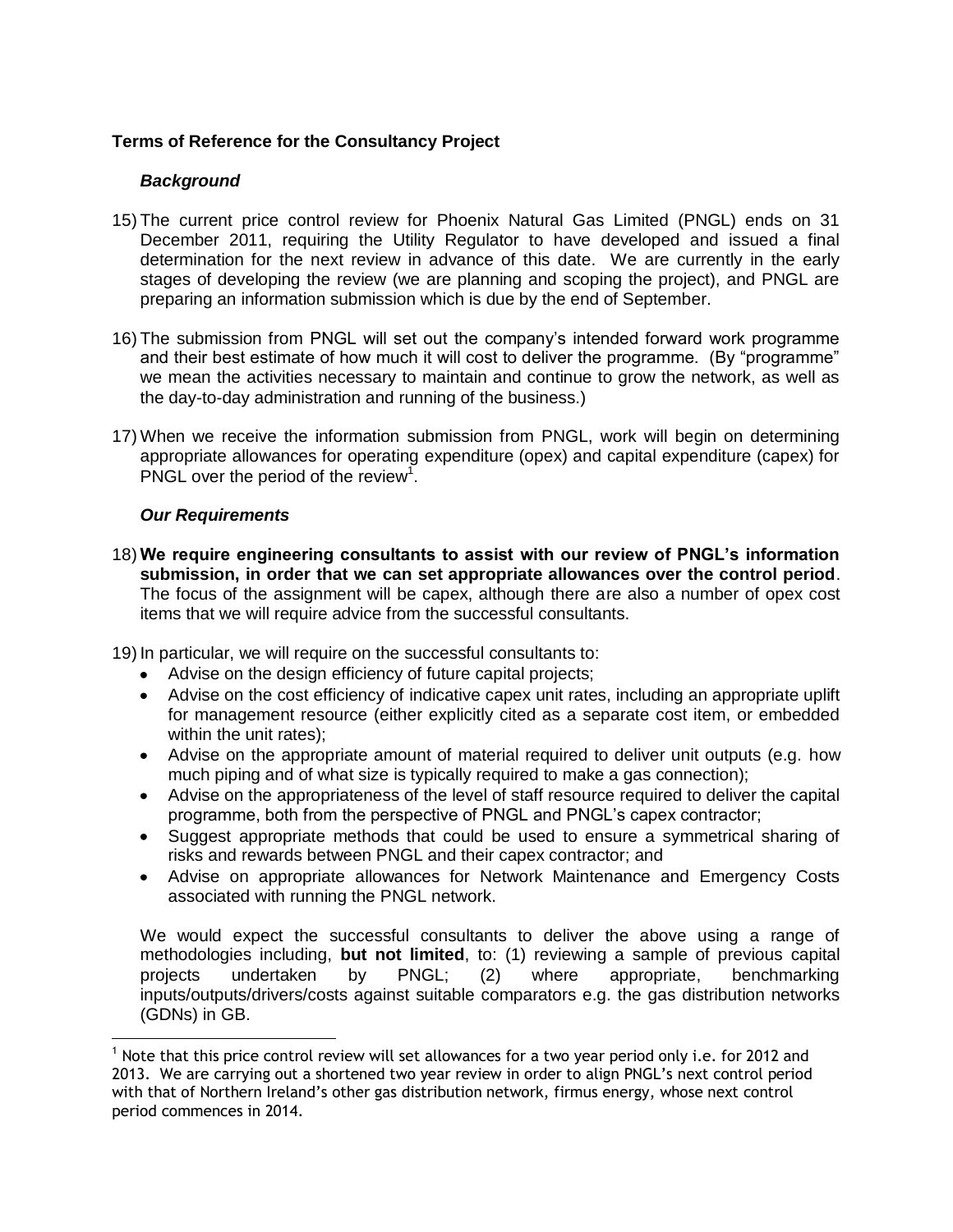#### *Some Further Detail on Our Requirements*

- 20) The requirements set out in paragraphs [18\)](#page-10-0) and [19\) above](#page-10-1) may not be an exhaustive list of what we might ask of the successful consultants. As the review develops, we may find there are additional or more specific issues we wish to be considered.
- 21) The successful consultants will therefore be expected to be flexible, adaptable, and willing to work with us to meet our exact requirements.
- 22) To allow for this flexibility in the scope of the work, **tenderers are not required to submit an estimate of the days input required** (more in paragraph [33\) below\)](#page-12-0).

#### *Deliverables*

- 23) All areas on which we require advice should be considered and documented in a written report (or series of reports).
- 24) We will also require regular updates and briefings as the report (or series of reports) develop.

#### *Envisaged Inputs and Timetable*

- 25) As mentioned, PNGL are due to submit information on their forward work programme at the end of September. Therefore we would wish to have the successful consultants appointed in advance of this date so that a kick-off meeting and any background work can commence *before* the receipt of information.
- 26) The successful consultants would then be required to deliver their final report(s) in late Q1 or early Q2 of 2011.
- 27) Other related duties may be required that could run on to the end of 2012.

#### **Relationship between the Utility Regulator and Successful Provider**

- 28) Relationships must be centred on the need for mutual confidence, understanding of role, cooperation and where necessary confidentiality/sensitivity of information.
- 29) Considerable communication will be required between the successful consultants and the Utility Regulator personnel in the Gas team. To aid this, the project will be led by a project manager within the Gas team.

#### **Reporting Requirements**

30) The Utility Regulator shall be entitled to establish such monitoring and budgetary arrangements in relation to the operation of the contract as the Utility Regulator acting reasonably may deem appropriate. The successful consultants will be required to provide such assistance and co-operation as necessary.

#### **Hospitality and Gifts**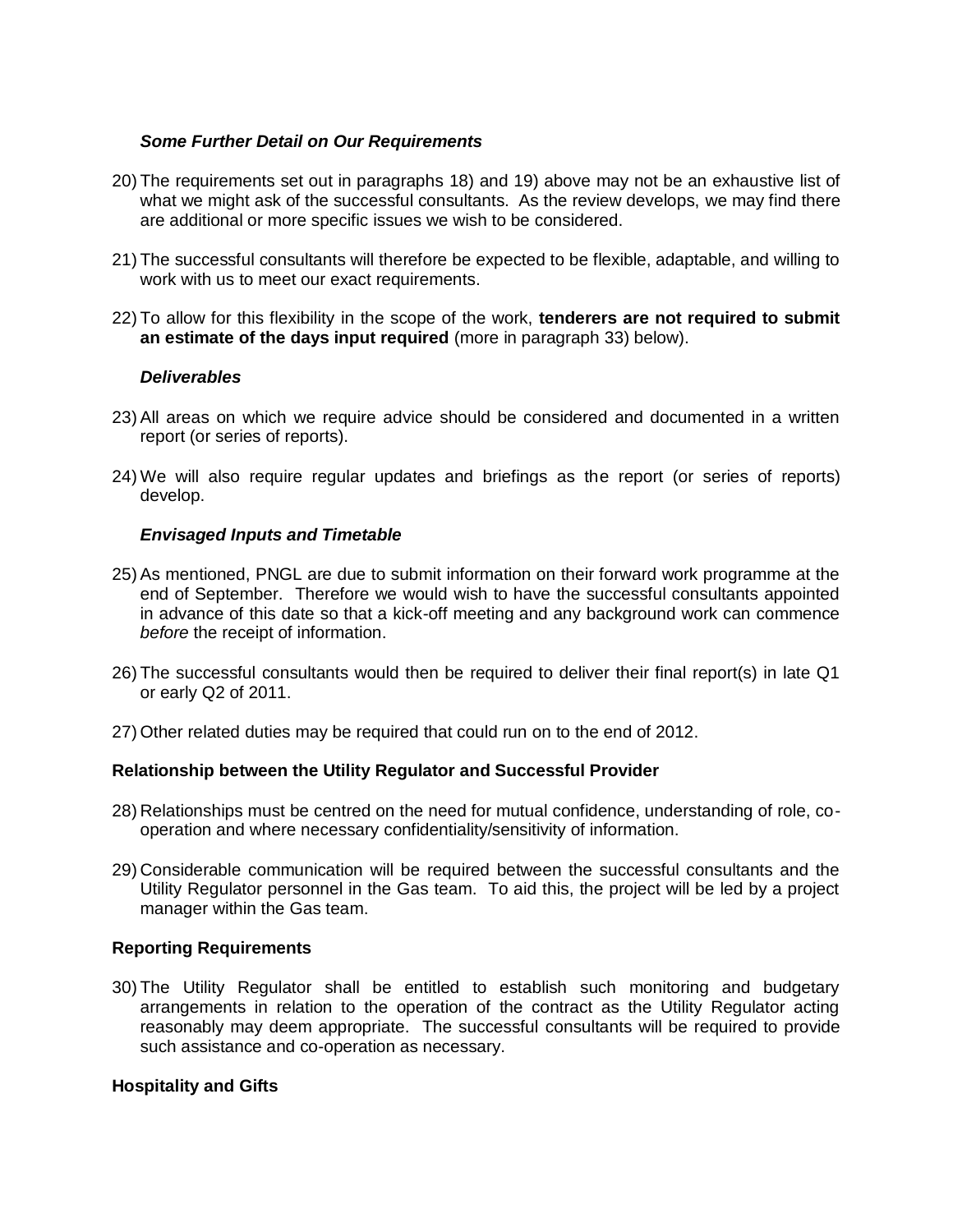- 31) Consultants working for the Utility Regulator shall be bound by the terms of the Statement on Acceptance and Provision of Gifts and Hospitality. A copy will be provided to the winning tenderer at the time of commencement of the contract. The fundamental principles underlying the Statement are defined as:
	- Corruptly accept any gift or consideration as an inducement or reward for doing, or refraining from doing, anything in that capacity; or
	- Showing favour or disfavour to any person; or
	- Receiving money, gifts or consideration from a person or organisation holding or seeking to obtain a Government contract.
- 32) A breach of any part of the Statement will be reported to the directors or other senior management of the successful consultants and the Utility Regulator reserves the right to consider the future of the contract in these circumstances.

#### **Information to be supplied by Service Provider**

- <span id="page-12-0"></span>33) Prospective providers should indicate in full in their tenders how they will meet the Utility Regulator"s requirements, and should provide at least the following specific information in their tenders:
	- i. **Approach** of how the supplier will work with the Utility Regulator to understand their requirements and offer a flexible, value for money service which helps the Utility Regulator to deliver on its objectives and deliver in the stated timescale; proposed ways of working with us to ensure that the provider understands our needs and can deliver robust advice.
	- ii. Demonstrate an **in-depth knowledge** of the issues. Consultants should also show a **sound track record of experience** in providing this type of required services.
	- iii. **The resources** (e.g. pen pictures and concise CVs of personnel) the provider will commit to carrying out and delivering the project, with particular reference to the experience and capabilities of **assigned staff** (as opposed to general firm experience) which are relevant to the services required.
	- iv. **Costs** for carrying out and delivering services by the provider. This should include daily rates of all provider staff identified. Providers should also include an indication of envisaged out of pocket expenses to be incurred.

Given the nature of this assignment and the uncertainty of the exact number of days that will be required to complete the assignment, we envisage tenderers quoting **daily rates** rather than a fixed fee. Tenderers should be aware however, that we are working to a budget with an upper limit of £75k.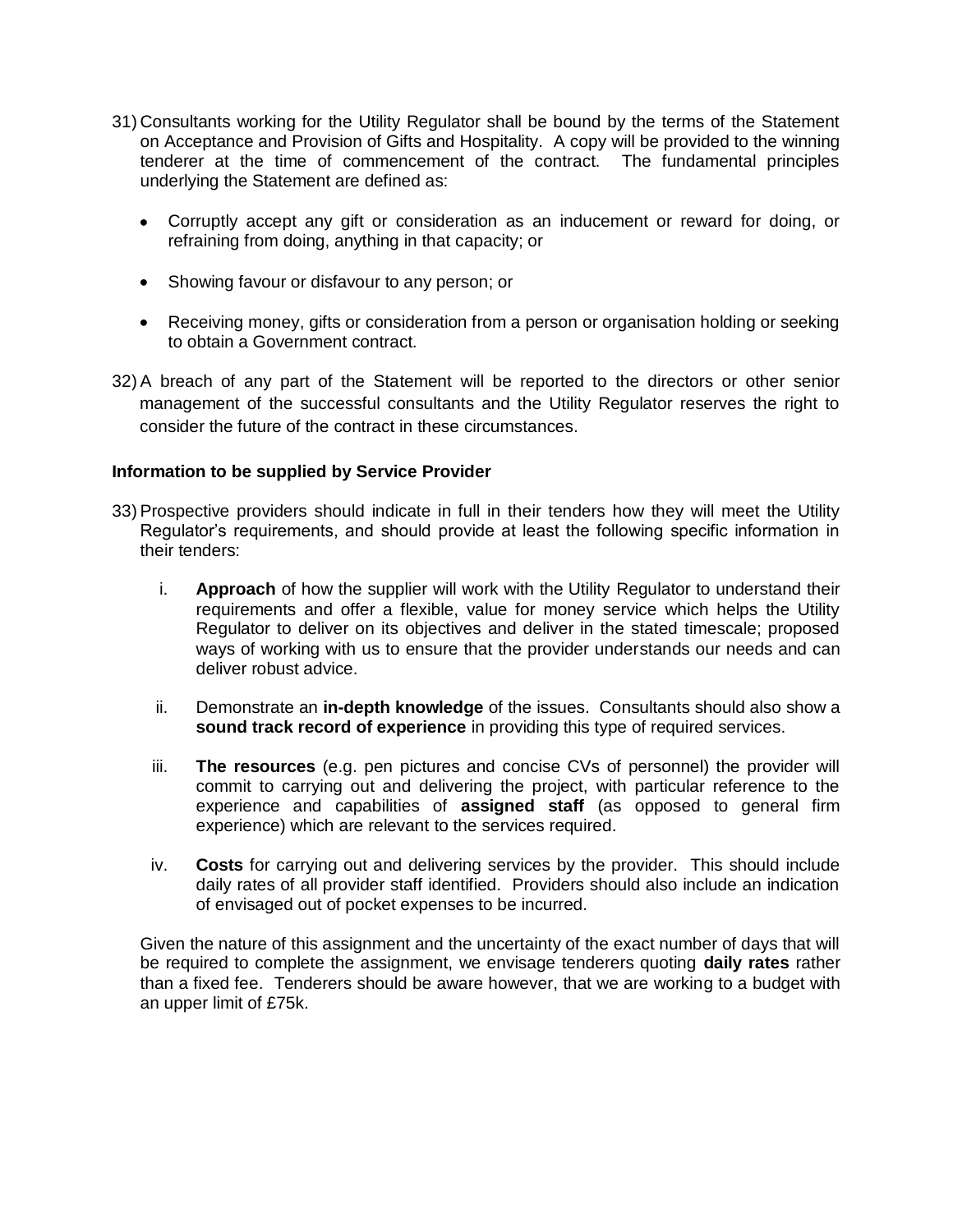# **Part 3 Pricing Schedule**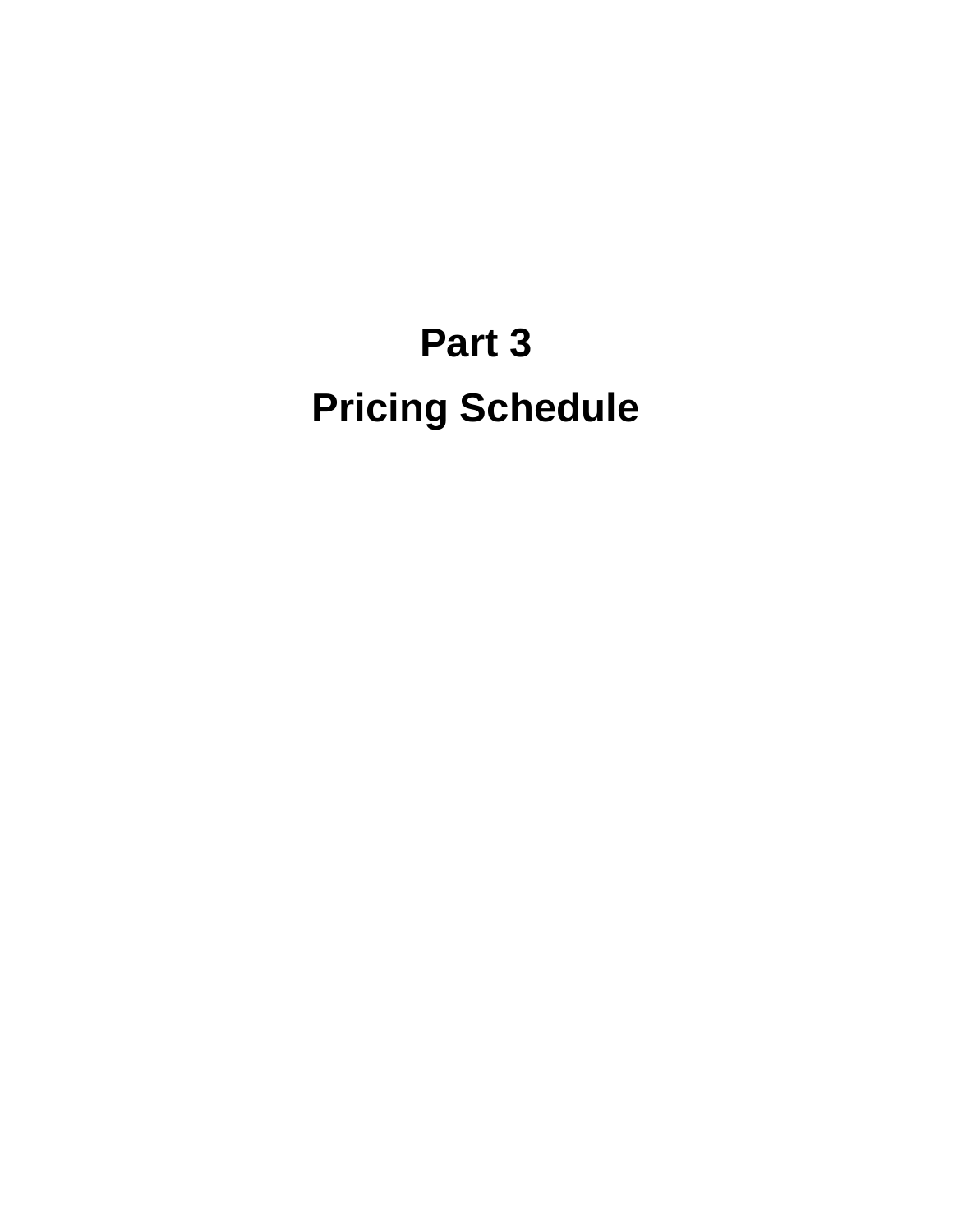| <b>Pricing schedule: fees</b> |  |  |  |  |
|-------------------------------|--|--|--|--|
| <b>Consultant (name)</b>      |  |  |  |  |
| Grade                         |  |  |  |  |
| Specialism (if applicable)    |  |  |  |  |
| Daily rate, £                 |  |  |  |  |

| <b>Pricing schedule: expenses</b> |         |  |
|-----------------------------------|---------|--|
| <b>Description</b>                | Cost, £ |  |
| 1.                                |         |  |
| 2.                                |         |  |
| 3.                                |         |  |
| 4.                                |         |  |
| 5.                                |         |  |
| <b>Total</b>                      |         |  |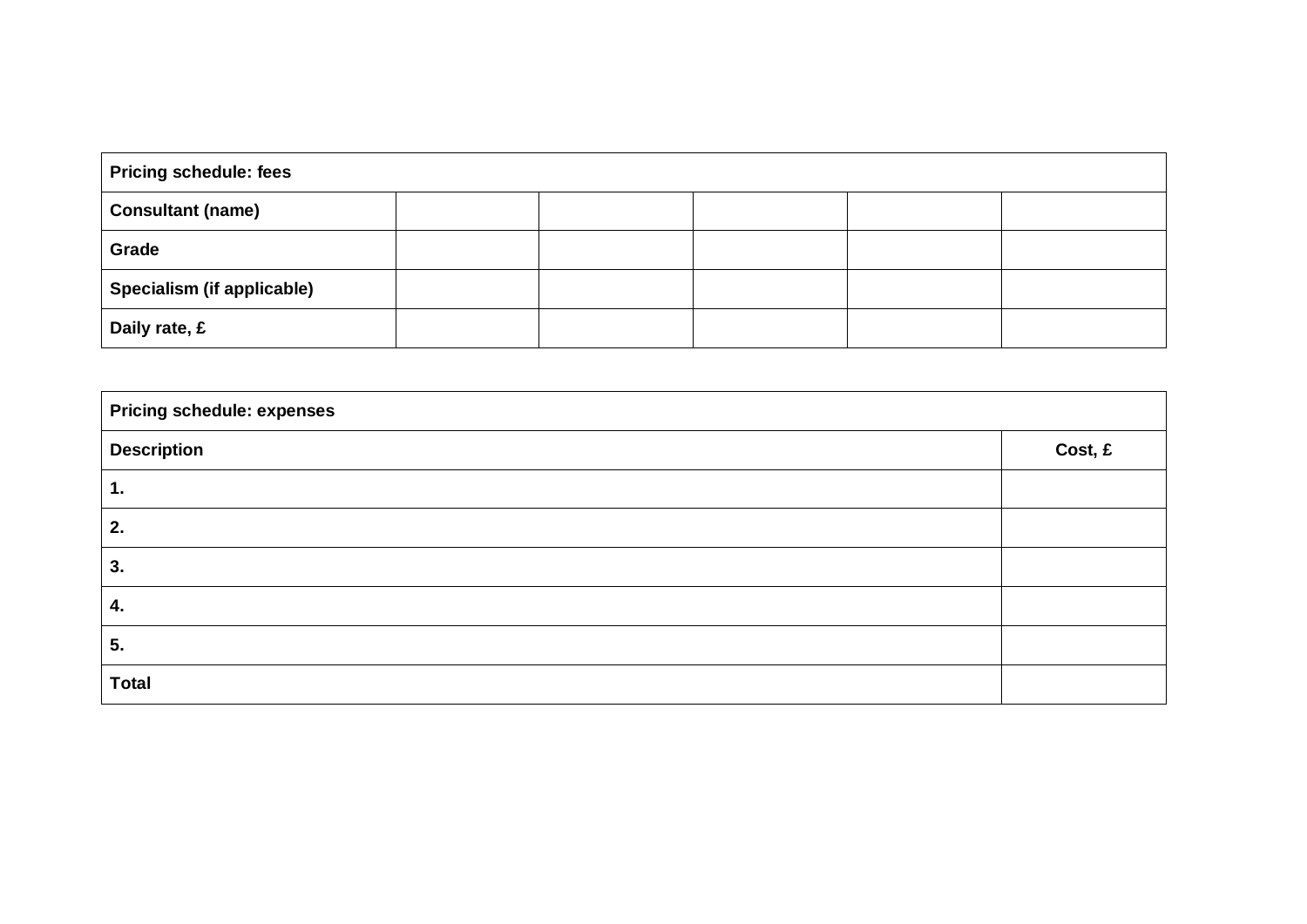# **Part 4 Forms and Certificates**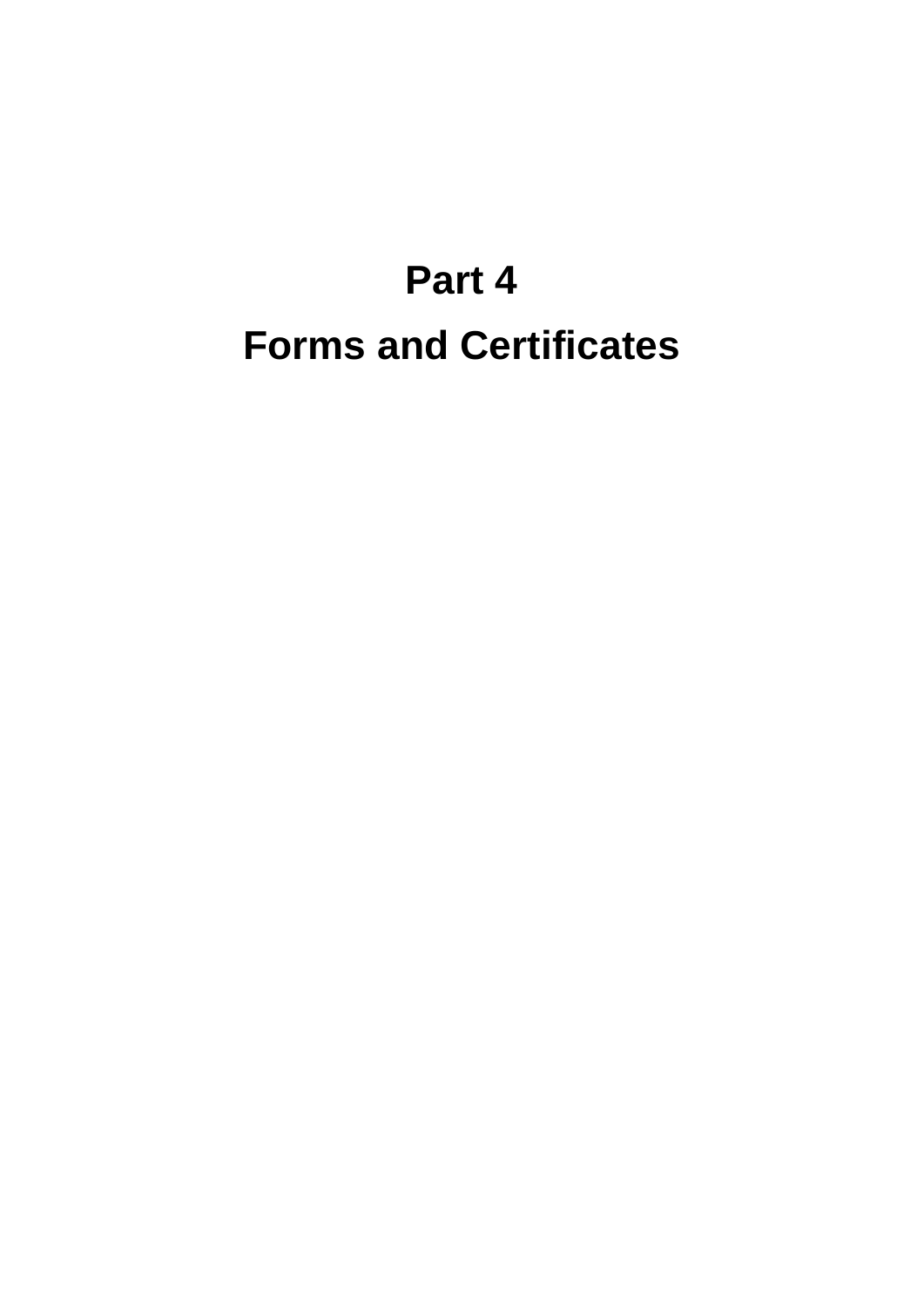#### **Instructions**

The following forms are contained in this section and must be completed in full to ensure your tender is valid;

Form of Tender (Sign and return)<br>Certificate relating to Bonafide Tender (Sign and return) Certificate relating to Bonafide Tender VAT Registration **VAT Registration VAT** Registration Fair Employment and Treatment (Northern Ireland) Order 1998 (Sign and return)<br>
Freedom of Information Statement (Sign and return) Freedom of Information Statement (Sign and return)<br>
Authorised Representatives (Sign and return) Authorised Representatives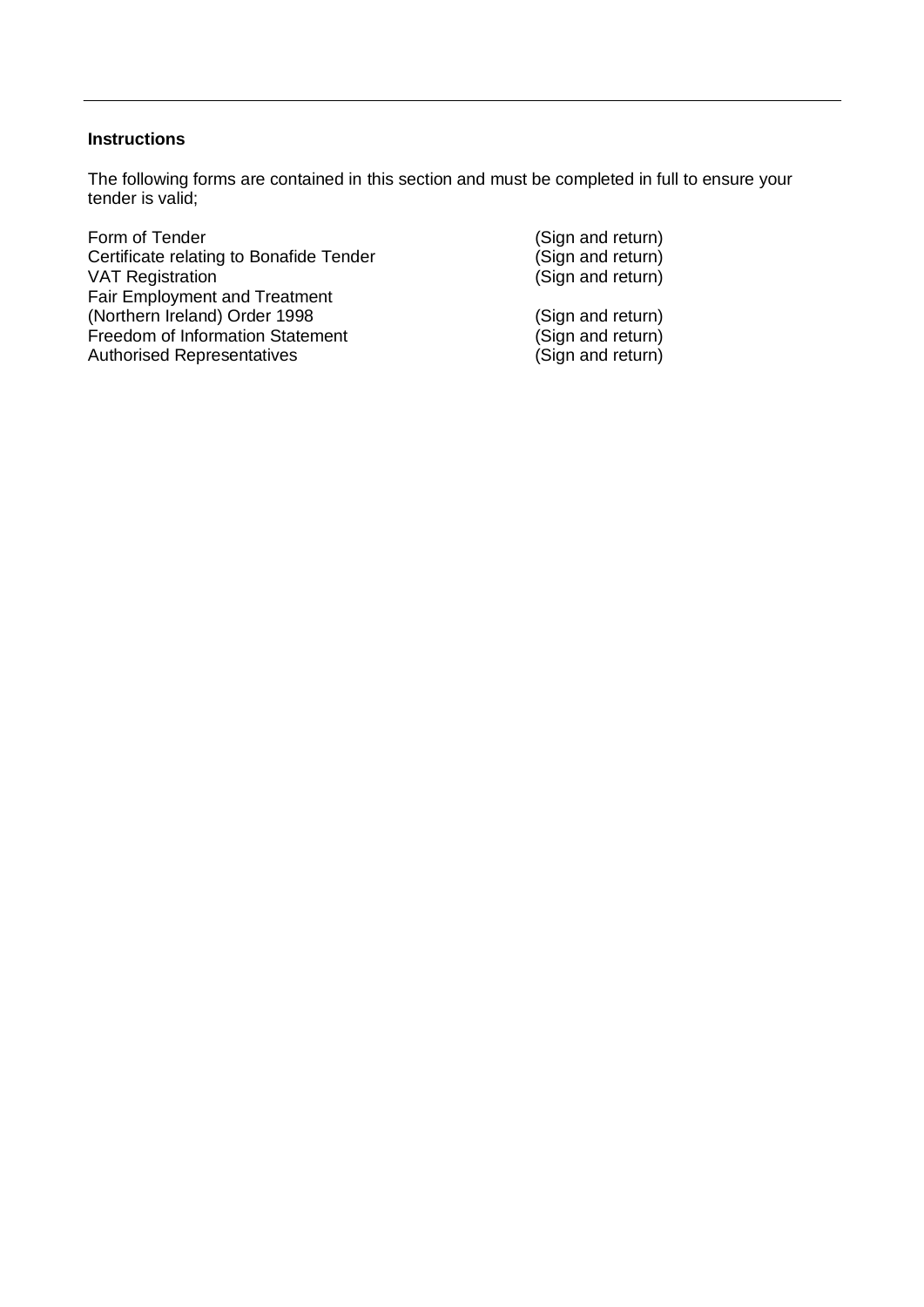#### **A: CONTRACT FOR: Utility Regulator – Consultancy input into Phoenix Natural Gas Limited's 2012 Price Control Review**

I/We the undersigned hereby tender for the above contract in accordance with the attached Conditions of Contract and Specification at the prices quoted in the Schedule forming part of my/our tender response.

I/We agree that this Tender together with your written acceptance thereof shall constitute a binding contract in relation to the whole or such part of the Tender as may be specified in your written acceptance.

I/We have read, accept and agree to abide by the attached Conditions of Contract which take precedence now and for the life of this Contract over any terms, conditions, stipulations or provisos which may accompany or be contained in any correspondence submitted by me/us in connection with this Contract. We acknowledge and agree that any reference to, or submission of, our standard terms and conditions of business (whether in whole or in part (e.g. our disclosure protocols) or whether signed or unsigned by you) shall be for information only, and shall not bind you above and beyond your obligations under the attached Conditions of Contract.

I/We understand that the Utility Regulator does not bind itself to accept the lowest or any tender submitted in response to this enquiry and may accept the whole or part of any tender.

I/We understand the Utility Regulator reserves the right to discontinue the award procedure in the event of irregular tenders or in the absence of appropriate tenders and in such circumstances may use the negotiated procedure without a further call for competition.

I/We warrant that I/we have all the requisite corporate authority to sign this tender.

| Dated this __________ day of _________________ 2010                                                         |  |
|-------------------------------------------------------------------------------------------------------------|--|
| Signed by/on behalf of the tenderer                                                                         |  |
| Printed                                                                                                     |  |
| Full name of tenderer or in the case of a<br>partnership the full names of all partners (block<br>capitals) |  |
| Registered address                                                                                          |  |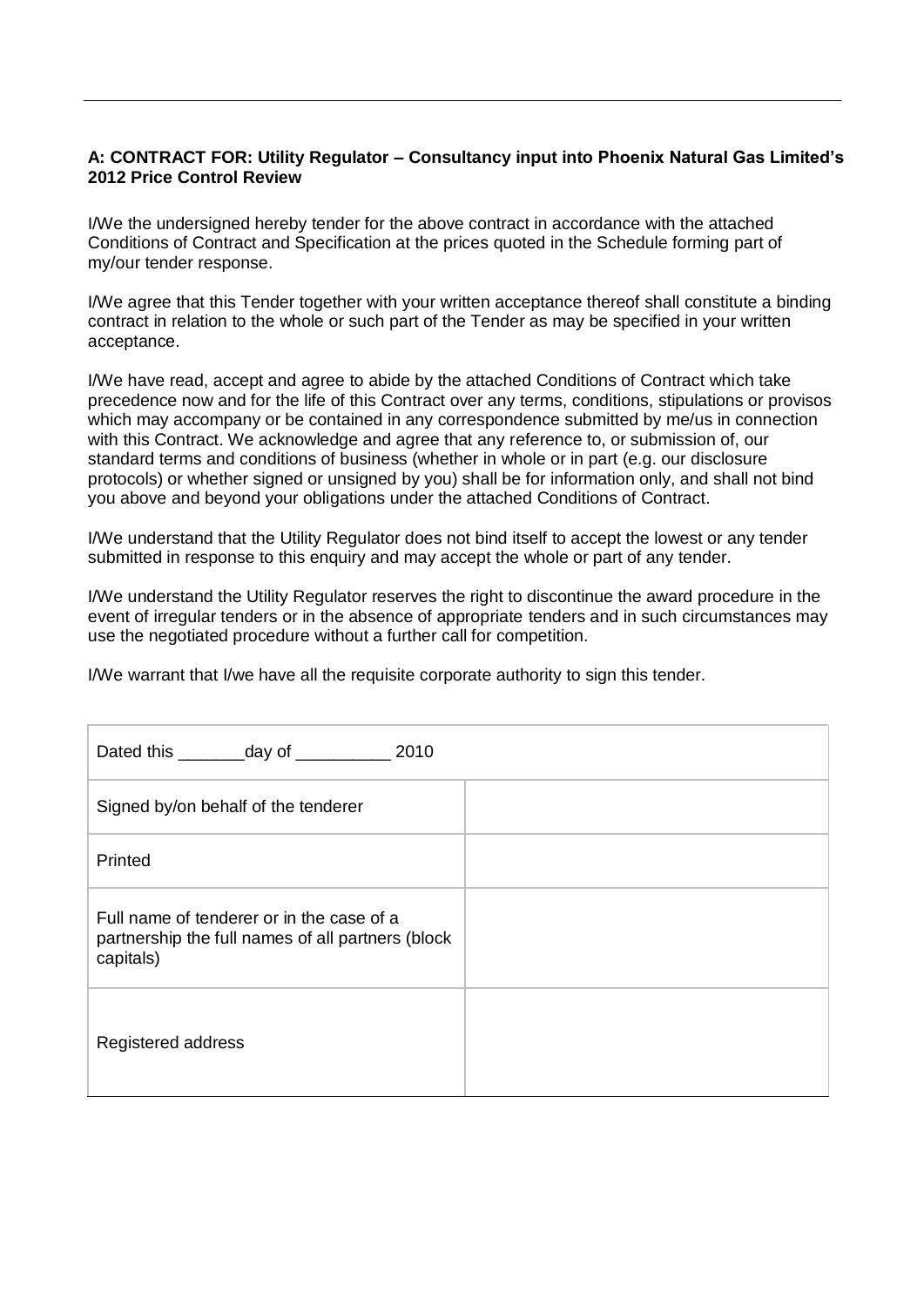#### **B: Certificate Relating to Bona Fide Tender**

The essence of tendering is that the client shall receive bona fide competitive tenders from all firms tendering. In recognition of this principle, we certify that this is a bona fide tender intended to be competitive and that we have not fixed or adjusted the amount of the tender by or under or in accordance with any agreement or arrangements with any other person.

We also certify that we have not:

- $\bullet$ communicated to a person other than the person calling for these tenders the amount or approximate amount of the proposed tender, except where the disclosure, in confidence, of the approximate amount of the tender was necessary to obtain insurance premium quotations required for the preparation of this tender;
- entered into any agreement or arrangement with any other person that he shall refrain from tendering or as to the amount of any tender to be submitted;
- offered or paid or given or agreed to pay or give any sum of money or valuable  $\bullet$ consideration directly or indirectly to any person for doing or having done or causing or having caused to be done in relation to any other tender or proposed tender for the said work any act or thing of the sort described above.

We undertake that we will not do any of the acts mentioned in paragraphs 2a, 2b or 2c above at any time before the acceptance or rejection of this tender.

In this certificate the word "person" includes any persons and anybody or association, corporate or unincorporate and "any agreement or arrangement" includes any such transaction, formal or informal and whether legally binding or not.

| Dated this _________day of ___________<br>2010 |  |
|------------------------------------------------|--|
| Signed                                         |  |
| Printed                                        |  |
| For and on behalf of:                          |  |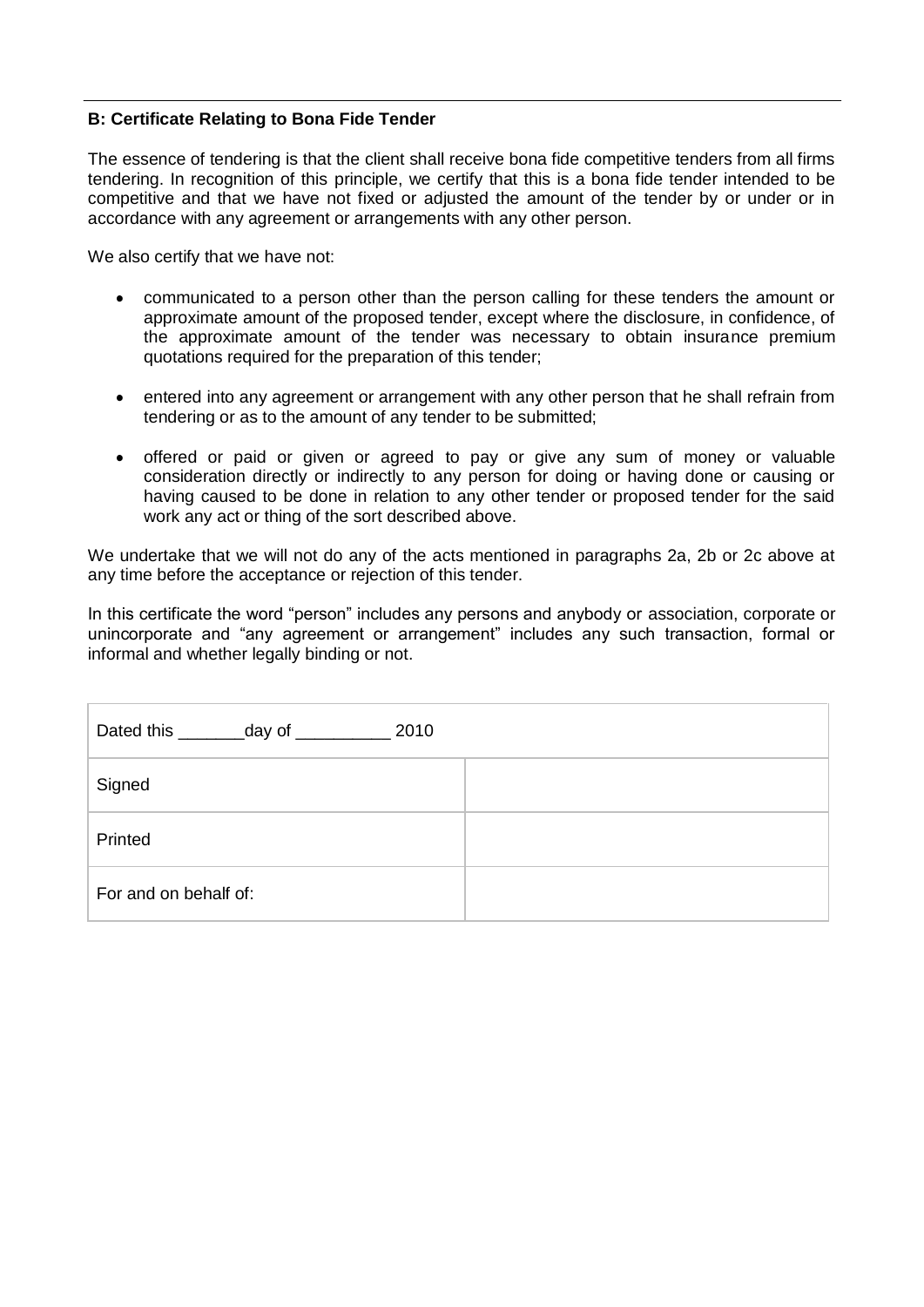#### **C: VAT Registration**

:

Part 1 or Part 2 **and Part 3** to be completed as appropriate by the Tenderer and returned with Tender Documents:-

| Part 1                                         |  |
|------------------------------------------------|--|
| My/Our VAT registration number is:             |  |
| Signed by:                                     |  |
| For and on behalf of:                          |  |
|                                                |  |
|                                                |  |
| Dated this _________ day of __________<br>2010 |  |

| <b>Part 2:</b> I/We are "exempt" from VAT under the terms of the Value Added Tax Act 1994 |  |  |
|-------------------------------------------------------------------------------------------|--|--|
| My/Our VAT registration number is:                                                        |  |  |
| Signed by:                                                                                |  |  |
| For and on behalf of:                                                                     |  |  |
|                                                                                           |  |  |
|                                                                                           |  |  |
| Dated this ____<br>_day of _<br>2010                                                      |  |  |

| <b>Part 3:</b> Please indicate which of the following best describes the economic status of your<br>company/organisation |     |
|--------------------------------------------------------------------------------------------------------------------------|-----|
| <b>Small and Medium Sized Enterprise</b>                                                                                 | Y/N |
| Social Economy Enterprise                                                                                                | Y/N |
| Y/N<br>Voluntary and Community Organisation                                                                              |     |
| If other please specify                                                                                                  |     |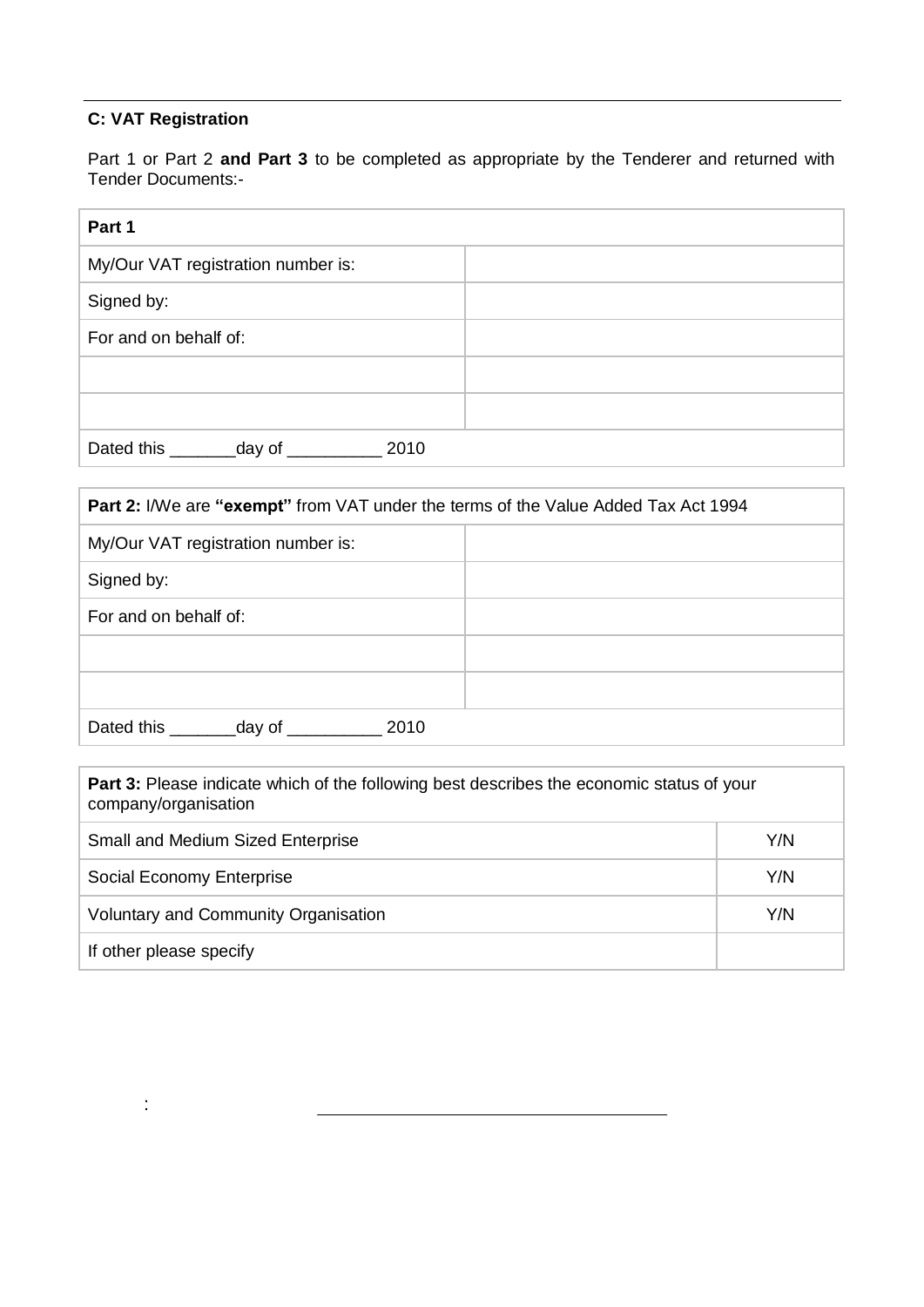#### **D: Fair Employment and Treatment (Northern Ireland) Order 1998**

- 1. Article 64 of the Fair Employment and Treatment (Northern Ireland) Order 1998 provides inter alia that a public authority shall not accept an offer to execute any work or supply any goods or services where the offer is made by an unqualified person in response to an invitation by the public authority to submit offers. Article 64(4) also provides that the public authority shall take all such steps as are reasonable to secure that no work is executed or supplies or services supplied for the purposes of such contracts as are mentioned above by an unqualified person.
- 2. For the purposes of Articles 64-66 of the Order, an unqualified person is a person on whom a notice has been served under Article 62(2) or Article 63(1) of the Order and which has not been cancelled.
- 3. Mindful of the Order, the Utility Regulator has decided that it shall be a condition of tendering that a contractor shall not be an unqualified person for the purpose of Articles 64- 66 of the Order.
- 4. Contractors are therefore asked to complete and return the form endorsed hereon, with their tender, to confirm that they are not unqualified persons and to undertake that no work shall be executed or supplies or services supplied by an unqualified person for the purposes of any contract with the Utility Regulator to which Article 64 of the Order applies.

#### **Fair Employment and Treatment (Northern Ireland) Order 1998**

- 1) I/We hereby declare that I am/we are not unqualified for the purposes of the Fair Employment and Treatment (Northern Ireland) Order 1998.
- 2) I/We undertake that no work shall be executed or supplies or services supplied by any unqualified person for the purposes of any contract with NIAUR, to which Article 64 of the Order apply.

| Signed by:                                    |  |
|-----------------------------------------------|--|
| Duly authorised to sign for and on behalf of: |  |
| Date:                                         |  |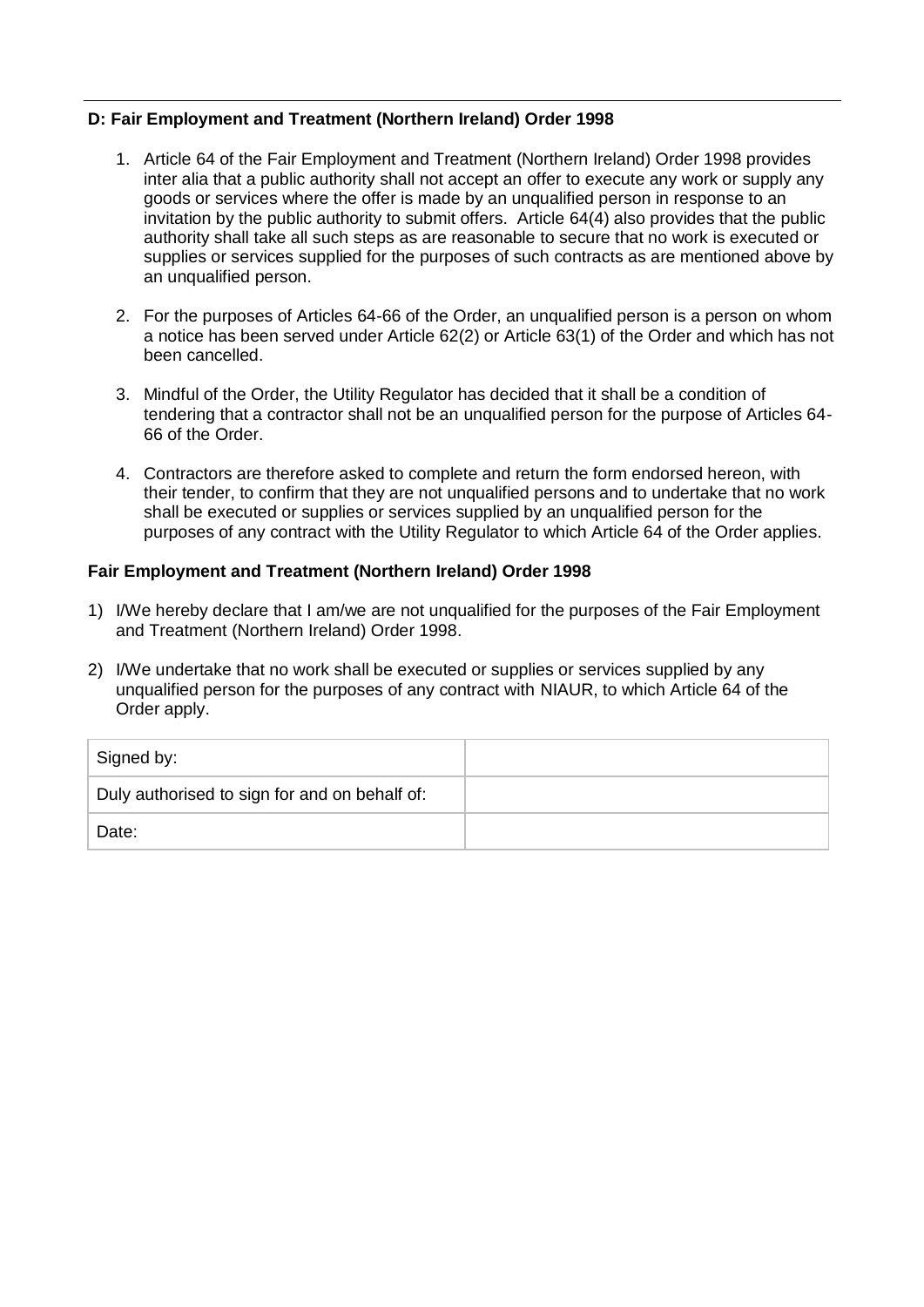#### **E: Freedom of Information Statement**

#### **With reference to Section 5 of the Instructions to Tenderers and Clause 24 of the Terms and Conditions of Contract, please complete where appropriate.**

#### **I/We consider that:**

The information in this tender is sensitive\*.

The information in this tender is not sensitive\*.

#### **\*Delete as Appropriate**

If the information supplied in this tender is considered sensitive, please state which information should not be disclosed and provide reasons.

| Please state the period for which<br>information should remain<br>commercially sensitive. |  |
|-------------------------------------------------------------------------------------------|--|
| Signed                                                                                    |  |
| <b>Block Capitals</b>                                                                     |  |
| For and on behalf of:                                                                     |  |
| Date                                                                                      |  |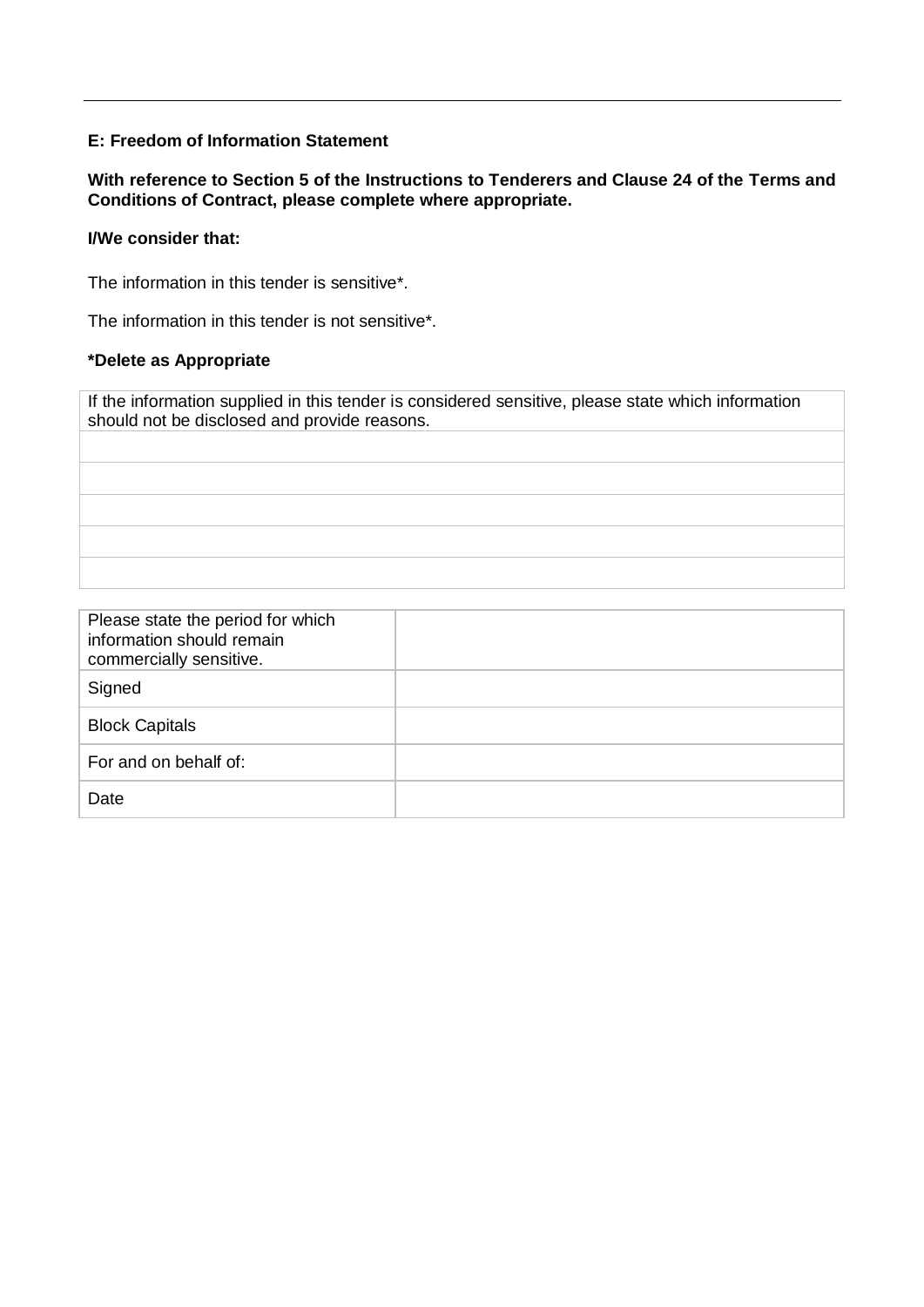#### **F: Authorised Representatives**

**The Authorised Representative of the Utility Regulator for the purposes of the Contract is:**

#### *Mr Brian McHugh (Gas Director)*

Signature: 

Date: 

**The Authorised Representative of the Contractor for the purpose of the Contract is:** 

#### *Your Company Name*

Signature: 

Date: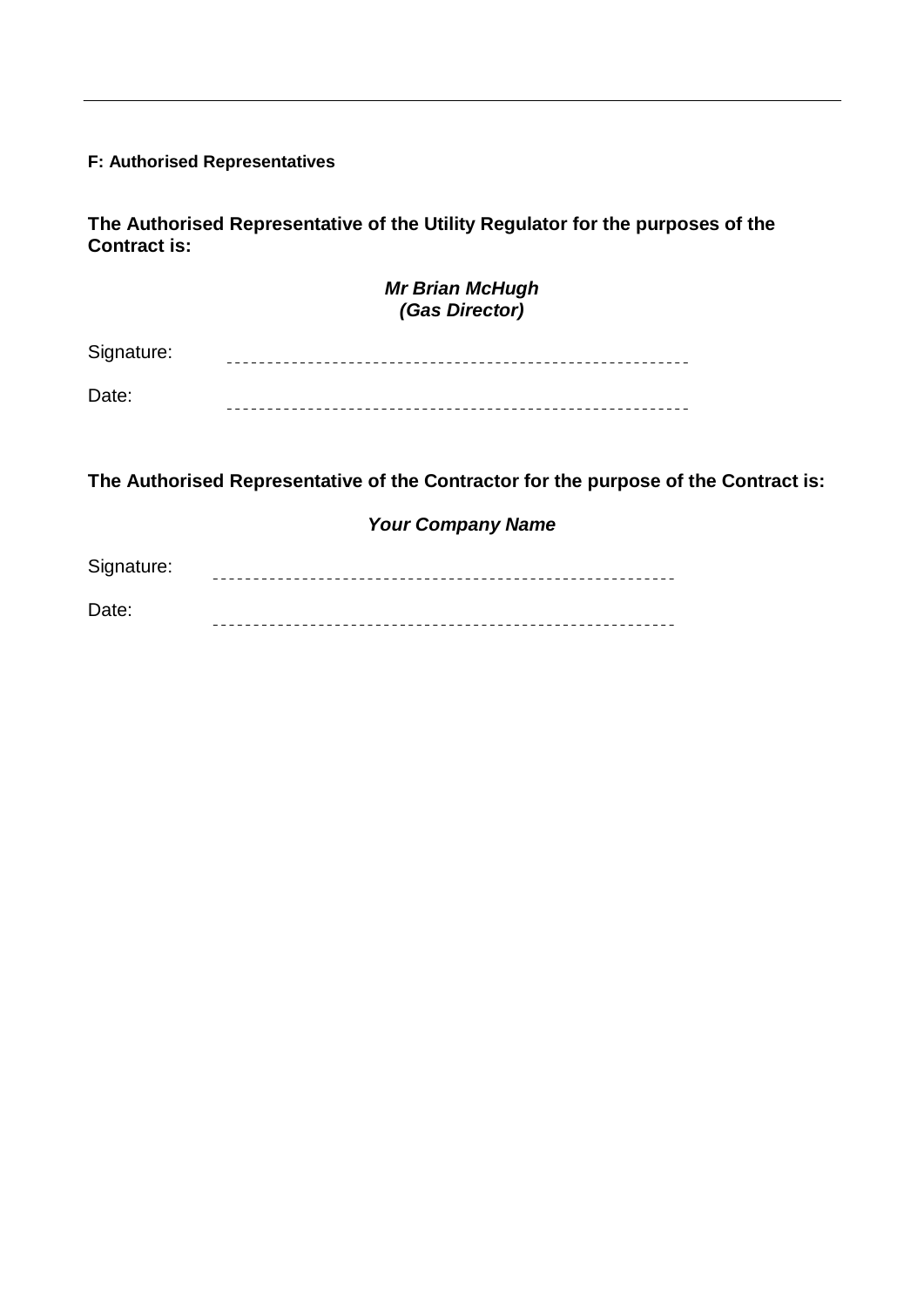## **Part 5 Terms and Conditions of Contract**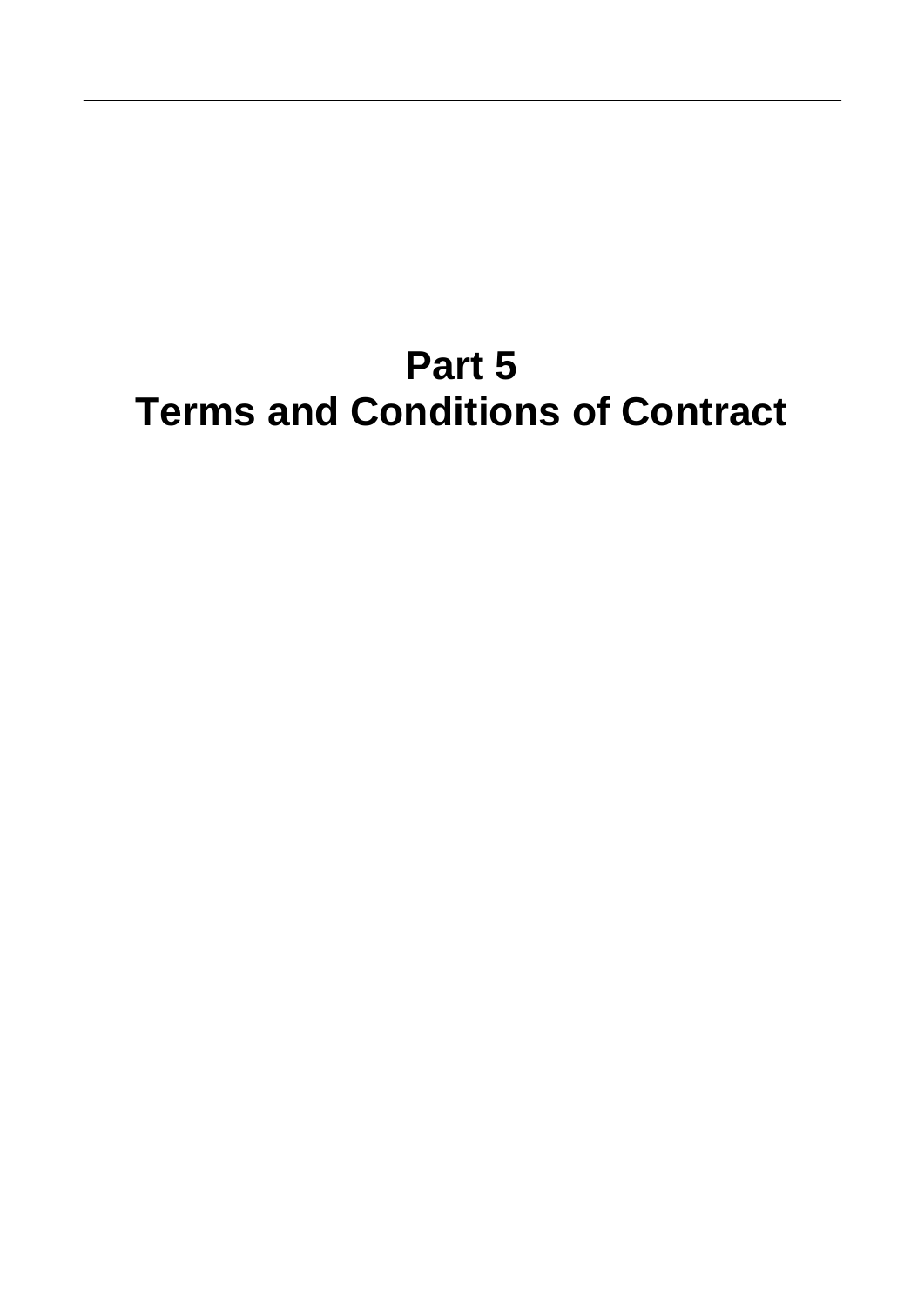### **CONDITIONS OF CONTRACT**

### **FOR**

## **SERVICES**

## **FOR**

## **Northern Ireland Authority for Utility Regulation (NIAUR)**

**Consultancy Title: Phoenix Natural Gas Limited's 2012 Price Control Review**

**Contract Reference: CON/17/10**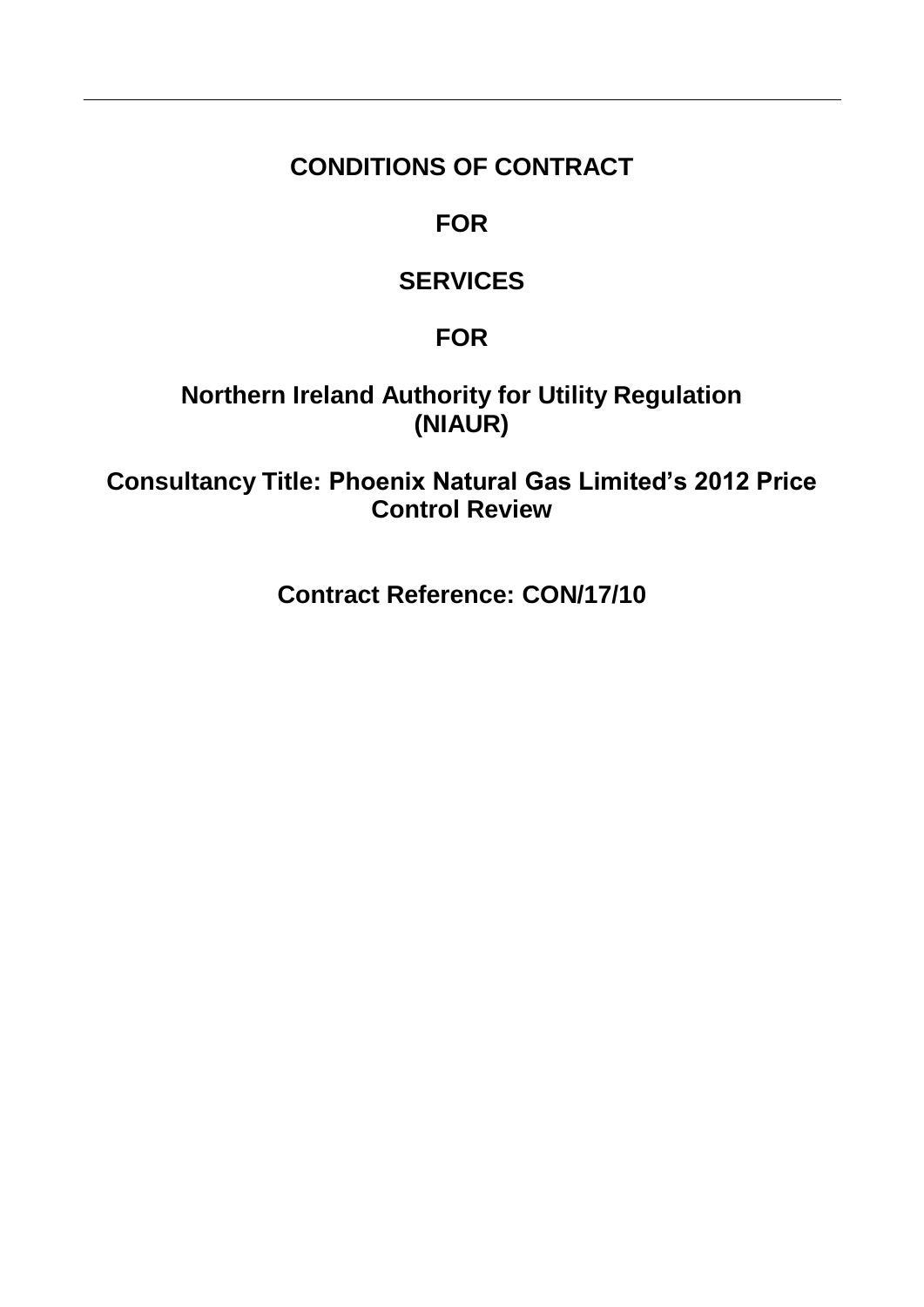#### **CONTENTS OF CONDITIONS OF CONTRACT**

#### **Introduction**

- 1. Interpretation
- 2. Entire Agreement
- 3. Period of Contract
- 4. Services/Appointment of Contractor

#### **Provision of Services**

- 5. Conditions affecting provision of services
- 6. Contractor Status
- 7. Department"s Property
- 8. Equipment
- 9. Staff
- 10. Co-ordination
- 11. Use of Departments Premises
- 12. Right of Access
- 13. Manner of providing the Services
- 14. Standards
- 15. Overtime Working
- 16. Progress Reports

#### **Payments**

- 17. Payment
- 18. Value Added Tax
- 19. Recovery of Sums Due
- 20. Price Adjustments

#### **Protection of Information**

- 21. Intellectual Property Rights assignment and indemnity
- 22. Security
- 23. Confidentiality
- 24. Freedom of Information
- 25. Publicity
- 26. Right of Audit
- 27. Data Protection Act 1998

#### **Liabilities**

28. Indemnity and Insurance

#### **Compliance with Legal and Other Obligations**

- 29. Corrupt Gifts and Payments of Commission
- 30. Statutory and Other Regulations
- 31. Equality of Opportunity
- 32. Health and Safety
- 33. Social Security System
- 34. Conflict of Interest
- 35. Official Secrets Act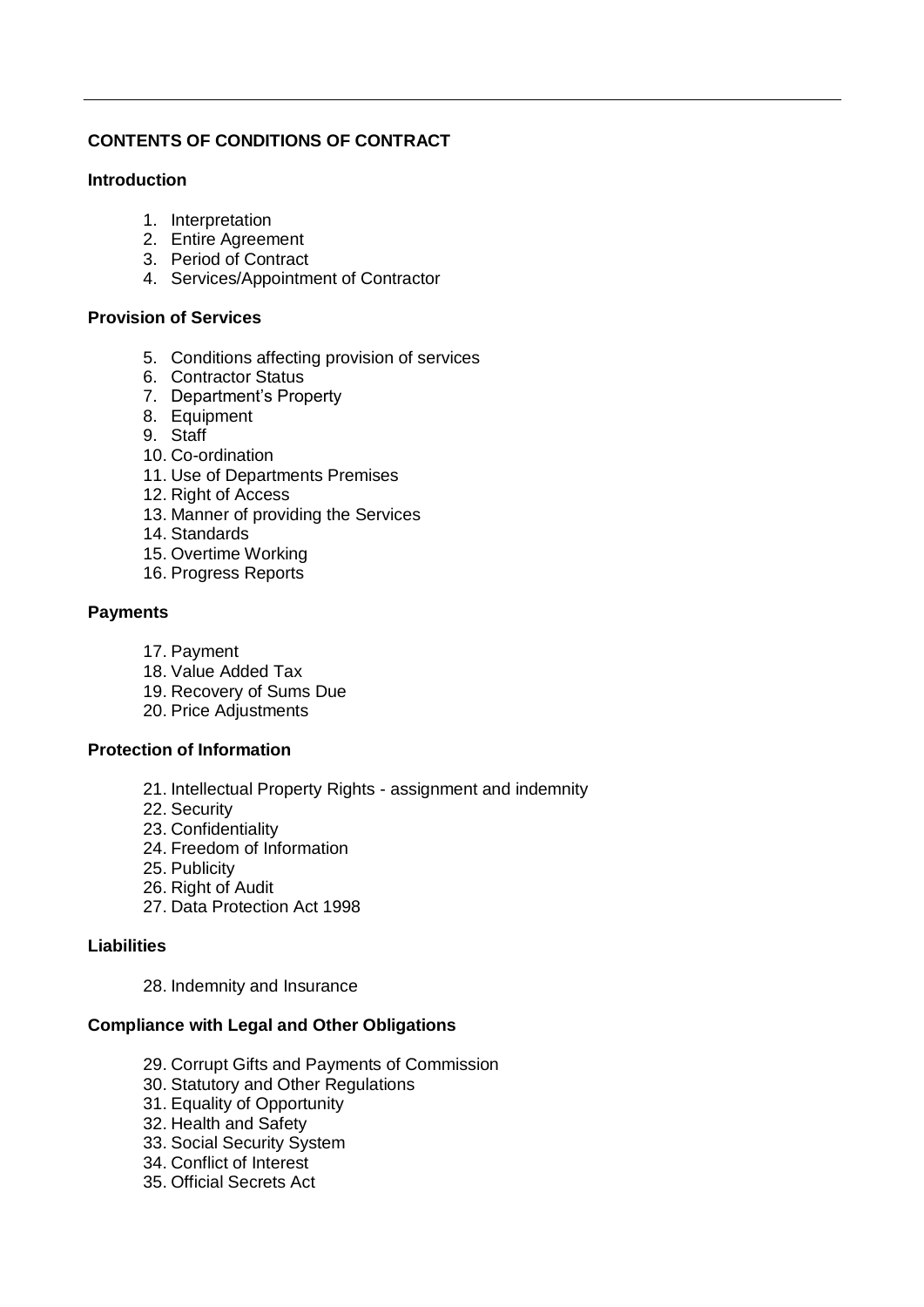#### **Control of Contract**

- 36. Transfer, Sub-Contracting and Assignment
- 37. Severability
- 38. Waiver
- 39. Variations
- 40. Performance Monitoring

#### **Default and Termination**

- 41. Force Majeure
- 42. Bankruptcy
- 43. Termination on Default
- 44. Break
- 45. Consequences of Termination

#### **Disputes**

- 46. Arbitration
- 47. Law

Appendix A to Part 5: Variation to Contract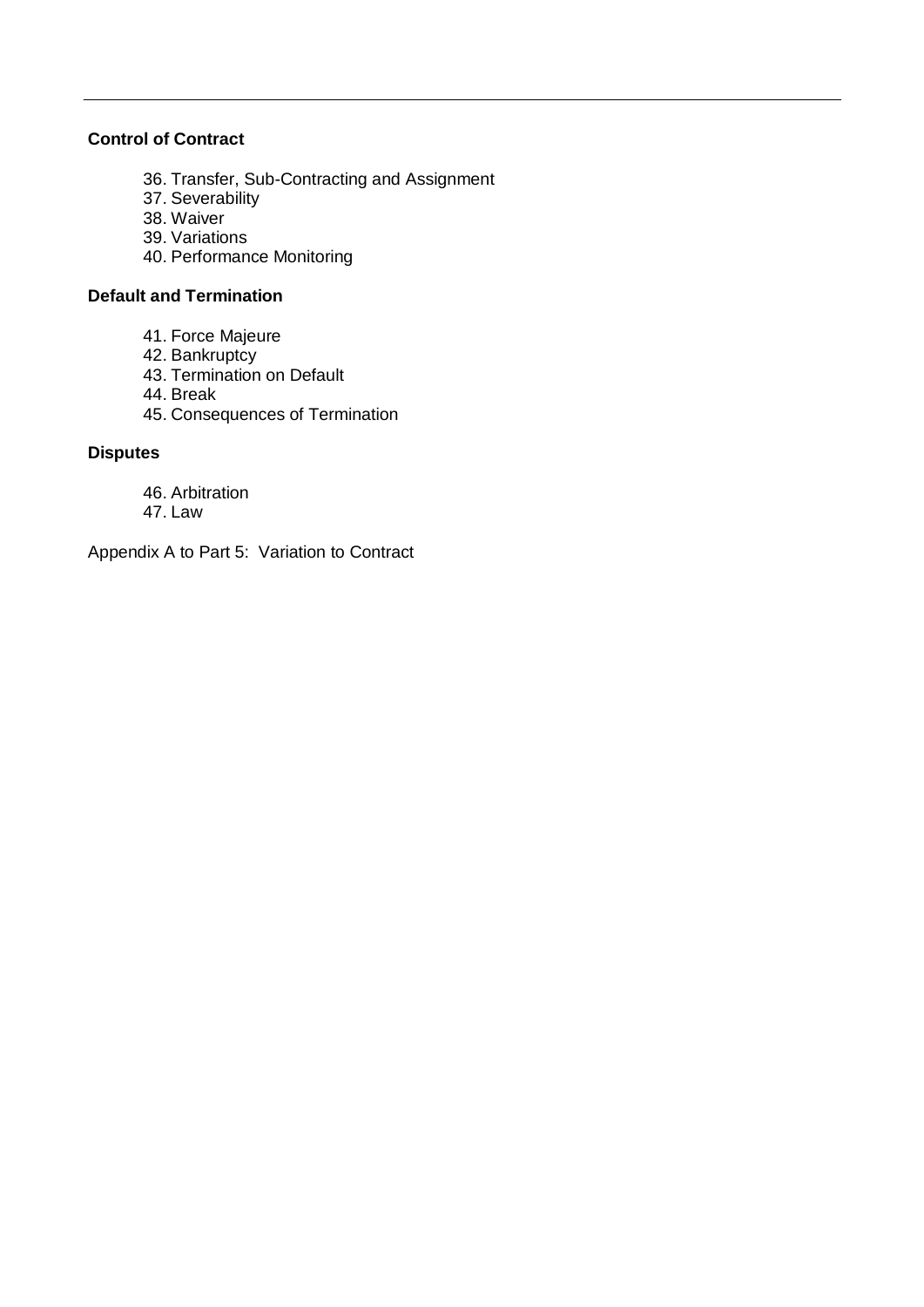#### 1. **Interpretation**

1.1. In these Conditions the following words shall have the following meanings except where the context otherwise requires:

| a  | Amendments                   | The amendments (if any) to the Contract which may be<br>agreed by the Contractor and the Utility Regulator [in<br>writing]                                                                                                                                                                                                                                                                                                                                                                                                                           |
|----|------------------------------|------------------------------------------------------------------------------------------------------------------------------------------------------------------------------------------------------------------------------------------------------------------------------------------------------------------------------------------------------------------------------------------------------------------------------------------------------------------------------------------------------------------------------------------------------|
| b  | Authorised<br>Representative | The nominated representative of the Utility Regulator                                                                                                                                                                                                                                                                                                                                                                                                                                                                                                |
| C  | Commencement<br>Date         | 1 <sup>st</sup> September 2010                                                                                                                                                                                                                                                                                                                                                                                                                                                                                                                       |
| d  | Conditions                   | The terms and conditions set out herein.                                                                                                                                                                                                                                                                                                                                                                                                                                                                                                             |
| e  | Sensitive<br>Information     | An overarching term for information that may be security<br>classified as protected or above by the Utility Regulator,<br>the Contractor or any aspect of their respective<br>businesses, the Contract, its contents or the transactions<br>contemplated by it and the negotiations relating to the<br>Contract.                                                                                                                                                                                                                                     |
| f  | Contract                     | The tender completed by the counterparty to these<br>Conditions and to which these Conditions relate, these<br>Conditions; any specification or operational<br>requirements; any drawings, any schedule of prices or<br>rates or lump sum as submitted by the accepted<br>tenderer, any letter of acceptance issued by the Utility<br>Regulator to the accepted tenderer together with such<br>correspondence, if any, between the accepted tenderer<br>and the Utility Regulator, as may be agreed by both<br>parties to form part of the Contract. |
| g  | Contractor                   | The person, firm or corporate body whose tender shall<br>have been accepted by the Utility Regulator and who is a<br>counter party to these Conditions and shall include the<br>Contractor's personal representatives, successors, and<br>permitted assigns.                                                                                                                                                                                                                                                                                         |
| h  | <b>Contractors' Staff</b>    | Employees, sub-contractors, employees and agents or<br>any representatives of both Contractor and sub-<br>contractor of the Contractor.                                                                                                                                                                                                                                                                                                                                                                                                              |
| I. | <b>Utility Regulator</b>     | Northern Ireland Authority for Utility Regulation (NIAUR)                                                                                                                                                                                                                                                                                                                                                                                                                                                                                            |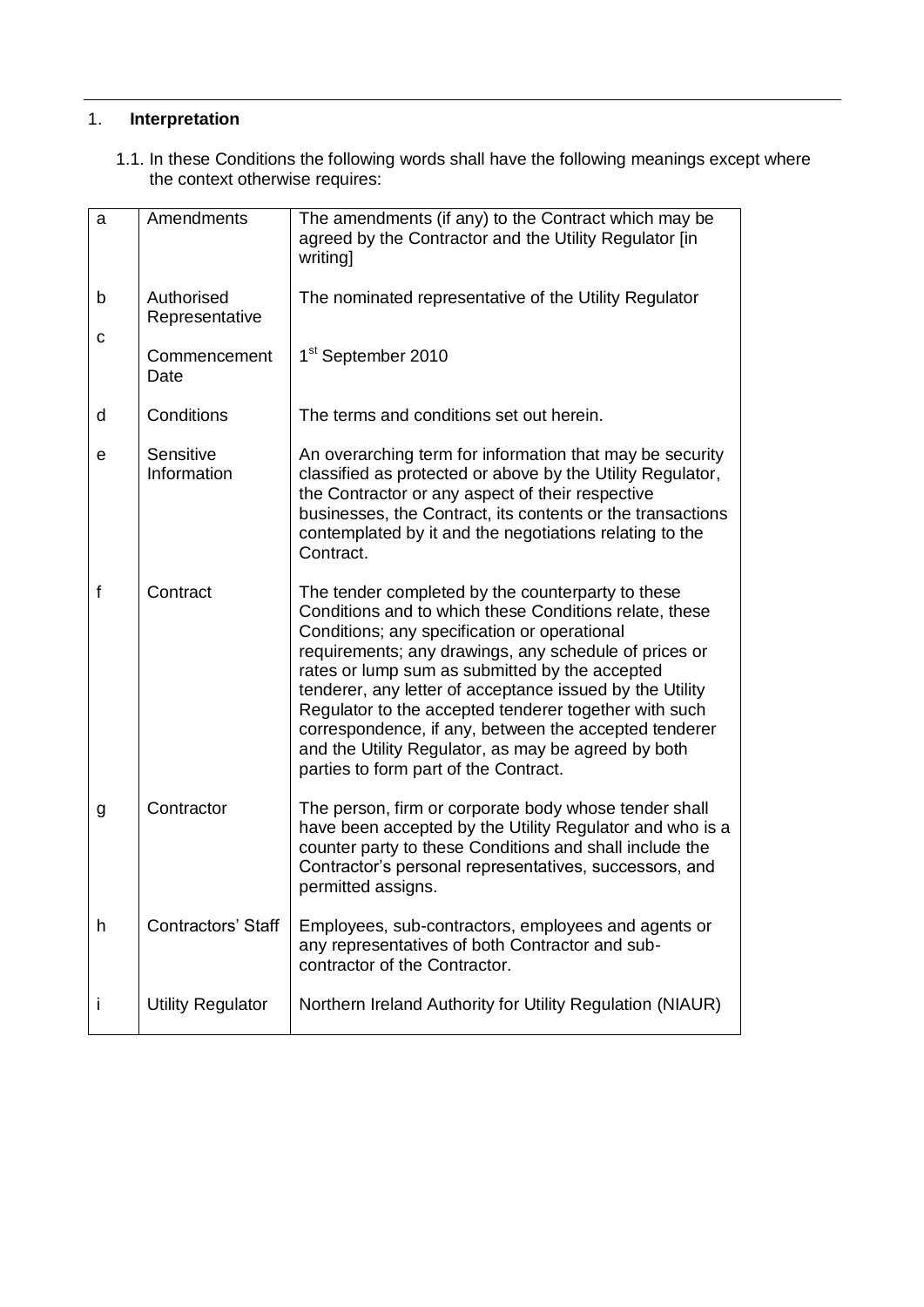|   | Equipment       | All materials, plant, equipment, and consumables other<br>than the Utility Regulator's property to be used by the<br>Contractor in the provision of the Services.                                                                                                                                                                                                                                                                                                                                                                                                                                                                                                                                                                            |
|---|-----------------|----------------------------------------------------------------------------------------------------------------------------------------------------------------------------------------------------------------------------------------------------------------------------------------------------------------------------------------------------------------------------------------------------------------------------------------------------------------------------------------------------------------------------------------------------------------------------------------------------------------------------------------------------------------------------------------------------------------------------------------------|
| k | Intellectual    |                                                                                                                                                                                                                                                                                                                                                                                                                                                                                                                                                                                                                                                                                                                                              |
|   | Property        | All patents, rights to inventions, utility models, copyright<br>and related rights, trademarks, service marks, trade,<br>business and domain names, rights in trade, dress or<br>get-up, rights in goodwill or to sue for passing off, rights<br>in design, rights in computer software, information sets<br>collected and database rights, topography rights, moral<br>rights, rights in confidential information (including know-<br>how and trade secrets) and any other intellectual<br>property rights, in each case whether registered or<br>unregistered and including all applications for and<br>renewals or extensions of such rights, and all similar or<br>equivalent rights or forms of protection in any part of the<br>world. |
|   | Premises        | Land or buildings where the Services are performed.                                                                                                                                                                                                                                                                                                                                                                                                                                                                                                                                                                                                                                                                                          |
| m | <b>Services</b> | The services to be provided by the Contractor as set out<br>in Part 2, together with any other services which the<br>Contractor provides or agrees to provide to the Utility<br>Regulator.                                                                                                                                                                                                                                                                                                                                                                                                                                                                                                                                                   |

- 1.2. Words importing the singular shall also include the plural, and importing the masculine shall also include the feminine and vice versa where the context requires.
- 1.3. A reference to any statute, enactment, order, regulations or other similar instrument shall be construed as a reference to the statute, enactment, order, regulation or instrument as subsequently amended or re-enacted.
- 1.4. A reference to a law:
	- 1.4.1. includes a reference to any constitutional provision, subordinate legislation, treaty, decree, convention, statute, regulation, rule, ordinance, proclamation, by-law, judgment, rule of common law or equity;
	- 1.4.2. is a reference to that law as amended, consolidated, supplemented or replaced; and
	- 1.4.3. is a reference to any regulation, rule, ordinance, proclamation, by-law or judgment made under that law
- 1.5. A reference to a document (including these conditions) is a reference to that document (including any schedules, annexures and appendices) as amended, consolidated, supplemented, novated or replaced.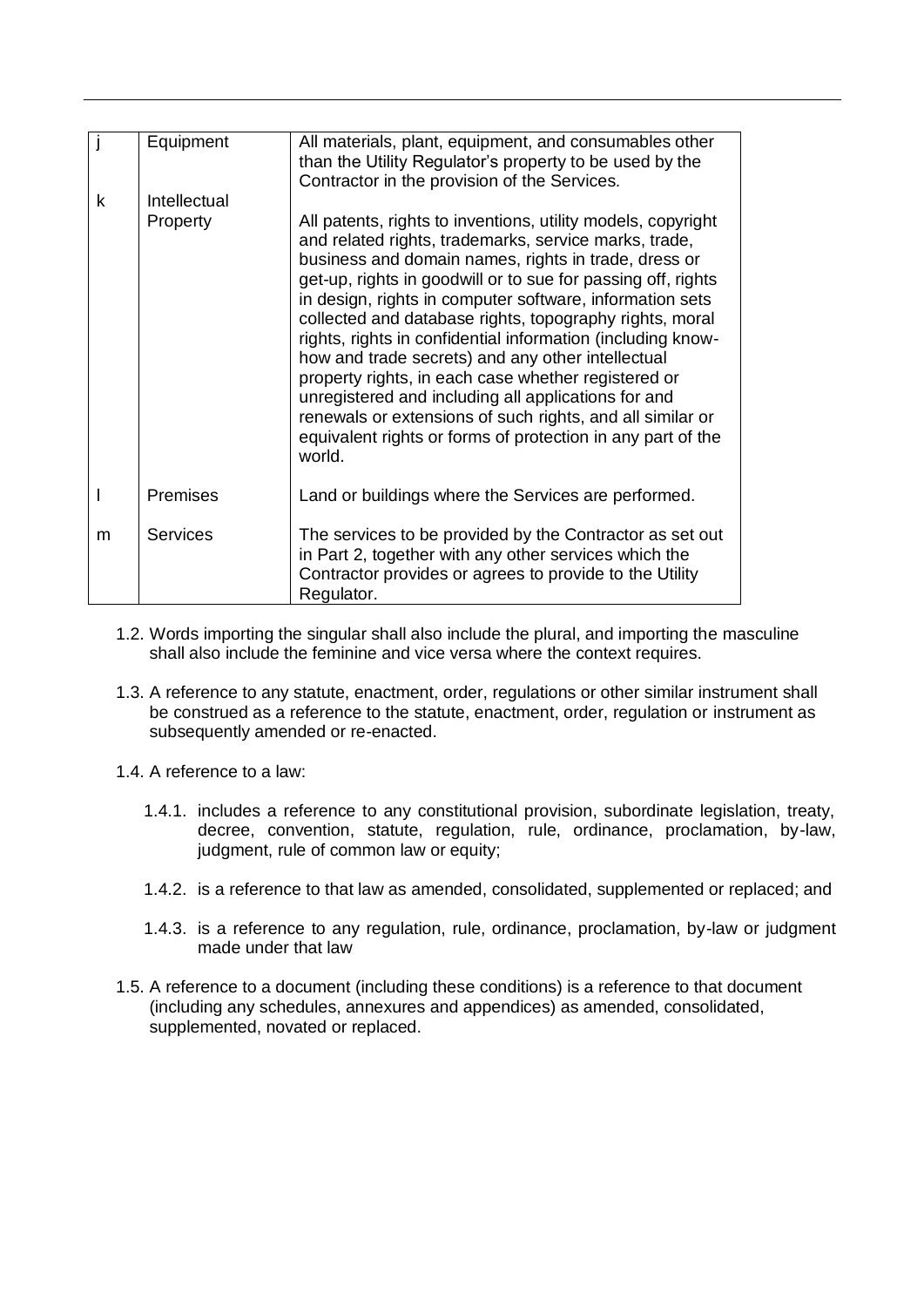#### **2. Entire Agreement**

- 2.1. The Contract constitutes the entire agreement between the parties relating to the subject matter of the Contract. The Contract supersedes all prior negotiations, agreements, communication, representations and undertakings, whether written or oral, except that this Condition shall not exclude liability in respect of any fraudulent misrepresentation.
- 2.2. This Contract takes precedence now and for the life of this Contract over any terms, conditions, stipulations or provisos which may accompany or be contained in any correspondence submitted by the Contractor in connection with the Contract or any part thereof. The Contractor acknowledges and agrees that any reference to, or submission of, its standard terms and conditions of business (whether in whole or in part (e.g. disclosure protocols) or whether signed or unsigned by the Utility Regulator) shall be for information only, and shall not bind the Utility Regulator above and beyond its obligations under these Conditions of Contract.

#### **3. Period of Contract**

3.1. The Contract shall take effect on the Commencement Date and shall remain in force for period of up to 1 year but with the written agreement of both parties may be extended for a further year, unless it is otherwise terminated in accordance with the provisions of these Conditions.

#### **4. Services/Appointment of Contractor**

- 4.1. The Utility Regulator hereby appoints the Contractor to provide the Services during the term of the Contract, and the Contractor shall act in that capacity subject to the Contract.
- 4.2. Requests to provide the Services may be transmitted by the Utility Regulator in writing by post, fax or other electronic means as may be agreed by both parties. In cases of urgency verbal instructions may be given by the Utility Regulator pending written confirmation.

#### **5. Conditions Affecting Provision of Services**

5.1. The Contractor shall be deemed to have satisfied himself as regards the nature and extent of the Services, the means of communication with and access to the Premises, the supply of and conditions affecting labour, the suitability of the Utility Regulator"s property and the equipment necessary for the performance of the Services, subject to all such matters being discoverable by the Contractor.

#### **6. Contractor Status**

6.1. Nothing in the Contract shall be construed as creating a partnership, a contract of employment or a relationship of principal and agent between the Utility Regulator and the Contractor.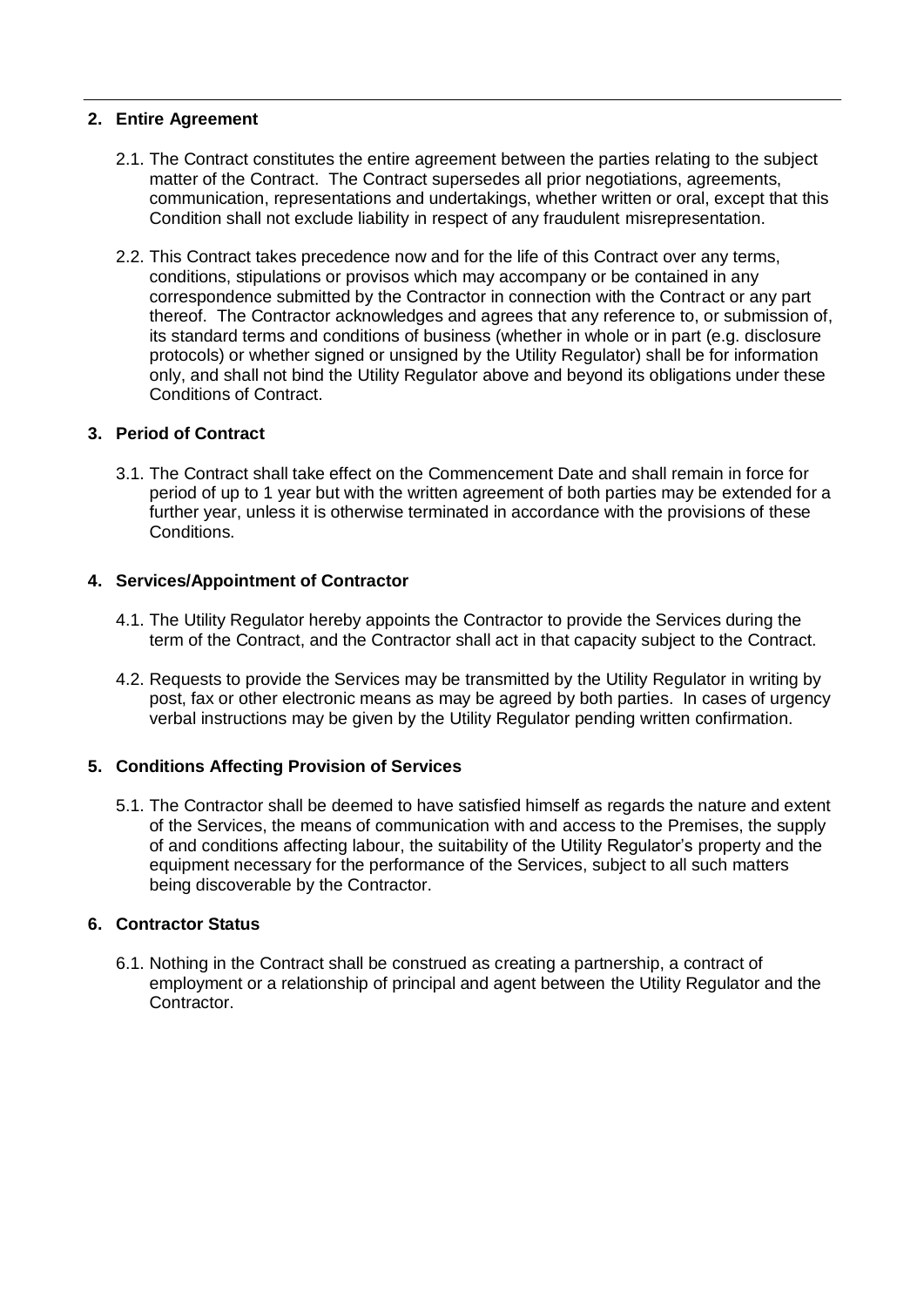#### **7. NIAUR'S Property**

- 7.1. All NIAUR"s property shall remain the property of the Utility Regulator and shall be used in the performance of the Contract and for no other purpose unless the prior approval of the Utility Regulator is obtained.
- 7.2. On receipt of any item of the Utility Regulator"s property the Contractor shall subject it to a visual inspection and such additional inspection and testing as may be necessary to check that it is not defective; within 14 days of receipt of any item of the Utility Regulator"s property, or such other period as may be agreed by the parties, the Contractor shall notify the Utility Regulator in writing of any defects discovered; within 14 days after receiving such notification, the Utility Regulator shall inform the Contractor of the action to be taken
- 7.3. The Utility Regulator shall be responsible for the repair or replacement of the Utility Regulator"s property unless the need for repair or replacement is caused by the Contractor"s failure to comply with Condition 7.5, or by the negligence or default of the Contractor.
- 7.4. The Contractor shall be responsible for his own costs resulting from any failure of the Utility Regulator"s property, unless he can demonstrate that the Utility Regulator"s had caused undue delay in its replacement or repair.
- 7.5. The Contractor shall maintain all items of the Utility Regulator"s property in good and serviceable condition, fair wear and tear excepted, and in accordance with the manufacturer"s recommendations.
- 7.6. The Contractor shall be liable for any loss of or damage to any the Utility Regulator"s property unless the Contractor is able to demonstrate that such loss or damage was caused or contributed to by the negligence or default of the Utility Regulator.
- 7.7. The Contractor shall not in any circumstances have a lien on any of the Utility Regulator"s property and shall take all steps necessary to ensure that the title of the Utility Regulator and the exclusion of any lien are brought to the attention of any third party dealing with any of the Utility Regulator"s property.
- 7.8. The Contractor undertakes the due return of all re-useable Utility Regulator property and will be responsible for all loss thereof or damage thereto from whatever cause. Deterioration in such property resulting from its normal and proper use in the performance of the Contract shall not be deemed to be loss or damage, except in so far as the deterioration is contributed to by any want of maintenance and repair by the Contractor.

#### **8. Equipment**

- 8.1. The Contractor shall provide and maintain the equipment in good and serviceable condition.
- 8.2. The Equipment shall be at the risk of the Contractor and the Utility Regulator shall have no liability for any loss of or damage to the equipment unless the Contractor is able to demonstrate that such loss or damage was caused by the negligence or default of the Utility Regulator..
- 8.3. The Contractor shall provide for the haulage or carriage of the equipment to the premises and its off-loading and removal when no longer required.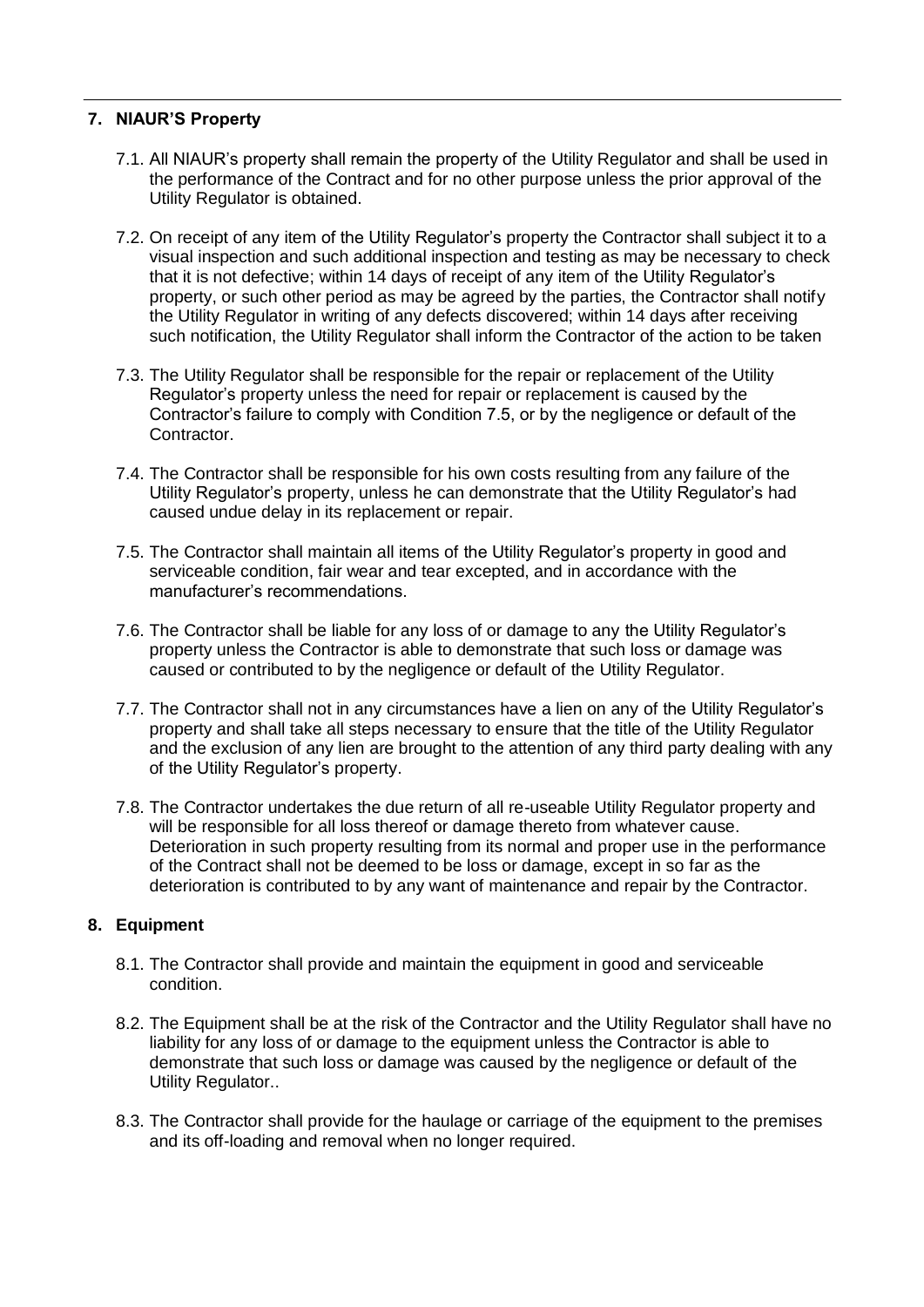8.4. The Utility Regulator may at its option purchase any item of equipment from the Contractor at any time, if the Utility Regulator considers that the item is likely to be required in the provision of the Services following the expiry or termination of the Contract. The purchase price to be paid by the Utility Regulator shall be the fair market value.

#### **9. Staff**

- 9.1. The Contractor warrants and represents that all staff assigned to the performance of the Contract shall possess such skill and experience as is necessary for the proper performance of the Contract.
- 9.2. Where the Contract provides that the work shall be done by named staff the Contractor undertakes to take all reasonable steps to ensure that his staff remain for the full period of the Contract. Unavoidable changes in the Contractor"s staff proposed by the Contractor and agreed by the Authorised Representative shall be subject to not less than one month"s written notice.
- 9.3. If for any other reasons changes in the Contractor"s staff become necessary in the opinion of the Authorised Representative such changes shall be subject to 1 week"s written notice by the Authorised Representative to the Contractor.
- 9.4. In the event that the Contractor is unable to provide replacement staff acceptable to the Authorised Representative within sufficient time to enable the Contractor to complete the work on time then the Utility Regulator may obtain replacement staff from other sources or terminate the Contract at its discretion.

#### **10. Co-ordination**

10.1 The Contractor shall co-ordinate his activities in the provision of the Services with the Utility Regulator (including the Authorised Representative) personnel and other contractors engaged by the Utility Regulator.

#### **11. Use of the Utility Regulator's Premises**

- 11.1 Where the Services are performed on the Utility Regulator"s premises the Contractor shall have use of the NIAUR"s premises without charge as a licensee and shall vacate those premises on completion or earlier termination of the Contract.
- 11.2 The Contractor shall not use the Utility Regulator"s premises for any purpose or activity other than the provision of the Services unless given prior approval by the Utility Regulator.
- 11.3 Should the Contractor require modifications to the Utility Regulator"s premises, such modifications shall be subject to the Utility Regulator prior approval and shall be carried out by the Utility Regulator at the Contractor"s expense. The Utility Regulator shall undertake approved modification work as soon as reasonably practicable. Ownership of such modifications shall rest with the Utility Regulator.
- 11.4 The Contractor shall not deliver the equipment to the Utility Regulator"s premises outside normal working hours without its prior approval. The Contractor shall maintain the equipment and its place of storage within the Utility Regulator's premises in a safe, serviceable and clean condition.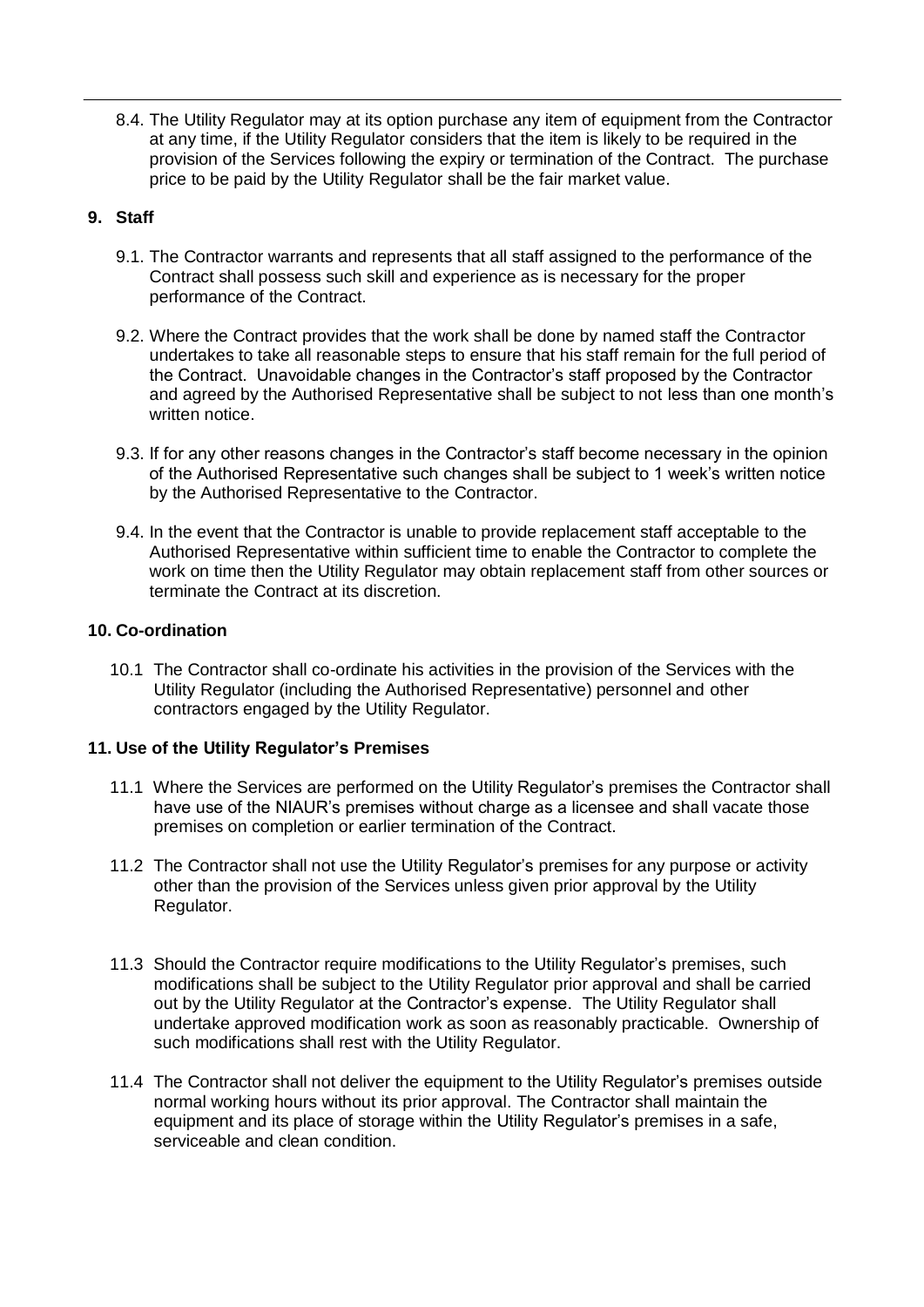- 11.5 On the completion or earlier termination of the Contract, the Contractor shall, subject to the provisions of Condition 8.5, remove the equipment and shall clear away the Utility Regulator"s premises all waste arising from the performance of the services and shall leave the Utility Regulator"s premises in clean and tidy condition.
- 11.6 Whilst on the Utility Regulator"s premises, all Contractors staff shall comply with such rules, regulations and other requirements as may be in force in respect of the conduct of persons attending and working on the Utility Regulator"s premises.

#### **12. Right of Access**

- 12.1. The Utility Regulator"s reserves the right to refuse to admit to any premises occupied by or on behalf of itself or the Crown any person employed by the Contractor, or by a subcontractor, whose admission would be, in the opinion of the Utility Regulator"s undesirable.
- 12.2. The Contractor shall comply with the requirements of the Utility Regulator in regard to ensuring the identity and bonafides of all workers and other persons requiring to be admitted to any officially occupied premises in connection with the Contract.
- 12.3. If the Contractor shall fail to comply with condition 12.2 and if the Utility Regulator shall decide that such failure is prejudicial to the interests of the Utility Regulator or the Crown, then the Utility Regulator may terminate the Contract if the Contractor does not comply with such provisions of condition 12.2 within a reasonable time of written notice to do so provided always that such termination shall not prejudice or affect any right of action or remedy which shall have accrued thereafter to the Utility Regulator.
- 12.4. The decision of the Utility Regulator as to whether any person is to be refused admission to any premises occupied by or on behalf of itself or the Crown and as to whether the Contractor has failed to comply with condition 12.2 shall be final and conclusive.

#### **13. Manner of Providing the Services**

- 13.1. The Contractor shall perform the Services with all due care, skill and diligence, and in accordance with good industry practice. Timely provision of the Services is of the essence of the Contract.
- 13.2. The Services shall be performed only on sites previously approved by the Utility Regulator.
- 13.3. The Contractor shall, upon the instruction of the Authorised Representative:
- 13.4. remove from the Utility Regulator"s premises any materials which are not in accordance with those contained in any standards or quality specified and substitute proper and suitable materials;
	- 13.4.1. remove and properly re-execute any work which is not in accordance with the Contract, irrespective of any previous testing or payment by NIAUR. The Contractor shall at his own expense complete the re-executed work correctly in accordance with the Contract within such reasonable time as the Utility Regulator may specify.
- 13.5. The signing by the Authorised Representative of time sheets or other similar documents shall not be construed as implying the Contractor's compliance with the Contract.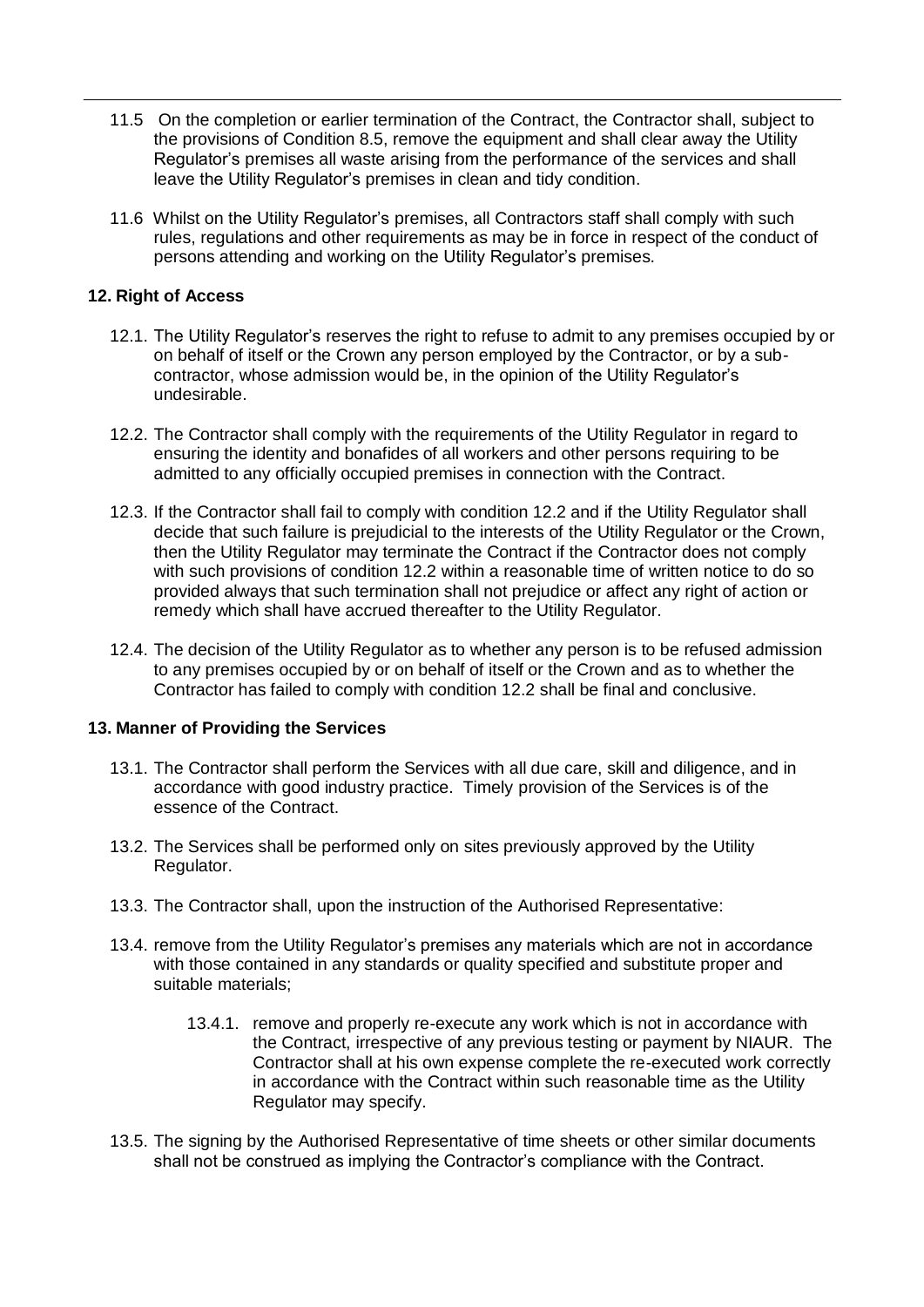#### **14. Standards**

- 14.1. Materials and processes used in connection with the Services shall be in accordance with any standards and quality specified.
- 14.2. At the request of the Authorised Representative, the Contractor shall provide proof to the Utility Regulator"s satisfaction that the materials and processes used or proposed to be used, conform to those standards.
- 14.3. The introduction of new methods or systems which impinge on the Services shall be subject to the Utility Regulator's prior approval.

#### **15. Overtime Working**

15.1. The Contractor shall not normally be prevented from working reasonable overtime hours on the Utility Regulator"s premises if he so desires, provided that he obtains the Utility Regulator"s prior approval and it is at no additional cost to the Utility Regulator.

#### **16. Progress Reports**

- 16.1. If the Utility Regulator requests progress reports the Contractor shall render progress reports at such time and in such form as may be specified or otherwise agreed upon between the parties.
- 16.2. The submission and receipt of progress reports shall not prejudice the rights of either party under the Contract.

#### **17. Payment**

- 17.1. The Utility Regulator shall pay the Contractor for work completed at the rates or prices contained in the pricing schedule [or other interest documentation]. Where payment is based upon daily rates the Contractor and his staff will be expected to work 7½ hours per day, exclusive of meal breaks, unless alternative arrangements are agreed with the Utility Regulator.
- 17.2. In cases where payment is via the Government Purchasing Card, all payments shall be made to Service Providers by the nominated Bank in accordance with the provisions of the scheme.
- 17.3. In all other cases payment shall be due within thirty (30) days of receipt by the Utility Regulator of a correct application for payment or invoice or as otherwise specified in the Contract.
- 17.4. The Utility Regulator reserves the right to withhold payment against any invoice which is not submitted in accordance with the Contract or which covers or purports to relate to services which have not been provided in accordance with the Contract and shall forthwith notify the Contractor accordingly in writing.

#### **18. Value Added Tax**

18.1. The Utility Regulator shall pay to the Contractor, in addition to the charges due for the work performed under the Contract, a sum equal to the value added tax as may be properly chargeable on the value of the Services provided in accordance with the Contract.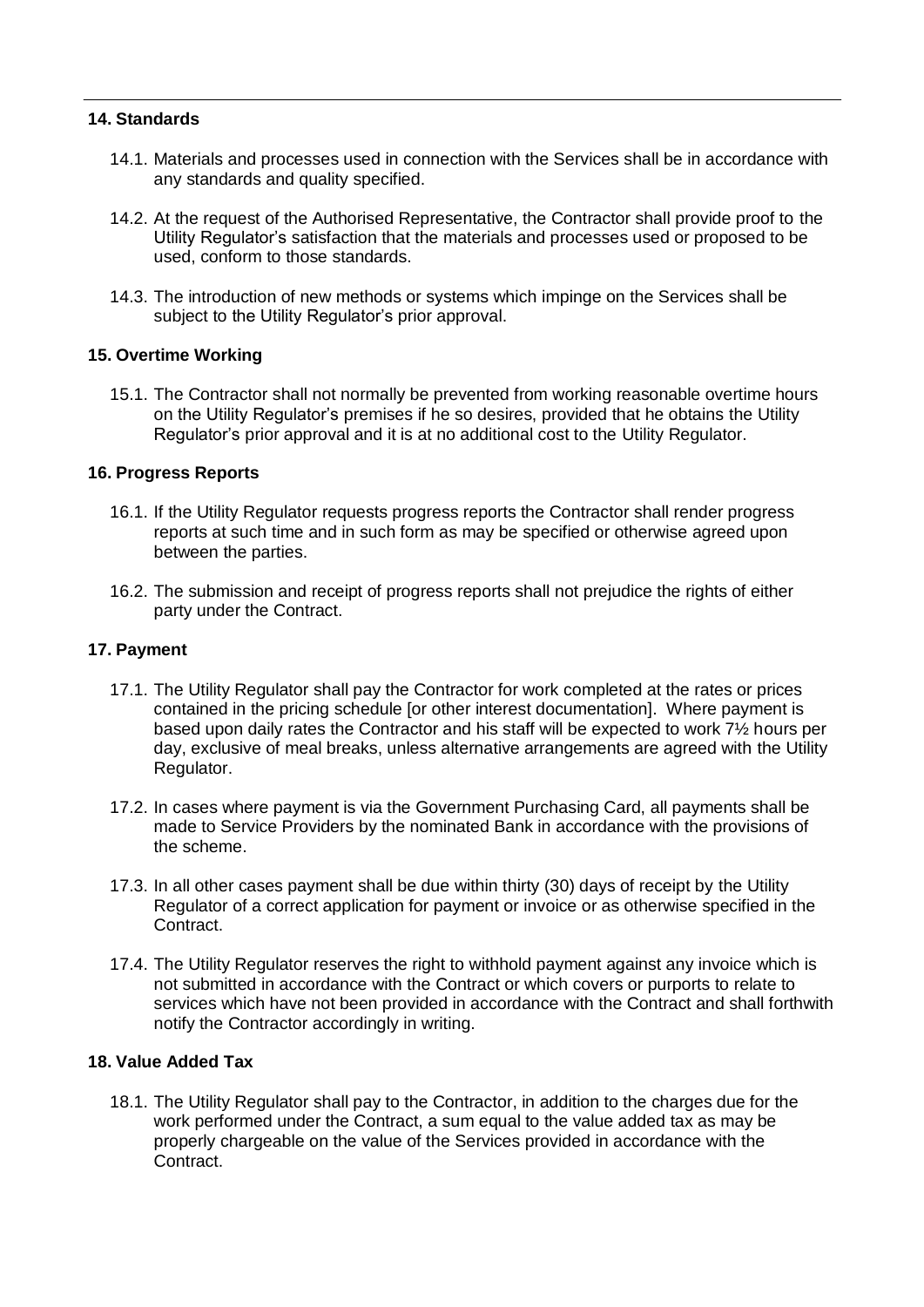- 18.2. Any invoice or other request for payment of monies due to the Contractor under the Contract shall, if he is a taxable person, be in the form and contain the same information as if the same were a tax invoice for the purposes of Regulations made under the Valued Added Tax Act 1994.
- 18.3. The Contractor shall, if so requested by the Utility Regulator, furnish such information as may reasonably be required by the Utility Regulator as to the amount of value added tax chargeable on the value of goods and services supplied in accordance with the Contract and payable by the Utility Regulator to the Contractor in addition to the charges for work. Any over payment by the Utility Regulator to the Contractor shall be a sum of money recoverable from the Contractor.
- 18.4. If the costs of the Contract are increased or decreased any monies thereby payable shall have added to them a sum equal to any appropriate adjustment in respect of value added tax due on the final value of the work.

#### **19. Recovery of Sums Due**

- 19.1. Whenever under the Contract any sum of money is recoverable from or payable by the Contractor (including any sum which the Contractor is liable to pay to the Utility Regulator in respect of any breach of the Contract), the Utility Regulator may unilaterally deduct that sum from any sum then due or which at any later time becomes due to the Contractor under the Contract or under any other contract with the Utility Regulator or with any other department, office or agency of the Crown.
- 19.2. The Utility Regulator shall give at least 21 days" notice to the Contractor of its intention to make a deduction under Condition 19.1 giving particulars of the sum to be recovered and the contract under which the payment arises from which the deduction is to be made.
- 19.3. Any overpayment by the Utility Regulator to the Contractor, whether of the contract price or of value added tax, shall be a sum of money recoverable by the Utility Regulator from the Contractor.

#### **20. Price Adjustments**

- 20.1. Prices quoted shall remain firm for the initial contract period set out in Condition 3.1.
- 20.2. In the event that the contract period is extended a price review shall take place and any increases or decreases shall be agreed by both parties and recorded as a variation in line with Condition 39. Work arising from any variation will normally be carried out by the contractor at the daily rate quoted in the original tender.

#### **21. Intellectual Property Rights - Assignment and Indemnity**

- 21.1. The Contractor hereby assigns to the Utility Regulator all Intellectual Property Rights owned by the Contractor in any material, including all data and data sets, which are generated by the Contractor and delivered to the Utility Regulator in the performance of the Services and shall waive all moral rights relating to such material. The Contractor shall not reproduce, publish or supply any such material to any person other than the Utility Regulator without prior approval in writing.
- 21.2. In performing the Services the Contractor shall obtain the Utility Regulator"s approval before utilising any material which is or may be subject to any Intellectual Property Rights other than those referred to in Condition 21.1.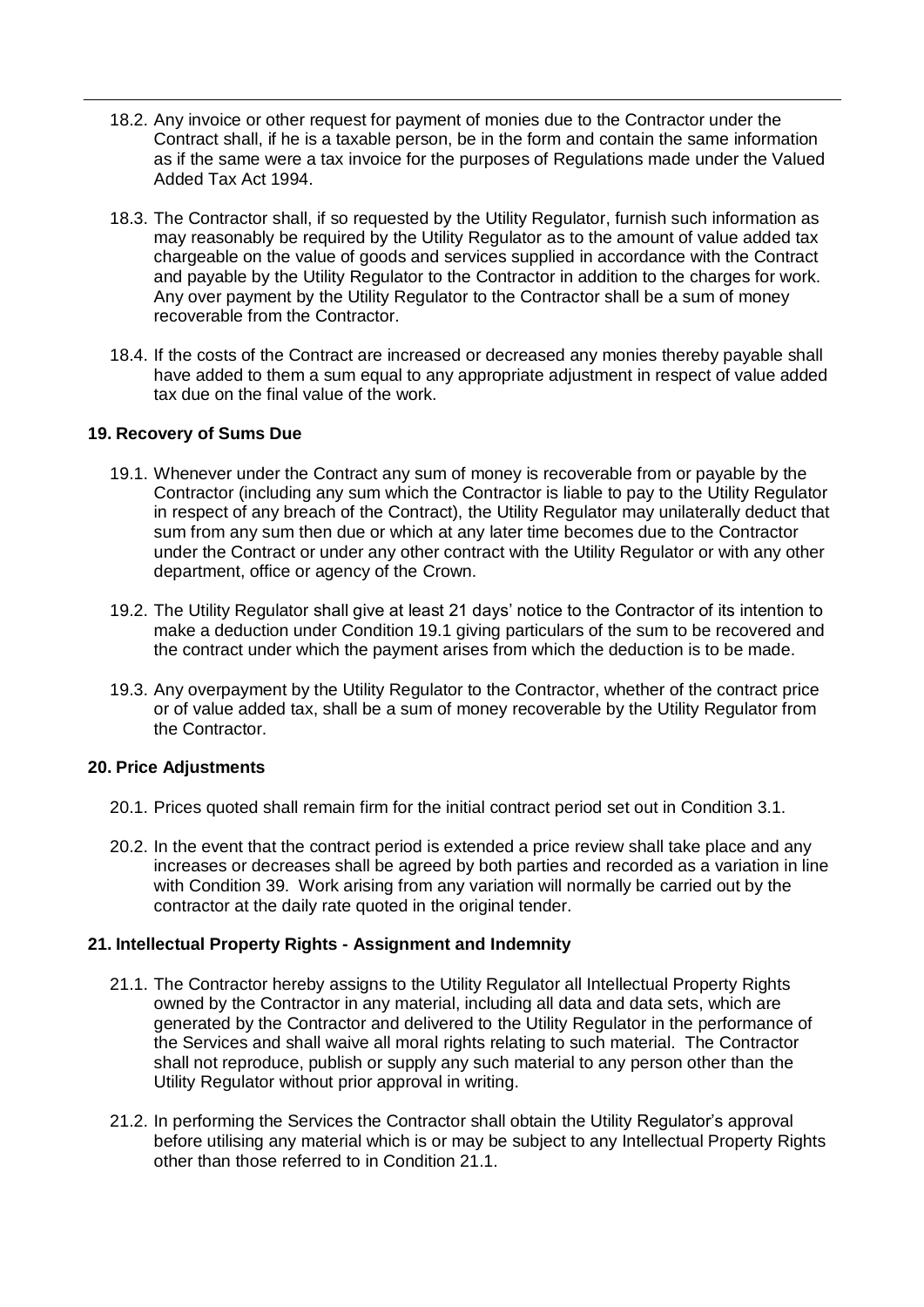21.3. The Contractor shall indemnify the Utility Regulator against all claims, proceedings, actions, damages, legal costs (including but not limited to legal costs and disbursements on a solicitor and client basis), expenses and any other liabilities arising from or incurred by the use by the Contractor, in the performance of the Services, or the use by the Utility Regulator following delivery by the Contractor, of any material which involves any infringement or alleged infringement of the Intellectual Property Rights of any third party.

#### **22. Security**

- 22.1. The Contractor shall take all measures necessary to comply with the provisions of any law or the directions or regulating of any regulatory or governmental authority relating to security which may be applicable to the Contractor in the performance of the Services.
- 22.2. The Contractor shall take all reasonable measures, by the display of notices or other appropriate means, to ensure that staff have notice that all provisions referred to in Condition 22.1 will apply to them and will continue to apply to them, if so applicable, after the expiry or earlier termination of the Contract.
- 22.3. Whilst on the Utility Regulator"s premises, staff shall comply with all security measures implemented by the Utility Regulator in respect of personnel and other persons attending those premises. The Utility Regulator shall provide copies of its written security procedures to the Contractor on request.
- 22.4. The Utility Regulator shall have the right to carry out any search of staff or of vehicles used by the Contractor at the Utility Regulator"s premises.
- 22.5. The Contractor shall co-operate with any investigation relating to security which is carried out by the Utility Regulator or by any person who is responsible to the Utility Regulator for security matters and when required by the Authorised Representative:
- 22.6. Shall use his best endeavours to make any staff identified by the Authorised Representative available to be interviewed by the Authorised Representative, or by a person who is responsible to the Utility Regulator for security matters, for the purposes of the investigation. Staff shall have the right to be accompanied by a contractor"s representative and to be advised or represented by any other person whose attendance at the interview is acceptable to both the Authorised Representative and any contractor"s representative; and
- 22.7. Shall, subject to any legal restriction on their disclosure, provide all documents, records or other material of any kind which may reasonably be required by the Utility Regulator or by a person who is responsible to the Utility Regulator for security matters, for the purposes of the investigation, so long as the provision of that material does not prevent the Contractor from performing the Services. The Utility Regulator shall have the right to retain any such material for use in connection with the investigation and, so far as possible, shall provide the Contractor with a copy of any material retained.

#### **23. Confidentiality**

- 23.1. Each party must, and must use its best endeavours to ensure that its officers, employees, agents or professional advisers:
	- 23.1.1. treat all sensitive information according to the requirements of its security classification and safeguard it accordingly; and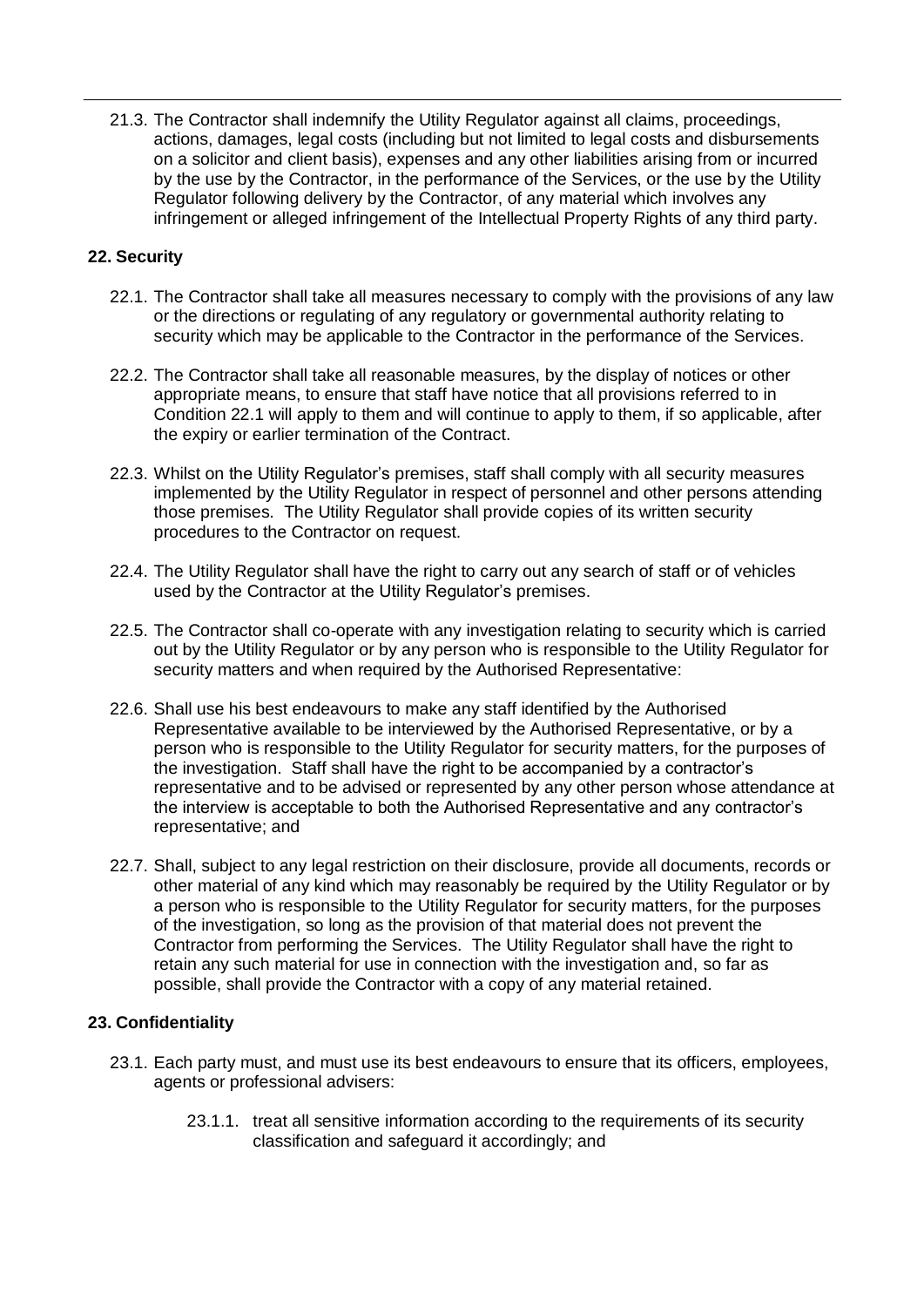- 23.1.2. not disclose any sensitive information to any other person without the prior written consent of the other party, except to such persons and to such extent as may be necessary for the performance of the contract or except where disclosure is otherwise expressly permitted by the provisions of the Contract.
- 23.2. The contractor shall take all necessary precautions to ensure that all sensitive information obtained from the Utility Regulator under or in connection with the contract is given only to such officers, employees, agents or professional advisors engaged to advise it in connection with the contract as is strictly necessary for the performance of the contract and only to the extent necessary for the performance of the contract;
	- 23.2.1. the contractor shall ensure that its officers, employees, agents or professional advisers are aware of the contractor's confidentiality obligations under this contract.
- 23.3. The contractor shall not use any sensitive information it receives from the Utility Regulator otherwise than for the purposes of the contract.
- 23.4. The provisions of conditions 23.1 to 23.4 shall not apply to any sensitive information received by one party from the other:-
	- 23.4.1. which is or becomes public knowledge (otherwise than by breach of this condition);
	- 23.4.2. which was in the possession of the receiving party, without restriction as to its disclosure, before receiving it from the disclosing party;
	- 23.4.3. which is received from a third party who lawfully acquired it and who is under no obligation restricting its disclosure;
	- 23.4.4. is independently developed without access to the sensitive information; or
	- 23.4.5. which must be disclosed pursuant to a statutory, legal or parliamentary obligation placed upon the party making the disclosure, including any requirements for disclosure under the FOIA, or the Environmental Information Regulations pursuant to condition 24.3 (Freedom of Information)
- 23.5. Nothing in this Condition shall prevent the Utility Regulator disclosing any sensitive information for the purpose of:
	- 23.5.1. the examination and certification of the Utility Regulator"s accounts; or
	- 23.5.2. any examination pursuant to Section 6(1) of the National Audit Act 1983 of the economy, efficiency and effectiveness with which the Utility Regulator has used its resources; or
	- 23.5.3. disclosing any sensitive information obtained from the Contractor; or
	- 23.5.4. to any government department or any other contracting authority; or
	- 23.5.5. to any person engaged in providing any services to the Utility Regulator for any purpose relating to or ancillary to the Contract.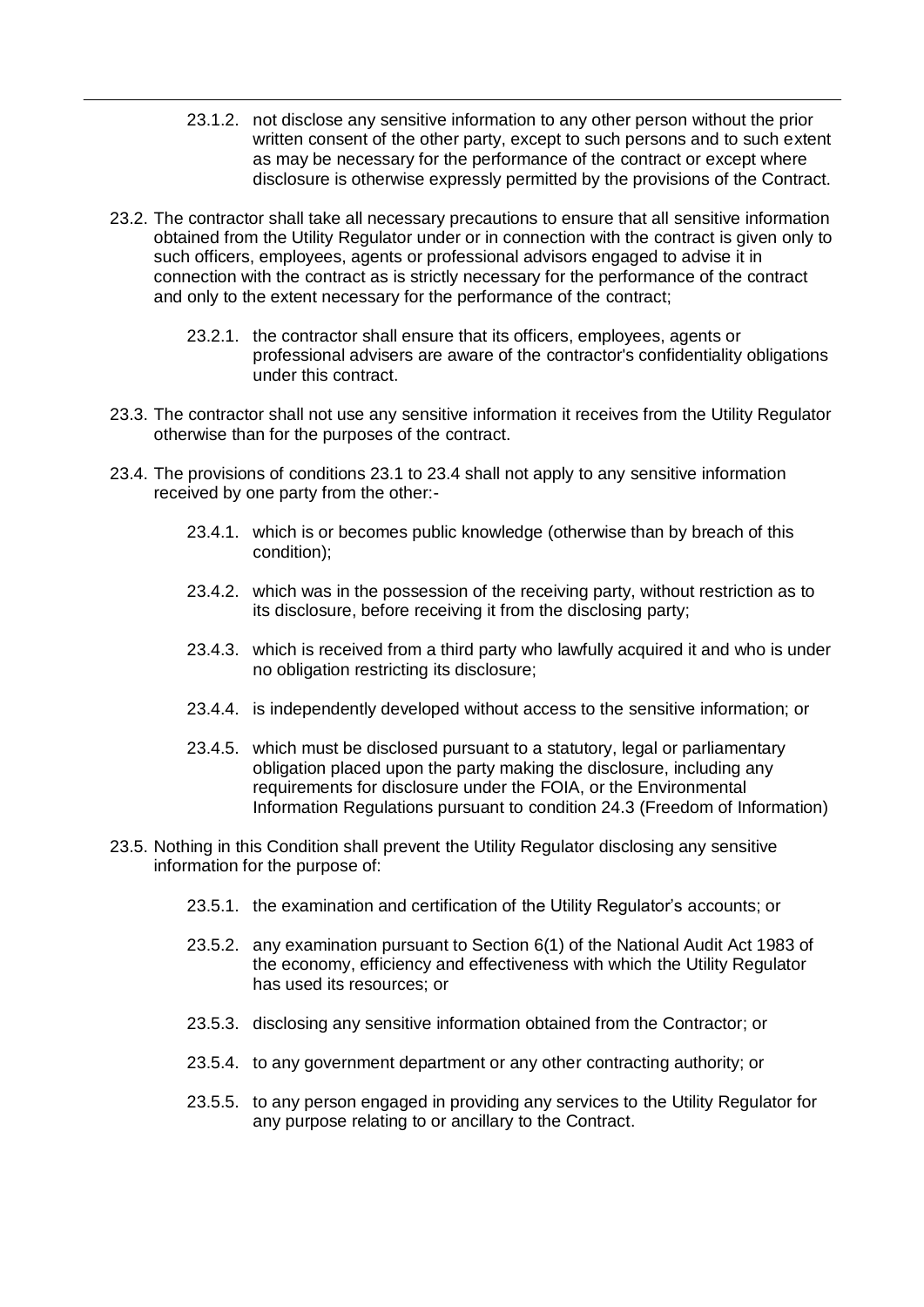All government departments or contracting authorities receiving such sensitive information shall be entitled to further disclose the sensitive information to other government departments or other contracting authorities on the basis that the information is sensitive and is not to be disclosed to a third party which is not part of any government department or any contracting authority.

- 23.6. Provided that in disclosing information under sub paragraph 23.5 the Utility Regulator discloses only the information which is necessary for the purpose concerned and requires that the information is treated in confidence and that a confidentiality undertaking is given where appropriate.
- 23.7. Nothing in this Condition 23 shall prevent either party from using any techniques, ideas or know-how gained during the performance of the Contract in the course of its normal business, to the extent that this does not result in a disclosure of confidential information or an infringement of Intellectual Property Rights.
- 23.8. In the event that the Contractor fails to comply with this Condition 23, the Utility Regulator reserves the right to terminate the Contract by notice in writing with immediate effect.
- 23.9. The provisions under this Condition are without prejudice to the application of the Official Secrets Acts 1911 to 1989 to any Confidential Information.

#### **24. Freedom of Information**

- 24.1. The Contractor acknowledges that the Utility Regulator is subject to the requirements of the Freedom of Information Act 2000 (the "FOIA") and the Environmental Information Regulations 2004 and shall assist and cooperate with NIAUR (at the Contractor"s expense) to enable the Utility Regulator to comply with these information disclosure requirements.
- 24.2. The Contractor shall and shall procure that its sub-contractors shall:
- 24.3. Transfer the Request for Information to the Utility Regulator as soon as practicable after receipt and in any event within two working days of receiving any Request for Information;
- 24.4. Provide the Utility Regulator with a copy of all information in its possession or power in the form that the Utility Regulator"s requires within five working days (or such other period as the Utility Regulator may specify) of the Utility Regulator requesting that Information; and
- 24.5. Provide all necessary assistance as reasonably requested by the Utility Regulator to enable the Utility Regulator to respond to a Request for Information within the time for compliance set out in section 10 of the FOIA [or regulation 5 of the Environmental Information Regulations as the case may be].
- 24.6. The Utility Regulator shall be responsible for determining at its absolute discretion whether any commercially sensitive information and/or any other information:-
	- 24.6.1. is exempt from disclosure in accordance with the provisions of the FOIA or the Environmental Information Regulations 2004;
	- 24.6.2. is to be disclosed in response to a Request for Information, and
	- 24.6.3. in no event shall the Contractor respond directly to a Request for Information unless expressly authorised to do so by the Utility Regulator.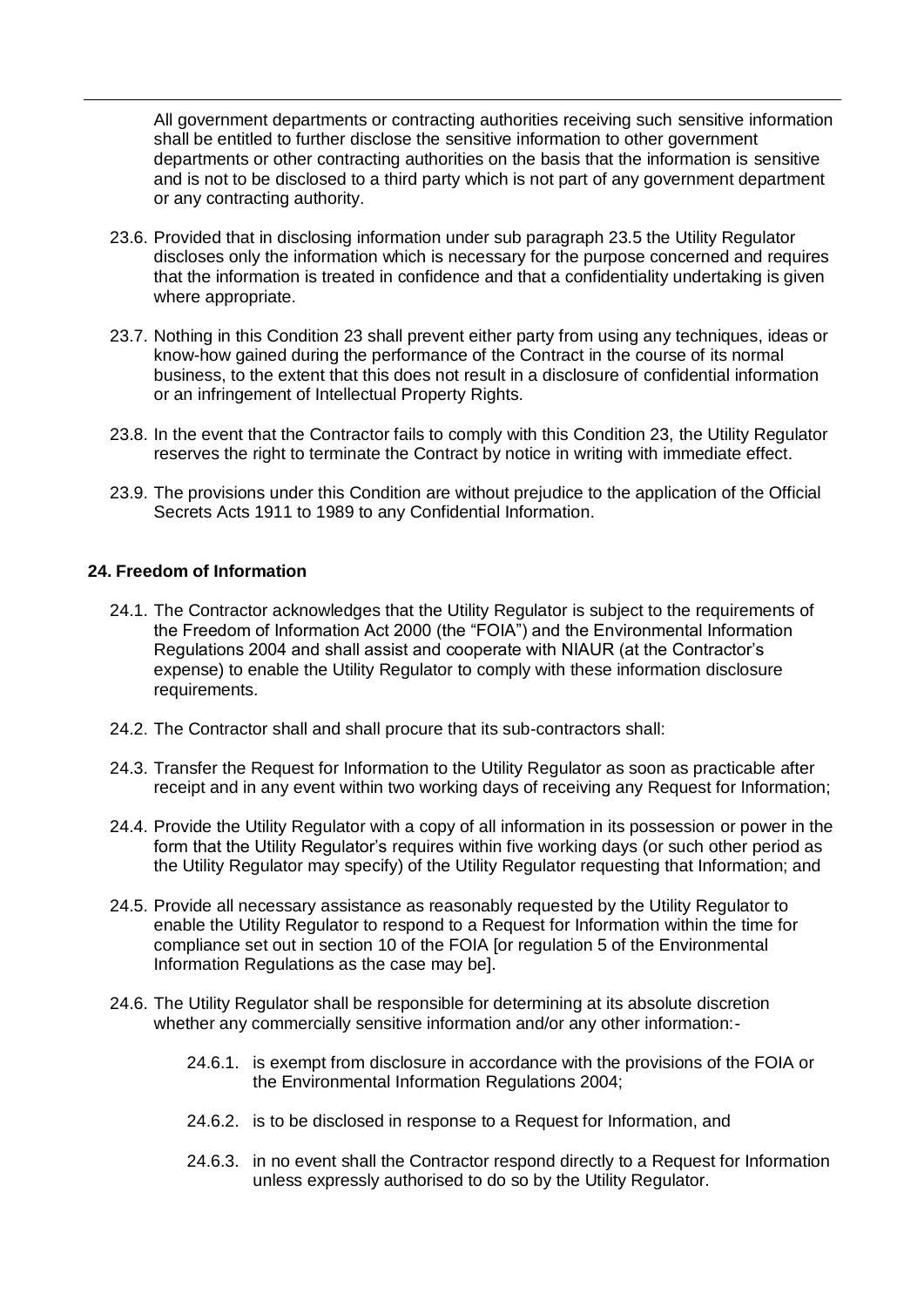- 24.7. The Contractor acknowledges that NIAUR may be obliged under the FOIA, or the Environmental Information Regulations 2004 to disclose Information:
	- 24.7.1. without consulting with the Contractor, or
	- 24.7.2. following consultation with the Contractor and having taken its views into account.
- 24.8. The Contractor shall ensure that all information produced in the course of the Contract or relating to the Contract is retained for disclosure and shall permit the Utility Regulator to inspect such records as requested from time to time.
- 24.9. The Contractor acknowledges that any lists or schedules provided by it outlining Confidential Information are of indicative value only and that the Utility Regulator may nevertheless be obliged to disclose Confidential Information in accordance with Clause 24.4.

#### **25. Publicity**

25.1. The Contractor shall not make any public statement relating to the existence or performance of the Contract without prior approval of the Utility Regulator, which shall not be unreasonably withheld.

#### **26. Right of Audit**

- 26.1. The Contractor shall keep secure and maintain until two years after the final payment of all sums due under the Contract, or such longer period as may be agreed between the parties, full and accurate records of the Services, all expenditure reimbursed by the Utility Regulator and all payments made by the Utility Regulator.
- 26.2. The Contractor shall grant to the Utility Regulator or its authorised agents, such access to those records as they may reasonably require in compliance with the Contract.

#### **27. Data Protection Act 1998**

- 27.1. The Contractor shall not disclose or allow access to any personal data provided by the Utility Regulator or acquired by the Contractor during the course of tendering for or executing the Contract, other than to a person employed or engaged by the Contractor or any sub-contractor, agent or other person concerned with the same.
- 27.2. Any disclosure of or access to personal data allowed under Condition 27.1 shall be made in confidence and shall extend only so far as that which is specifically necessary for the purpose of the Contract.
- 27.3. The Contractor shall store or process such personal data only at sites specifically agreed in writing, in advance, with the Utility Regulator.
- 27.4. If the Contractor fails to comply with any provision of this Condition then the Utility Regulator may summarily terminate the Contract by notice in writing to the Contractor provided always that such determination shall not prejudice or affect any right of action or remedy which shall have accrued or shall accrue thereafter to the Utility Regulator.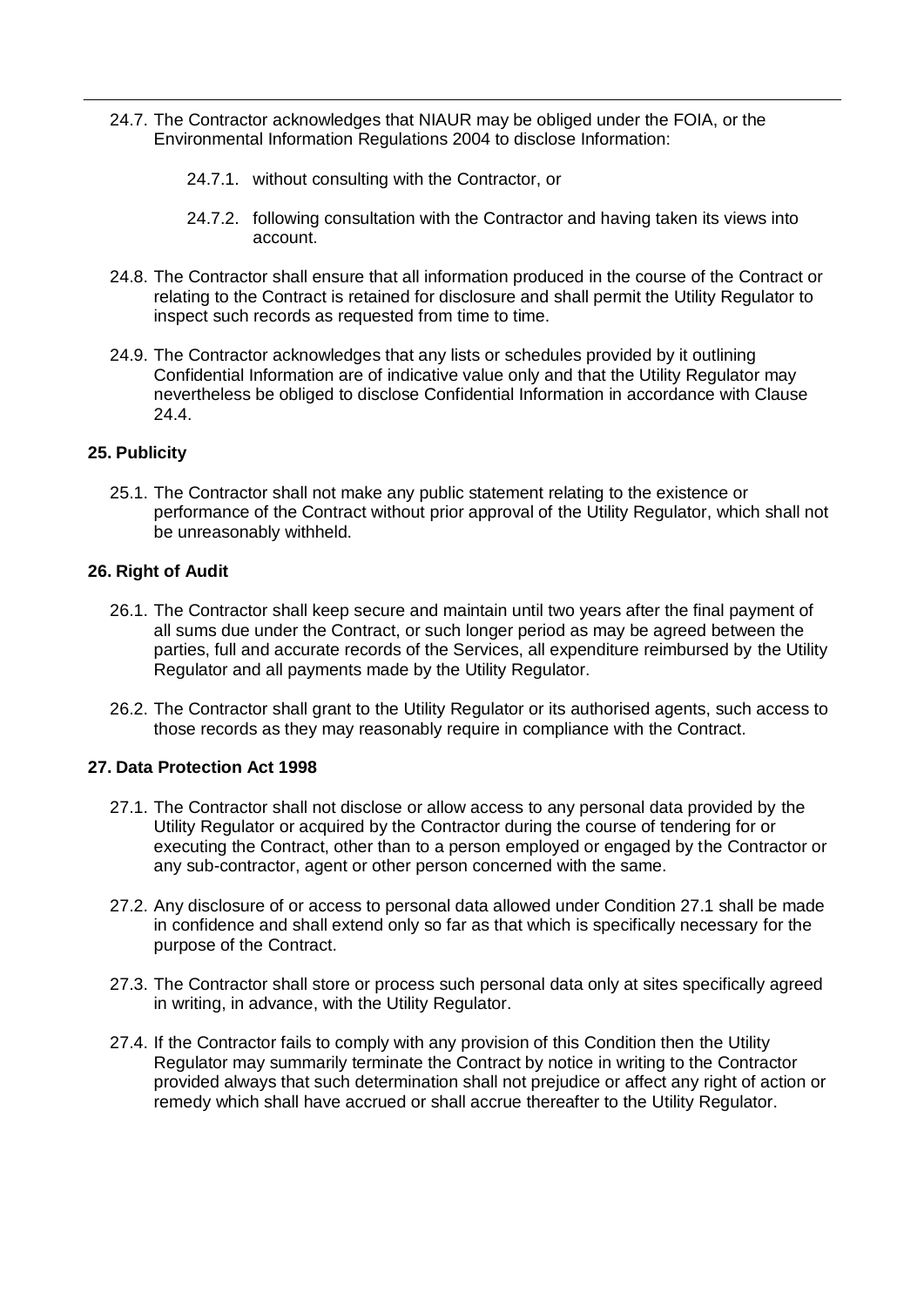- 27.5. If the Contractor or any employee, servant agent or sub contractor of the Contractor, having obtained without the consent of the Utility Regulator personal data within the meaning of the Data Protection Act 1998, directly or indirectly discloses or publishes the data to any other person or allows improper access to the data, or in any event directly or indirectly causes the loss, damage, or destruction of such data, he shall indemnify the Utility Regulator against all claims, proceedings, costs and expenses in respect of any damage or distress suffered whereby by any person.
- 27.6. The decision of the Utility Regulator upon matters arising under this Condition 27 shall be final and conclusive.

#### **28. Indemnity and Insurance**

- 28.1. The Contractor shall indemnify the Utility Regulator to a limit of £5,000,000 (five million sterling pounds only) against all claims, proceedings, actions, damages, legal costs, expenses and any other liabilities in respect of any death or personal injury or loss of or damage to property which is caused directly or indirectly by any act or omission of the Contractor. This Condition 28.1 shall not apply to the extent that the Contractor is able to demonstrate that such death or personal injury, or loss or damage, was not caused or contributed to by his negligence or default, or the negligence or default of his staff or subcontractors, or by any circumstances within his or their control.
- 28.2. The Contractor shall effect and maintain with a reputable insurance company a policy or policies of insurance providing an adequate level of cover in respect of all risks which may be incurred by the Contractor, arising out of the Contractor's performance of the Contract, in respect of death or personal injury, or loss of or damage to property. Such policies shall include cover in respect of any financial loss arising from any advice given or omitted to be given by the Contractor.
- 28.3. The Contractor shall hold employer"s liability insurance in accordance with any legal requirement for the time being in force.
- 28.4. The Contractor shall produce to the Utility Regulator's Representative, on request, copies of all insurance policies referred to in this Condition or other evidence confirming the existence and extent of the cover given by those policies, together with receipts or other evidence of payment of the latest premiums due under those policies.
- 28.5. The terms of any insurance or the amount of cover shall not relieve the Contractor of any liabilities under the Contract. It shall be the responsibility of the Contractor to determine the amount of insurance cover that will be adequate to enable the Contractor to satisfy any liability referred to in this Condition.

#### **29. Corrupt Gifts and Payments of Commission**

- 29.1. The Contractor shall not:
	- 29.1.1. offer or give or agree to give any person in Her Majesty"s Service or who is an agent or employee of the Utility Regulator any gift or consideration of any kind as an inducement or reward for doing or forbearing to do or for having done or forborne to do any act in relation to the obtaining or execution of this Contract or any other contract for Her Majesty"s Service and/or for showing or forbearing to show favour or disfavour to any person in relation to the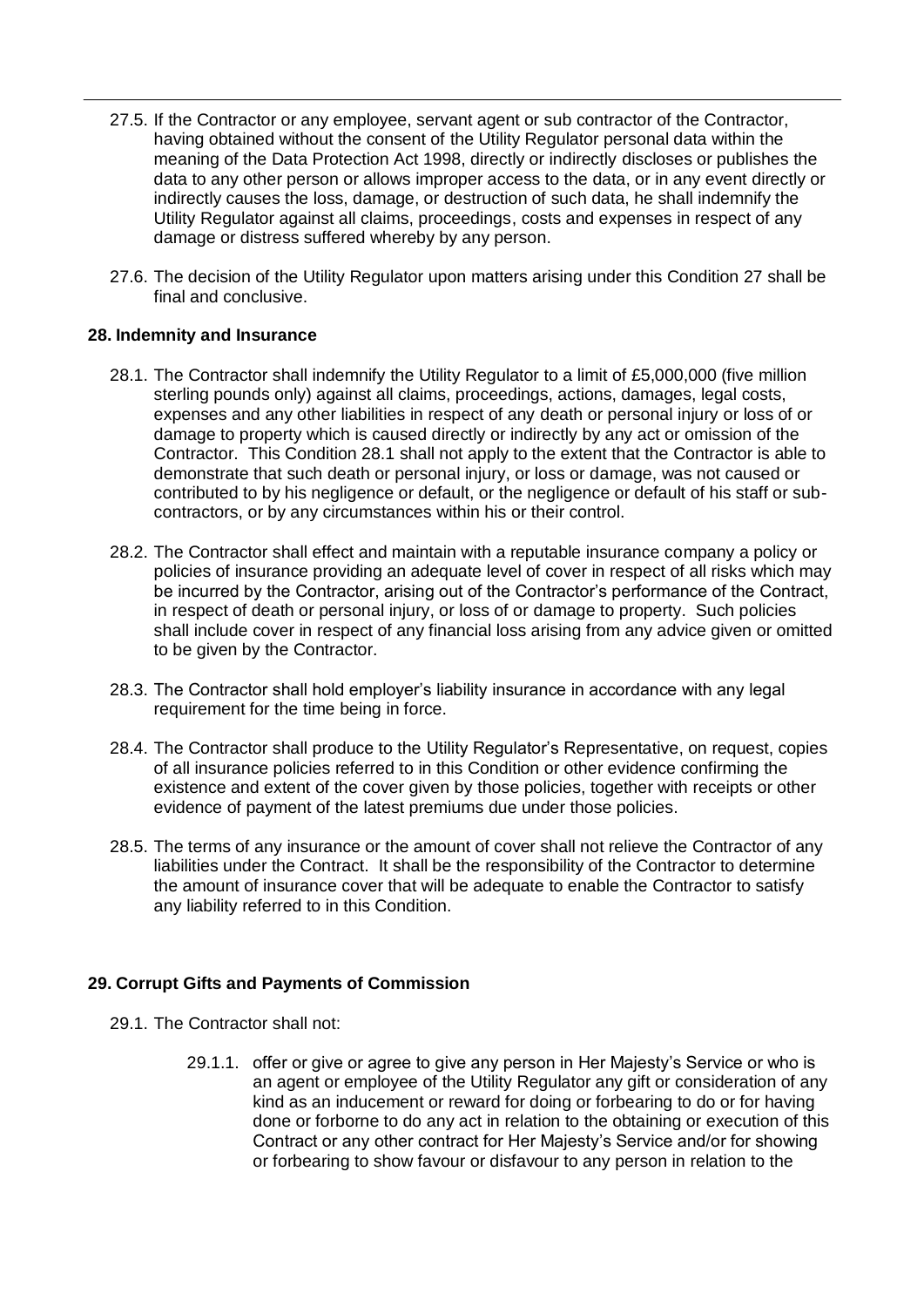Contract or any other contract for Her Majesty"s Service or the Utility Regulator;

- 29.1.2. enter into this Contract or any other contract with the Utility Regulator or any government department in connection with which commission has been paid or agreed to be paid by him, or on his behalf, or to his knowledge, unless before the Contract is made particulars of any such commission and of the terms and conditions of any agreement for the payment thereof have been disclosed in writing to the Utility Regulator; or
- 29.1.3. act in any manner which is contrary to the Utility Regulator"s Statement on Hospitality and Gifts.
- 29.2. Any breach of this Condition by the Contractor, the Contractors staff or by anyone employed by him or acting on his behalf (whether with or without the knowledge of the Contractor, the Contractors staff and or the Utility Regulator) or the commission of any offence by the Contractor or by anyone employed by him or acting on his behalf, (either with or without the knowledge of the Contractor, the Contractor's staff and or the Utility Regulator) under the Prevention of Corruption Acts, 1889 to 1916, in relation to this Contract or any other contracts for Her Majesty"s Service, shall entitle the Department to determine the Contract and recover from the Contractor, the Contractors staff and or the Utility Regulator the amount of any loss resulting from such determination and/or to recover from the Contractor the Contractors staff and or the Utility Regulator the amount or value of any such gift, consideration or commission.
- 29.3. Any dispute, difference or question arising in respect of either the effect or the interpretation of this condition or the amount recoverable hereunder by the Utility Regulator from the Contractor or the right of the Utility Regulator to determine the Contract, or the amount or value of any such gift, consideration or commission shall be decided by the Utility Regulator whose decision shall be final and conclusive.

#### **30. Statutory and Other Regulations**

- 30.1. The Contractor shall be deemed to have acquainted himself with any and all laws, regulations, recommendations, guidance or practices as may affect the Services.
- 30.2. The Contractor shall be deemed to have acquainted himself with British/European Standards, and relevant codes of practice as may be relevant to this Contract.
- 30.3. The Contractor shall adequately train, instruct and supervise staff to ensure that so far as is reasonably practical the standards and codes of practice are observed.

#### **31. Equality of Opportunity**

31.1. The Contractor shall comply with all applicable fair employment, equality of treatment and anti-discrimination laws, including, in particular, the Employment (Northern Ireland) Order 2002, the Fair Employment and Treatment (Northern Ireland) Order 1998, the Sex Discrimination (Northern Ireland) Order 1976 and 1988, the Employment Equality (Sexual Orientation) Regulations (Northern Ireland) 2003, the Equal Pay Act (Northern Ireland) 1970, the Disability Discrimination Act 1995, the Race Relations (Northern Ireland) Order 1997, the Employment Relations (Northern Ireland) Order 1999 and the Employment Rights (Northern Ireland) Order 1996 and shall use his best endeavours to ensure that in his employment policies and practices and in the delivery of the services required of the Contractor under this agreement he has due regard to the need to promote equality of treatment and opportunity between: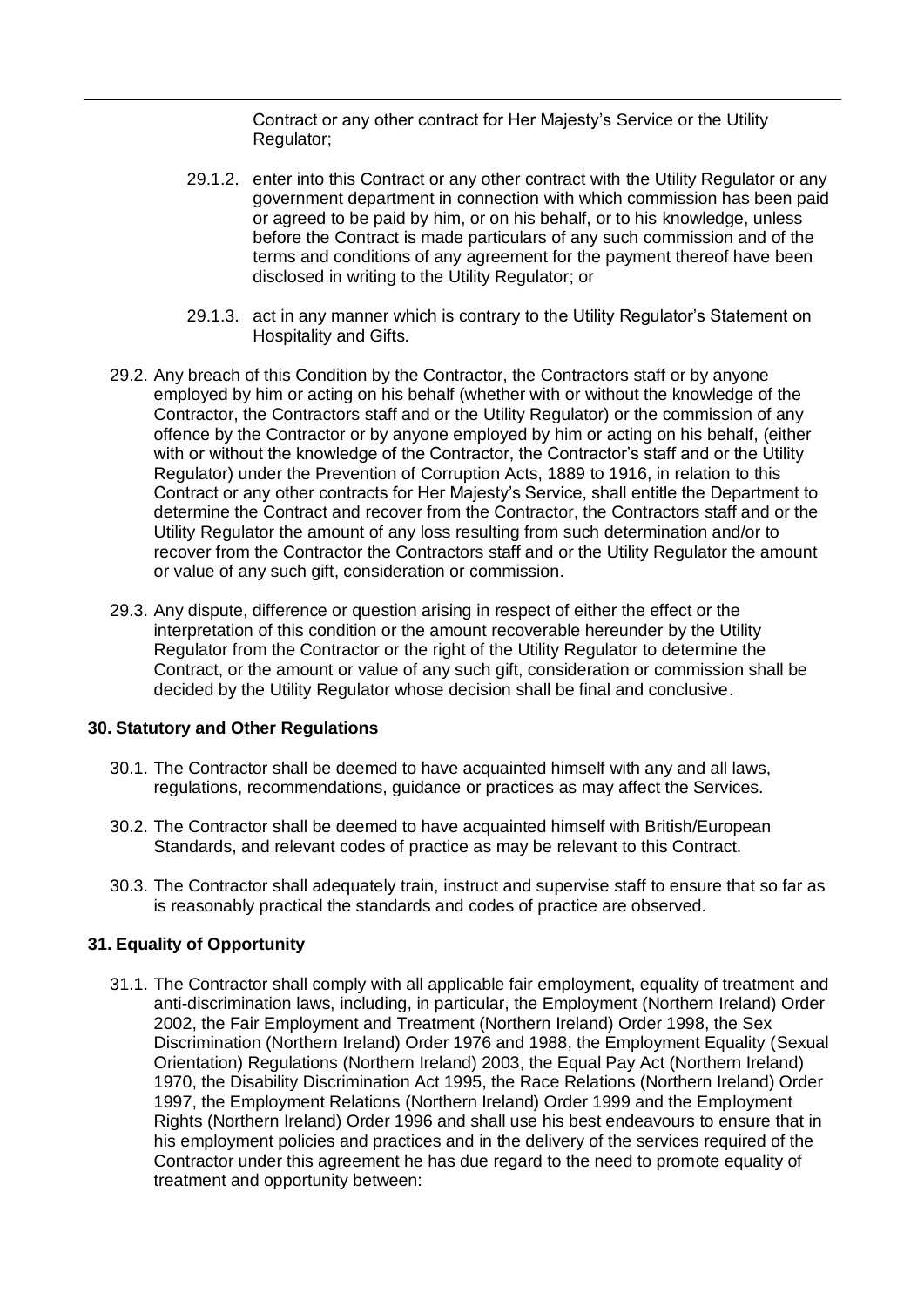- 1. Persons of different religious beliefs or political opinions;
- 2. Men and women or married and unmarried persons;
- 3. Persons with and without dependants (including women who are pregnant or on maternity leave and men on paternity leave);
- 4. Persons of different racial groups (within the meaning of the Race Relations (Northern Ireland) Order 1997);
- 5. Persons with and without a disability (within the meaning of the Disability Discrimination Act 1995);
- 6. Persons of different ages; and
- 7. Persons of differing sexual orientation
- 31.2. The Contractor shall take all reasonable steps to ensure the observance of the provisions of Condition 31.1 by all officers, agents, employees, consultants and sub-contractors of the Contractor.

#### **32. Health and Safety**

- 32.1. The Contractor shall comply with all relevant environmental and safety law and shall comply with all legal requirements from time to time in force in relation to the Services. The Contractor"s attention is drawn to the provision of the Health and Safety at Work (Northern Ireland) Order 1978 and in particular to Article 4 "General Duties of Employers to their Employees".
- 32.2. The Contractor shall adequately train, instruct and supervise staff to ensure that so far as is reasonably practicable, the health and safety of all persons who may be affected by the Services. Before commencing work on the Contract the Contractor, shall prepare a written policy of the health and safety of staff employed in connection with the Contract together with written organisational arrangements for carrying out the policy.

#### **33. Social Security System**

- 33.1. The Contractor shall not employ any person whom he knows or ought to know is by reason of his employment engaged in any unlawful procurement of social security benefits or tax exemptions and the Contractor shall not make, facilitate or participate in the procurement of, any unlawful payments whatsoever, whether in the nature of social security fraud, or evasion of tax, or otherwise.
- 33.2. The Contractor shall prepare and maintain such records of his staff and all other persons engaged in the performance of this Contract by the Contractor as NIAUR may from time to time require.
- 33.3. Without prejudice to Condition 33.2 the Contractor shall forthwith on demand by the Utility Regulator furnish the Utility Regulator with the names, addresses and national insurance numbers of all persons employed by him under the contracts of service and shall forthwith on demand furnish the Utility Regulator with the names, addresses, periods of employment and exemption certificates of all persons employed by him under contracts for services.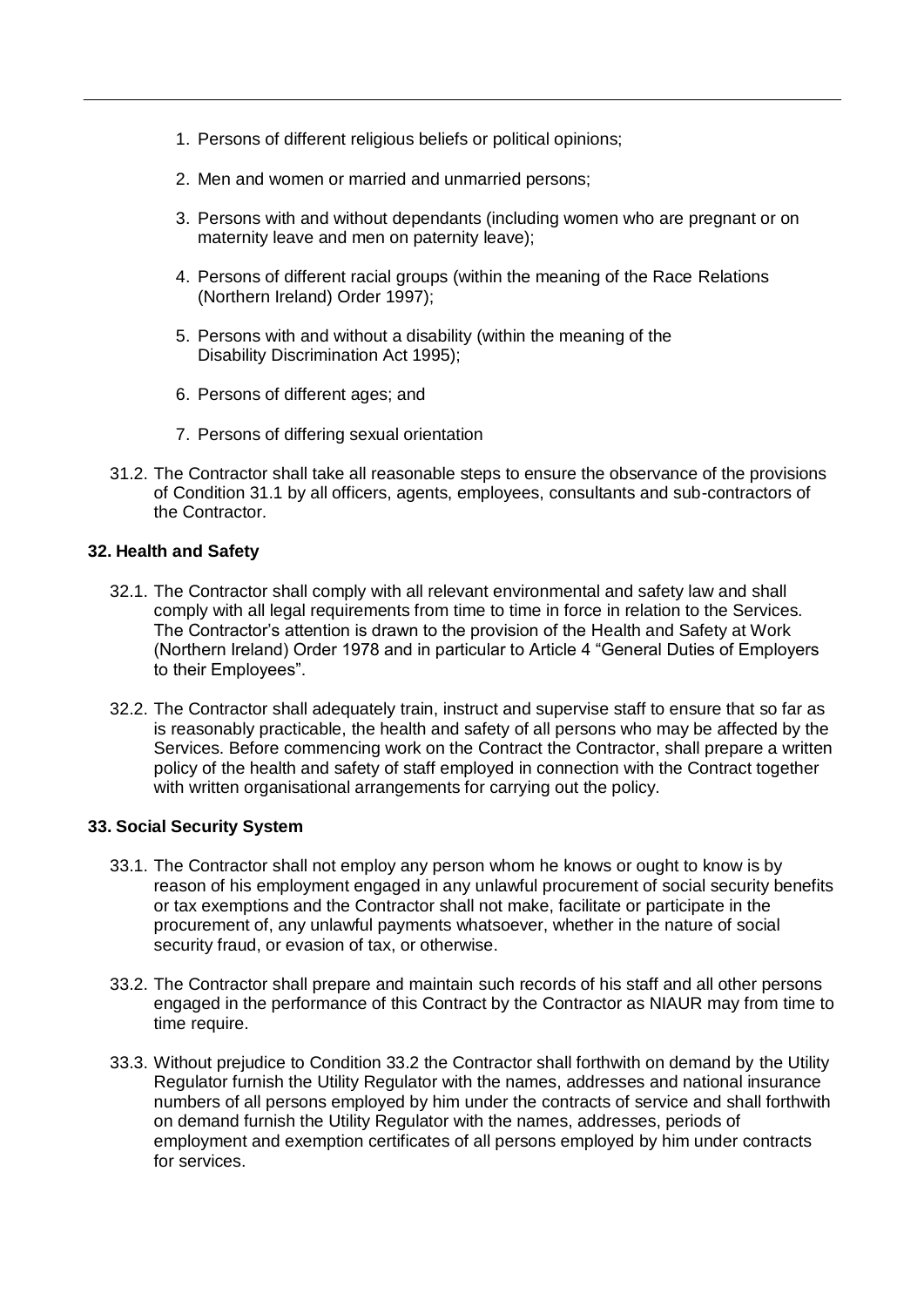33.4. The Contractor shall permit the Utility Regulator, its servants or agents at all reasonable times to enter on any premises of the Contractor for the purpose of inspection and investigation of the employment, social security and tax records of any person employed by the Contractor or engaged by him to carry out any works under the Contract.

#### **34. Conflict of Interest**

- 34.1. Provided that there shall be no conflict of interest and the Contractor shall fulfil his obligations to the Utility Regulator the Contractor shall be at liberty to enter into agreement with other public sector organisations elsewhere in the United Kingdom for the provision of services.
- 34.2. The Contractor warrants that he is not at the date hereof retained by any interest that could be in conflict with the work of the Utility Regulator and that for the duration of this Contract he will not accept instructions from any such interest either directly or indirectly nor do any other act which may give rise to conflict of interest.

#### **35. Official Secrets Act**

- 35.1. The provisions of the Official Secrets Act 1911 1989 in general and the provisions of the Official Secrets Act 1989 in particular shall apply to the Contractor, the staff and all persons engaged whether as agents or sub-contractors by the Contractor on any work under the Contract, and shall continue to apply without limitation of time after the expiry or termination of the Contract, and the Contractor shall bring to the notice of each and every such person the provisions of the said Acts.
- 35.2. If the Utility Regulator shall at any time so direct, a declaration of knowledge of these provisions in such terms as the Utility Regulator shall require shall be signed by every such person as the Utility Regulator shall direct and be delivered to the Utility Regulator by the Contractor.

#### **36. Transfer, Sub Contracting and Assignment**

- 36.1. The Contractor shall not transfer, assign or in any way dispose of the Contract or a part thereof and shall not sub-contract any part of the provision of the Services without the prior written consent of the Utility Regulator.
- 36.2. It is a condition of such consent that the sub-contractor must undertake directly to perform the terms of the Contract in respect of the sub-contracted services as if he were the Contractor.
- 36.3. Any consent to sub-contract will not release the Contractor from any liability to the Utility Regulator in respect of the sub-contracted section and the contractors shall be responsible for the acts, defaults or neglect of any sub-contractor or its officers, agents or employees in all respects as they were the acts, defaults or neglect of the Contractor or its officers, agents, or employees.
- 36.4. Where the Contractor enters a sub-contract with the Contractor for the purpose of performing the Contract, he shall cause a term to be included in such sub-contract which requires payment to be made to the Contractor within a specified period not exceeding 30 days from receipt of a valid invoice as defined by the sub-contract requirements.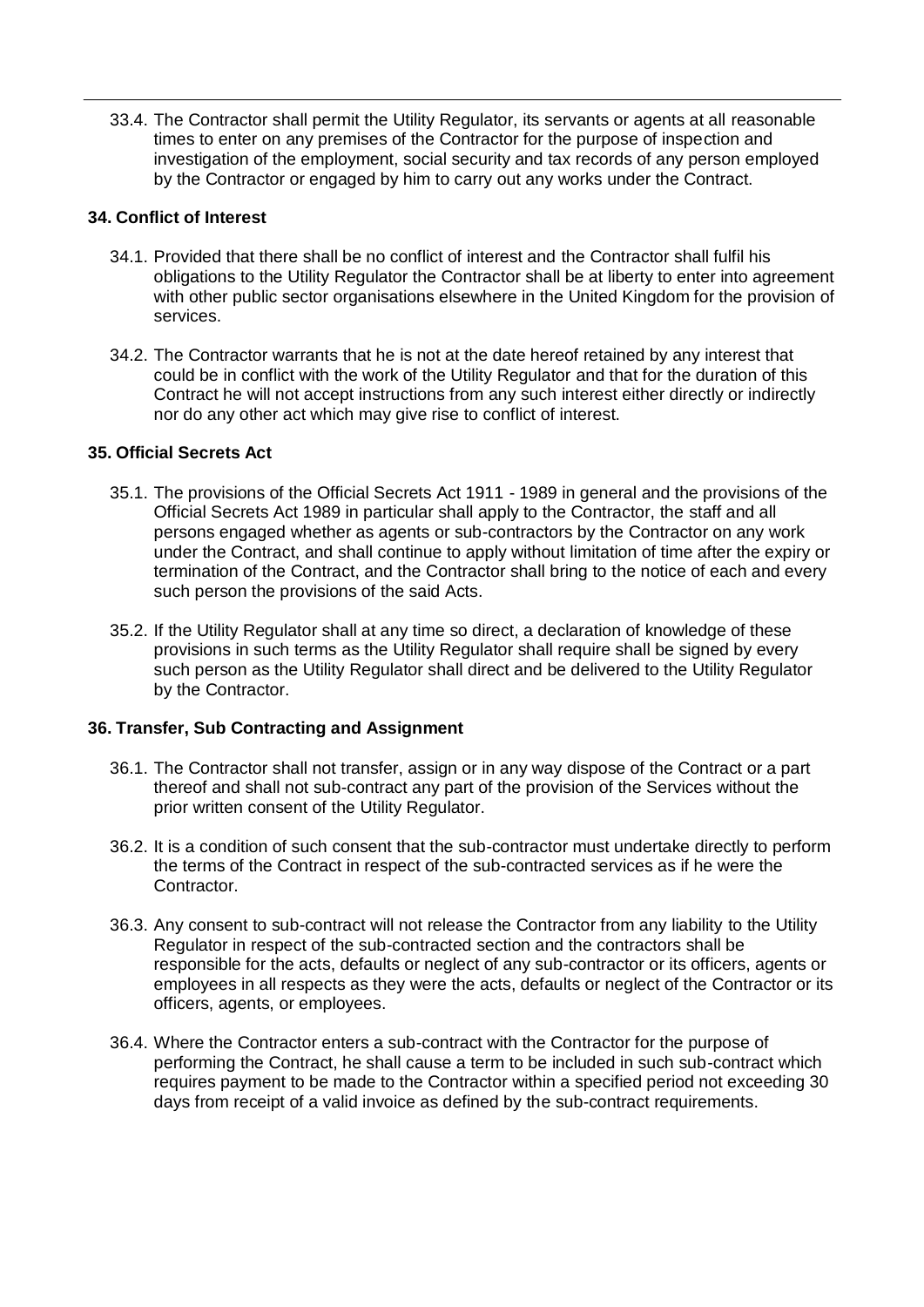36.5. The Utility Regulator may assign or in any other way dispose of its rights and obligations under the Contract or any part of it to any Department, office or agency of the Crown or any other body provided that any such assignment or other disposal shall not increase the burden of the Contractors obligations under this Contract.

#### **37. Severability**

37.1. If any provision of the Contract is held invalid, illegal or unenforceable for any reason by any court of competent jurisdiction, such provision shall be severed and the remainder of the provisions of the Contract shall continue in full force and effect as if the Contract had been executed with the invalid, illegal or unenforceable provision eliminated. In the event of a holding of invalidity so fundamental as to prevent the accomplishment of the purpose of the Contract, the parties shall immediately commence negotiations in good faith to remedy the invalidity.

#### **38. Waiver**

- 38.1. The failure of either party to exercise any right or remedy shall not constitute a waiver of that right or remedy.
- 38.2. No waiver shall be effective unless it is communicated to the other party in writing.
- 38.3. A waiver of any right or remedy arising from a breach of contract shall not constitute a waiver of any right or remedy arising from any other breach of the Contract.

#### **39. Variations**

- 39.1. The Contract shall not be varied unless such variation is made in writing by means of a Variation to Contract Form as set out at Appendix A.
- 39.2. In the event of an emergency the Utility Regulator shall have the right to vary the Contract by oral instructions given by the Utility Regulator"s Authorised Representative, which shall be confirmed by the issue of a Variation to Contract Form within 7 days.
- 39.3. The Utility Regulator shall have the right to vary the Services at any time, subject to the variation being related in nature to the Services being provided, and no such variation shall vitiate the Contract.
- 39.4. The Contractor may request a variation provided that:
	- 39.4.1. the Contractor shall notify the Authorised Representative in writing of any additional or changed requirement which it considers should give rise to a variation within 7 days of such occurrence first becoming known to the Contractor;
	- 39.4.2. any proposed variation shall be fully supported by a quotation as detailed in Condition 39.5
- 39.5. The Contractor, within 14 days of being requested by the Utility Regulator"s Authorised Representative or where requesting a Variation pursuant to Condition 39.4, shall submit a quotation to the Utility Regulator, such quotation to contain at least the following information:
	- 39.5.1. a description of the work together with the reason for the propose variation;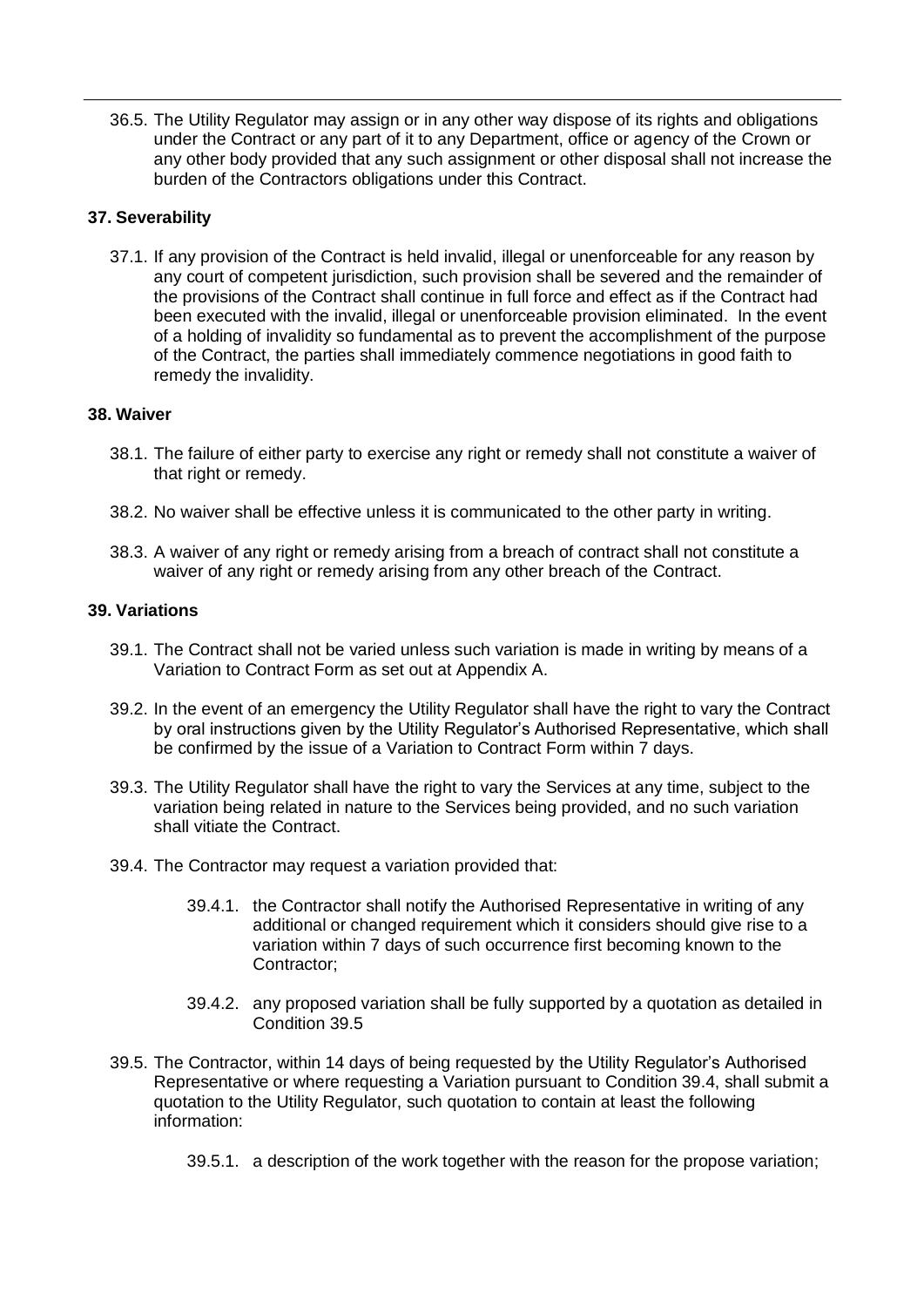- 39.5.2. the price, where applicable;
- 39.5.3. details of the impact, if any, on other aspects of the Contract.
- 39.6. The price for any variation shall, unless otherwise agreed between the parties, be calculated in the following order of precedence:
	- 39.6.1. using the prices or rates;
	- 39.6.2. prices pro-rata to the prices or rates;
	- 39.6.3. prices based on the prices or rates.
- 39.7. The Utility Regulator shall either approve or reject any variation proposed by the Contractor.
- 39.8. In the event that the Contractor disputes any decision by the Utility Regulator to reject a proposed variation or contends that a proposed variation is outstanding or continues to be required, the Contractor shall update the information contained in his quotation for the proposed variation every month and shall send the updated information to the Utility Regulator.

#### **40. Performance Monitoring**

- 40.1. The performance of the Contractor will be subject to monitoring and review against agreed quality aspects.
- 40.2. Where applicable, performance and or price indices may be applied by the Utility Regulator to measure the performance of the Contractor.
- 40.3. The Contractor shall ensure that information, records, and documentation necessary to monitor effectively the performance of the Contract are maintained and are available at all times to the Authorised Representative.

#### **41. Force Majeure**

- 41.1. Neither party shall be liable to the other party by reason of any failure or delay in performing its obligations under the Contract which is due to Force Majeure, where there is no practicable means available to the party concerned to avoid such failure or delay.
- 41.2. If either party becomes aware of any circumstances of Force Majeure which give rise to any such failure or delay, or which appear likely to do so, that party shall promptly give notice of those circumstances as soon as practicable after becoming aware of them and shall inform the other party of the period for which it estimates that the failure or delay will continue.
- 41.3. For the purposes of this Condition, "Force Majeure" means any event or occurrence which is outside the control of the party concerned and which is not attributable to any act or failure to take preventive action by the party concerned, but shall not include any industrial action occurring within the Contractor"s organisation or within any sub-contractor"s organisation.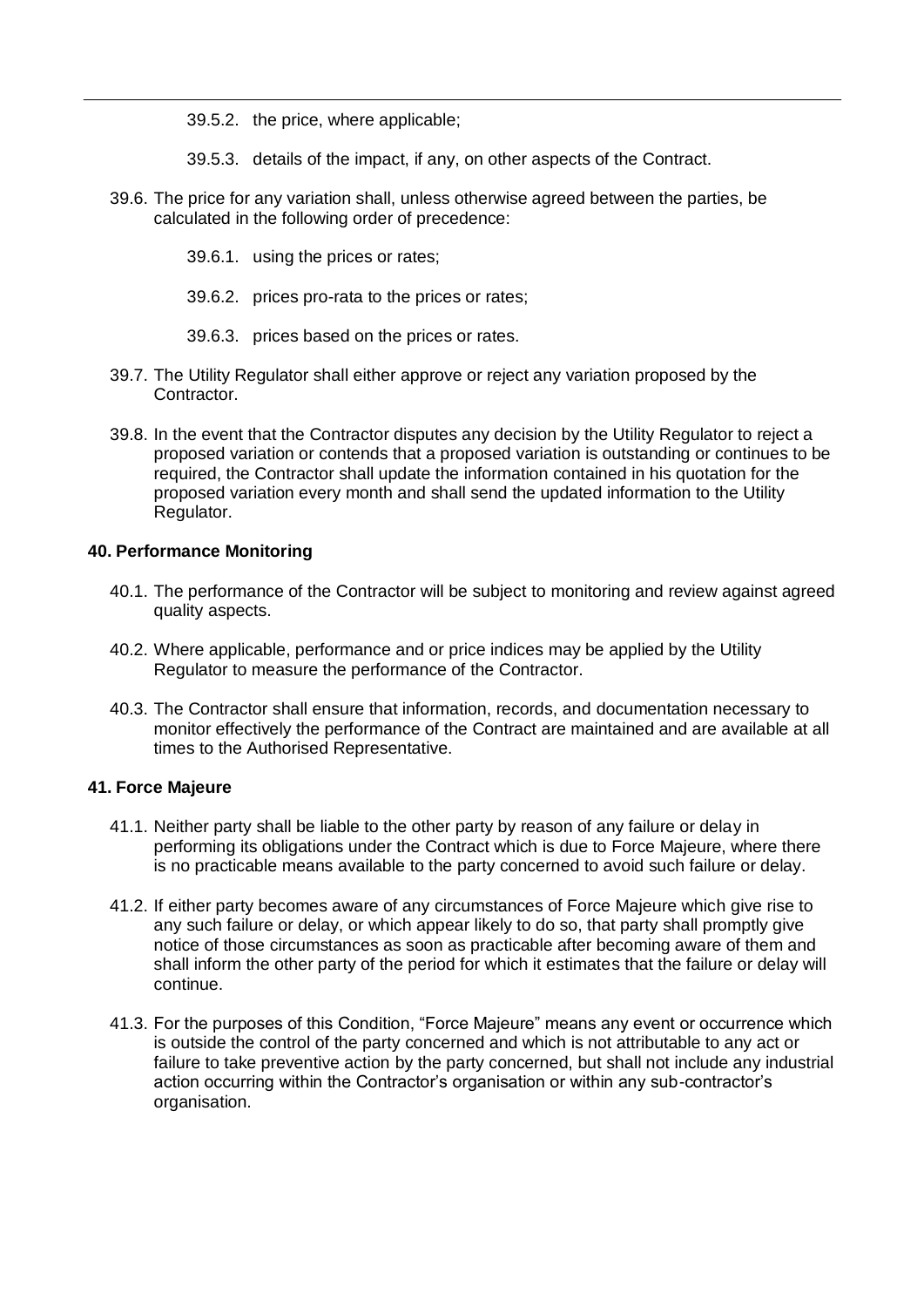41.4. Any failure or delay by the Contractor in performing his obligations under the Contract which results from any failure or delay by an agent, sub-contractor or supplier shall be regarded as due to Force Majeure only if that agent, sub-contractor or supplier is itself impeded in complying with an obligation to the Contractor by Force Majeure.

#### **42. Bankruptcy**

42.1. In the event of the Contractor becoming bankrupt or making a composition or arrangement with his creditors or having a winding up order made or (except for the purpose of reconstruction) a resolution for voluntary winding up passed or a receiver or manager of his business or undertaking duly appointed, or possession taken, by or on behalf of the holders or any debentures secured by a floating charge of any property comprised in or subject to the floating charge, the Utility Regulator may at its discretion forthwith terminate this Contract.

#### **43. Termination on Default**

- 43.1. The Utility Regulator may terminate the Contract, or terminate the provision of any part of the Services, by written notice to the Contractor with immediate effect if the Contractor is in default of any obligation under the Contract and:
	- 43.1.1. the Contractor has not remedied the default to the satisfaction of the Utility Regulator within 30 days, or such other period as may be specified by the Department, after service of written notice specifying the default and requiring it to be remedied; or
	- 43.1.2. the default is not capable of remedy; or
	- 43.1.3. the default is a fundamental breach of the Contract

#### **44. Break**

44.1. The Utility Regulator shall have the right to terminate the Contract, or to terminate the provision of any part of the Services, at any time by giving 3 months" written notice to the Contractor. The Utility Regulator may extend the period of notice at any time before it expires, subject to agreement on the level of Services to be provided by the Contractor during the period of extension.

#### **45. Consequences of Termination**

45.1. If the Utility Regulator terminates the Contract under Condition 43, or terminates the provision of any part of the Services under that Condition, and then makes other arrangements for the provision of the Services, the Utility Regulator shall be entitled to recover from the Contractor the cost of making those other arrangements and any additional expenditure incurred by the Utility Regulator throughout the remainder of the term of the Contract. Where the Contract is terminated under Condition 43, no further payments shall be payable by the Utility Regulator until the Utility Regulator has established the final cost of making those other arrangements.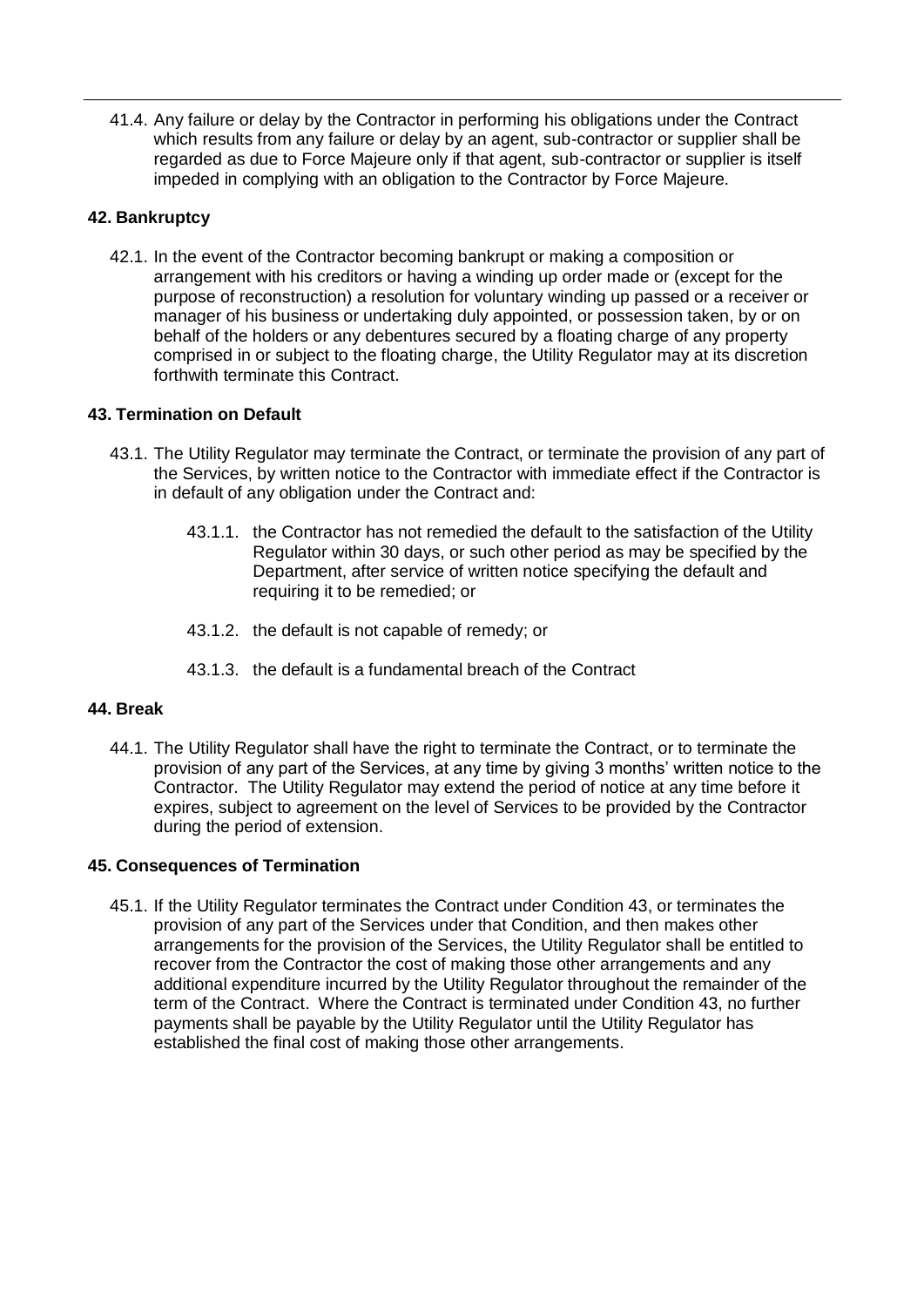- 45.2. If the Utility Regulator terminates the Contract, or terminates the provision of any part of the Services, under Condition 44, the Utility Regulator shall reimburse the Contractor in respect of any loss, not including loss of profit, actually and reasonably incurred by the Contractor as a result of the termination, provided that the Contractor takes immediate and reasonable steps, consistent with the obligation to provide the Services during the period of notice, to terminate all contracts with sub-contractors on the best available terms, to cancel all capital and recurring cost commitments, and to reduce equipment and labour costs as appropriate.
- 45.3. For the purposes of Condition 45.2 the Contractor shall submit to the Authorised Representative, within 14 working days after service of the notice, a fully itemised and costed list, with supporting evidence, of all losses incurred by the Contractor as a result of the termination of the Contract, or the termination of any part of the Services, to be updated only in respect of ongoing costs each week until the Contract is terminated.
- 45.4. The Utility Regulator shall not be liable under Condition 45.2 to pay any sum which, when added to any sums paid or due to the Contractor under the Contract, exceeds the total sum that would have been payable to the Contractor if the provision of the Services had been completed in accordance with the Contract.

#### **46. Arbitration**

- 46.1. All disputes, differences or questions between the parties to the Contract with respect to any matter arising out of or relating to the Contract, other than a matter of things as to which the decision of the Department is under the Contract to be final and conclusive, shall after written notice by either party to the Contract to the other be referred to a single arbitrator agreed for that purpose or in default of such agreement within twenty-one (21) days, appointed at the request of either party by the President of the Law Society of Northern Ireland. The decision of such arbiter shall be final and binding on the parties of the Contract.
- 46.2. The provision of the Arbitration Act 1996 shall apply to any arbitration under this contract and such arbitration shall be conducted solely within Northern Ireland.

#### **47. Law**

47.1. The Contract shall in all respects be governed by and construed in accordance with the laws of Northern Ireland and the parties hereby agree that the Courts of Northern Ireland shall have exclusive jurisdiction to hear and determine any dispute arising out of or in connection with the Contract.